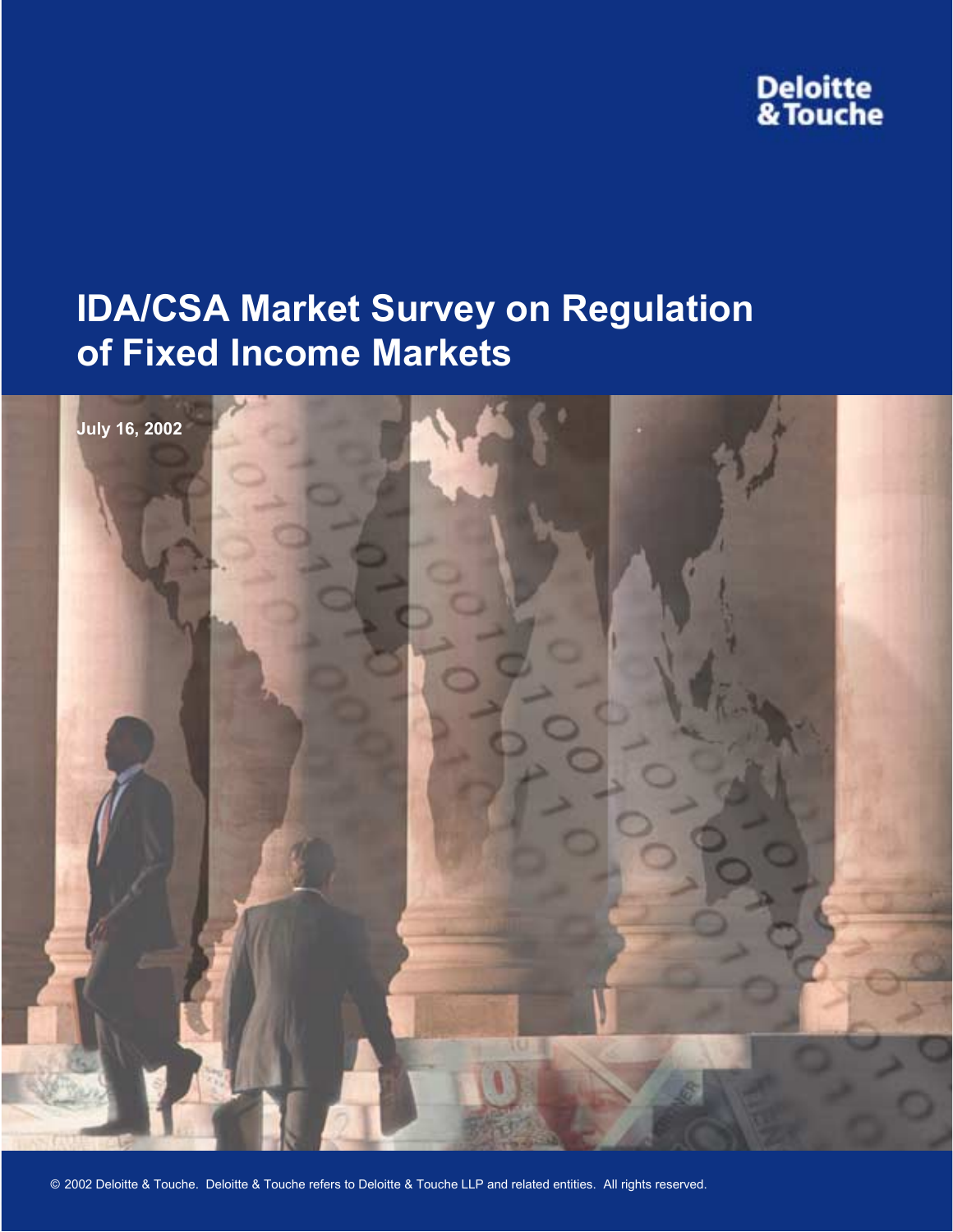



# **Table of Contents**

| I.  |                  |  |  |  |
|-----|------------------|--|--|--|
|     |                  |  |  |  |
|     |                  |  |  |  |
|     |                  |  |  |  |
|     |                  |  |  |  |
|     |                  |  |  |  |
|     |                  |  |  |  |
| II. |                  |  |  |  |
|     |                  |  |  |  |
|     |                  |  |  |  |
| Ш.  |                  |  |  |  |
|     |                  |  |  |  |
|     |                  |  |  |  |
|     |                  |  |  |  |
|     |                  |  |  |  |
|     |                  |  |  |  |
|     |                  |  |  |  |
| IV. |                  |  |  |  |
|     |                  |  |  |  |
|     |                  |  |  |  |
|     | 1.               |  |  |  |
|     | $\overline{2}$ . |  |  |  |
|     | 3.               |  |  |  |
|     | $\overline{4}$ . |  |  |  |
|     | 5.               |  |  |  |
|     | 6.               |  |  |  |
|     | $\mathcal{I}$    |  |  |  |
|     |                  |  |  |  |
|     | 1.               |  |  |  |
|     | $\overline{2}$ . |  |  |  |
|     | 3 <sub>1</sub>   |  |  |  |
|     | $\overline{4}$ . |  |  |  |
|     | 5.               |  |  |  |
|     | 6.               |  |  |  |
|     |                  |  |  |  |
|     |                  |  |  |  |
|     |                  |  |  |  |
|     |                  |  |  |  |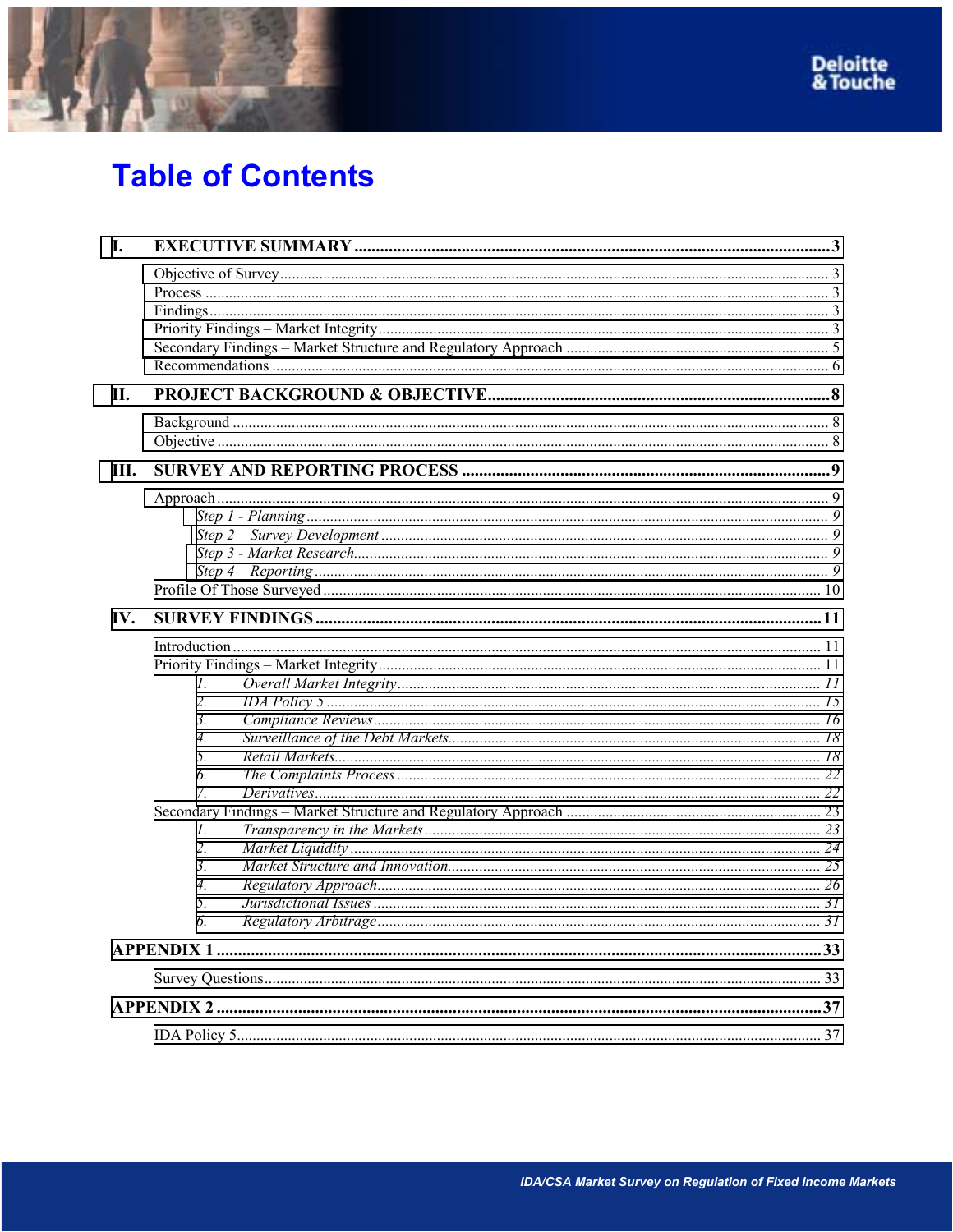# <span id="page-2-0"></span>**I. EXECUTIVE SUMMARY**

# **Objective of Survey**

The objective of the survey of Canadian debt market participants and regulators is to identify whether any problems or issues exist in the trading practices of participants in the unlisted debt markets in Canada. The survey results will be used in identifying what the major regulatory issues in the debt markets are and will be used by regulators as a basis to develop field examination modules for the debt market. This report represents the outcome of the survey. It sets out market participants' views on market integrity and an appropriate regulatory framework for Canadian debt markets.

# **Process**

To meet the requirements of this engagement, Deloitte & Touche LLP ("D&T") began by working with the Project Steering Committee ("PSC") appointed by the Investment Dealers' Association of Canada ("IDA") and Canadian Securities Administrators ("CSA") to confirm project objectives, timelines and deliverables. We then worked with the PSC to develop a survey to be used in the process of interviewing market participants and regulators. We sought the input of the Capital Markets Committee of the IDA  $("CMC")$  and the Bond Market Transparency Committee  $("BMTC")$  in the development of the survey.

We sought the answers to the survey from 29 market participants and regulators through 33 surveys, interviews and focus groups. The debt market participants interviewed included representatives from securities dealers, institutional investors, issuers, inter-dealer brokers, retail market participants, industry committees, Alternative Trading Systems ("ATSs") and regulators (see Section III of report for specific breakdown). For the majority of participants, we were able to conduct in person interviews. Interviewees were assured that individual responses would be kept confidential and that comments would not be attributable so as to encourage openness in the survey process.

# **Findings**

Our findings have been categorized into two groups: Priority Findings represent the key findings in the area of market integrity and other areas that will provide focus and direction to the IDA or other regulatory body in the development of examination procedures. The second category of findings, called Secondary Findings, represents the other findings from the survey which are not directly related to the main objective of the survey, but which were raised by interviewees in response to the questions in the survey.

# **Priority Findings - Market Integrity**

# **1. Overall Market Integrity**

Concerns about market integrity are minor, although a minority of respondents expressed concerns about certain sharp trading practices and client confidentiality. A majority of respondents rate market integrity in the wholesale market as good, and most market participants feel market integrity has improved in recent years. A minority have some reservations about the fairness of the market, but generally do not support expanded regulation as a response.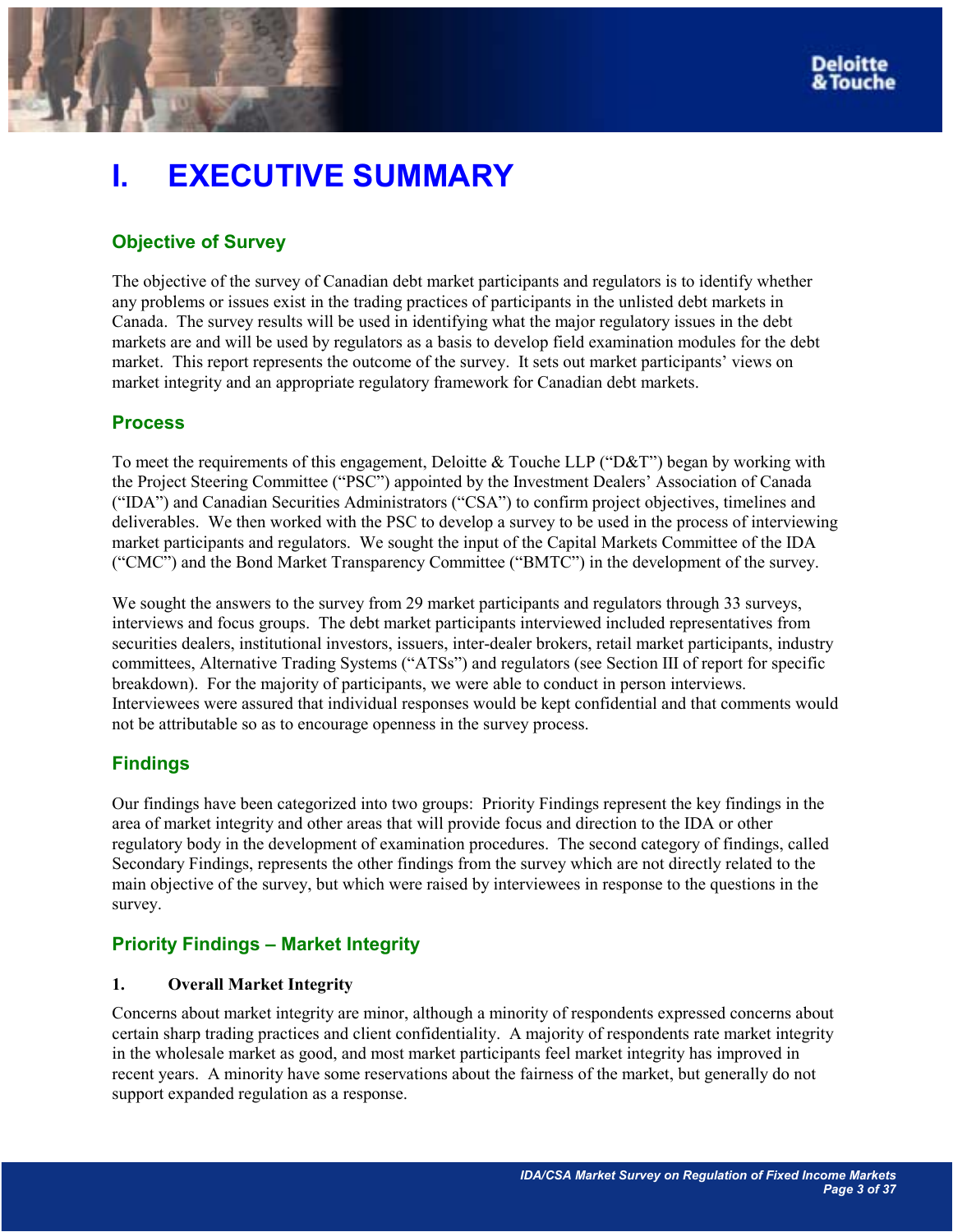

Policy 5 is seen by the majority of market participants as sufficient for regulating the wholesale fixed income markets. However, this view needs to be considered in light of how familiar market participants really are with respect to the specific details of Policy 5. Outside of some traders in the dealers, it appears that greater education and training efforts are needed on the contents of Policy 5 and any related internal policies.

# **3. Compliance Reviews**

The IDA does not currently conduct compliance reviews focused on debt market trading, which in turn reduces the degree of focus and the resources allocated to debt market activities by in-house compliance departments. In-house compliance functions place little, if any, emphasis on debt market trading. Inhouse compliance procedures that do exist are not necessarily consistent across firms.

# **4. Surveillance of the Debt Markets**

Respondents do not believe real-time market surveillance is warranted due to lack of concern over debt trading issues and the cost that would be incurred relative to the perceived benefits. A minority supported the use of off-line (after the fact) surveillance reports.

# **5. Retail Markets**

A strong consensus exists that reforms are needed in the retail market. The primary issue is poor transparency, which is increasingly an issue in light of advances in transparency in wholesale markets. Poor transparency can lead to other problems such as unreasonable prices or mark-ups, lack of understanding of the debt markets, and clients' inability to safeguard their own interests.

## **6. The Complaints Process**

Market participants, in particular, institutions, are not aware of any formal channels for communicating their complaints about fixed income markets, especially with respect to market integrity issues. The complaints process that exists is not transparent to market participants.

## **7. Derivatives**

Minimal feedback was received on the derivatives market and more research is required in this area.

Deloitte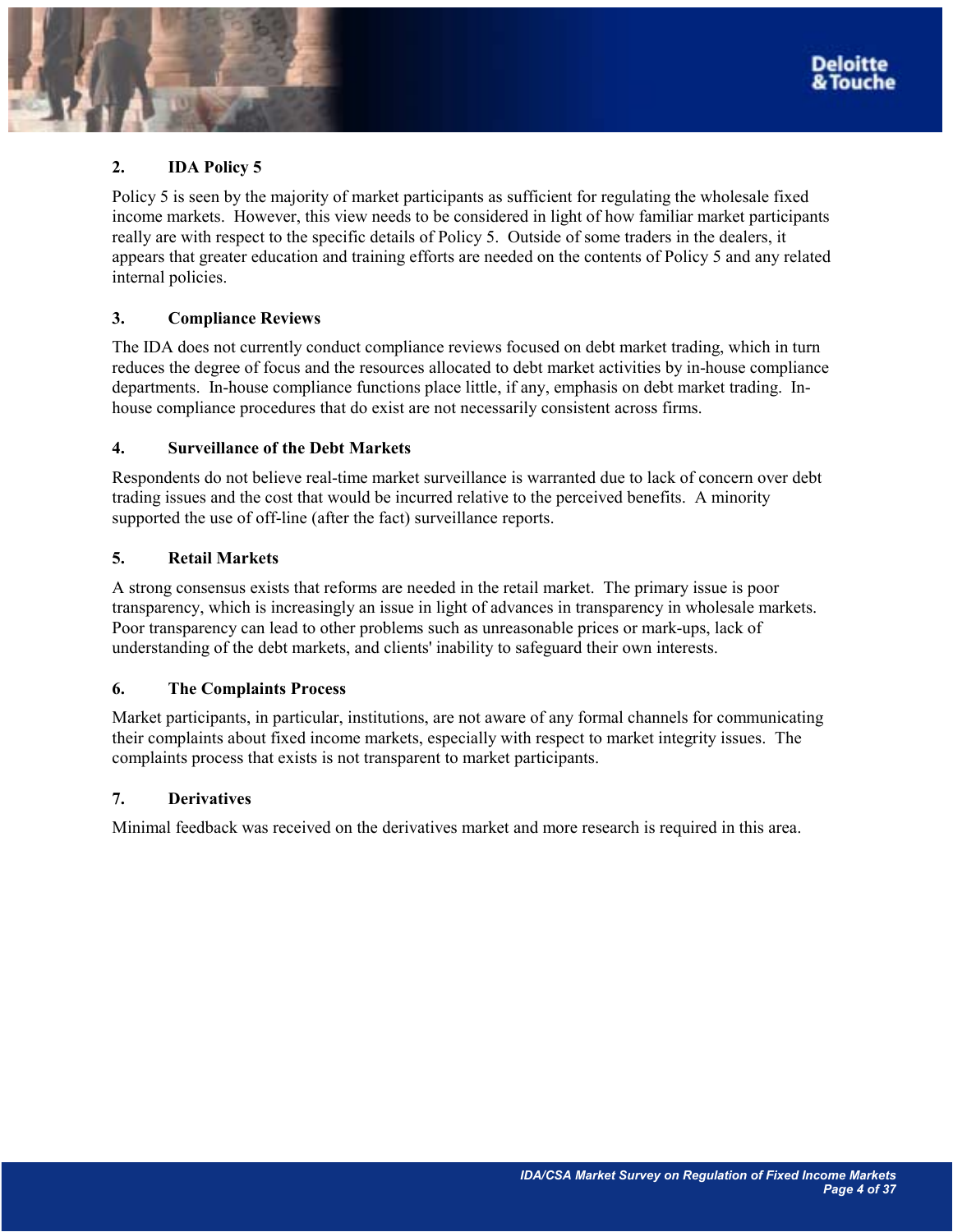<span id="page-4-0"></span>

# **Secondary Findings – Market Structure and Regulatory Approach**

# **1. Transparency in the Markets**

The market welcomes incremental increases in price transparency. Many market participants believe increases in transparency reduce the need for increased regulation as it makes participants' activity more visible. Incremental increases to transparency should be staged until the optimal level (not necessarily the maximum level) of transparency is reached. Participants oppose increasing volume transparency.

# **2. Market Liquidity**

The priority of market participants is to maintain or improve the current liquidity in the Canadian markets. Liquidity is a concern even though it is considered fairly good given the relative size of the Canadian market as compared to the US market.

# **3. Market Structure and Innovation**

Intermediaries and dealers outside of the bank-owned firms believe that the current market structure makes it difficult for smaller dealers and foreign entrants to compete in the market. According to some interviewees, regulatory barriers and the high degree of concentration in the marketplace have reduced competition and slowed innovation in the Canadian marketplace.

# **4. Regulatory Approach**

A strong consensus exists in favour of maintaining the current regulatory approach to the wholesale debt markets, based on establishing principles of conduct and placing primary reliance on self-policing mechanisms, and against the introduction of more extensive rules and regulatory programs. Most respondents do not see regulatory problems that would justify significant changes in regulation. Market regulation should be improved incrementally, focussing on issues as they arise. Many participants believe improvements in market regulation should begin with specific changes to the IDA's role and activities. Market participants feel that increased, unnecessary and costly regulation will have a negative impact on liquidity and that a cost/benefit analysis of proposed regulation should be performed prior to introducing additional regulation. See the Retail Markets section for comments on the regulatory approach to the retail markets.

## **5. Jurisdictional Issues**

In considering the issue of how all participants in the debt markets might be regulated in a comprehensive manner, survey participants noted two jurisdictional or conflict issues the IDA would face if it were asked to perform such a role. If the IDA were to regulate institutional clients' compliance with market conduct rules, governance and jurisdictional issues would arise. Secondly, similar issues would arise if the IDA were to regulate electronic debt markets, which could extend the IDA's role from "member regulator" to "market regulator".

## **6. Regulatory Arbitrage**

Practically speaking, the risk of dealers avoiding market regulation by moving trading activities into affiliated banks is low. To the extent that such activities are housed there, it appears that the banks would need to agree to be bound by any new IDA requirements, in a similar fashion to Policy 5.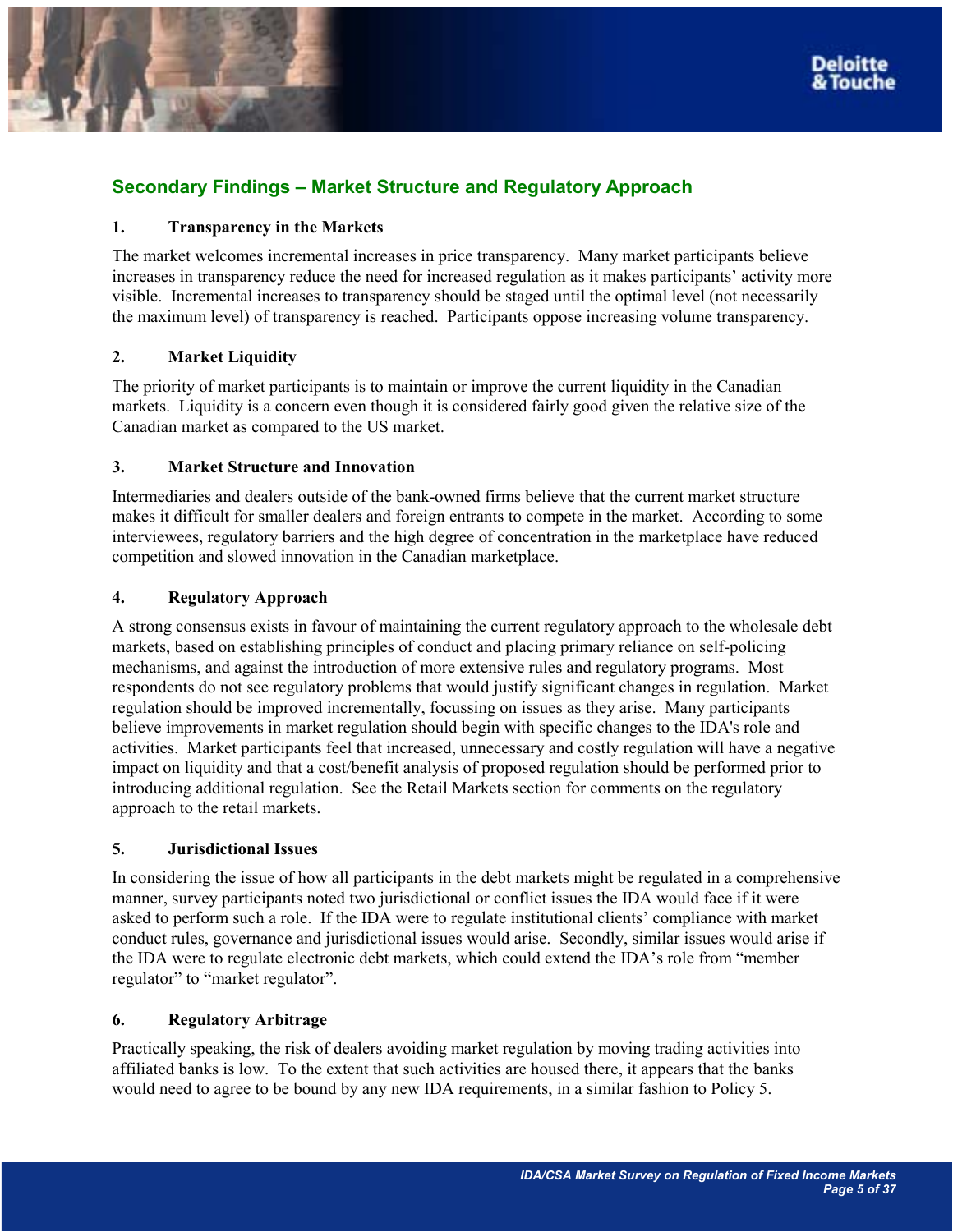<span id="page-5-0"></span>

# **Recommendations**

The following recommendations are based only on the survey interview results, complemented by our own expertise. We have not attempted to validate any of the opinions expressed by interviewees. Prior to making recommendations on a broad and complex subject such as regulation of fixed income markets, we would normally conduct significantly more research in order to substantiate our advice. **IDA Policy 5** 

- 1. The IDAís rules and policies, as set out in Policy 5, should continue to formally apply only to IDA member firms. Steps should be taken to ensure that the institutional investors are familiar with the principles in Policy 5 and agree to observe them. The principles of Policy 5 should be incorporated into institutions' internal codes of ethics and compliance policies, to the extent the principles apply to the trading activities of non-dealers.
- 2. A process should be established for ongoing assessment of the need for changes to Policy 5. All stakeholders should be involved in the assessment, including institutional investors.

## **Reporting and Surveillance**

3. There is no demonstrated need for real-time market surveillance. The usefulness of exception reports for market surveillance purposes based on existing trade reporting requirements should be examined, and based on the results, could be expanded as trade reporting expands with the development of electronic trading through ATSs and similar trading platforms.

## **Retail Investors**

- 4. The IDA should take three initiatives to address the issue of retail prices and mark-ups:
	- 4.1 The IDA should establish a process to address the need for a rule or policy on pricing and mark-ups on debt securities sold to retail clients.
	- 4.2 The IDA should amend the standards for supervision of retail accounts to specifically address sales of debt securities and mark-ups.
	- 4.3 The IDA should establish a policy requiring all member firms to have internal policies and procedures in place to govern mark-ups on debt securities, as well as procedures for the supervision of such activity.
- 5. The CSA and IDA should establish a process to address the need to improve transparency of debt market prices at the retail level.

## **Fixed Income Derivatives**

6. We believe it is premature to address the fixed income derivatives market until decisions have been made on the approach to regulation of the cash markets.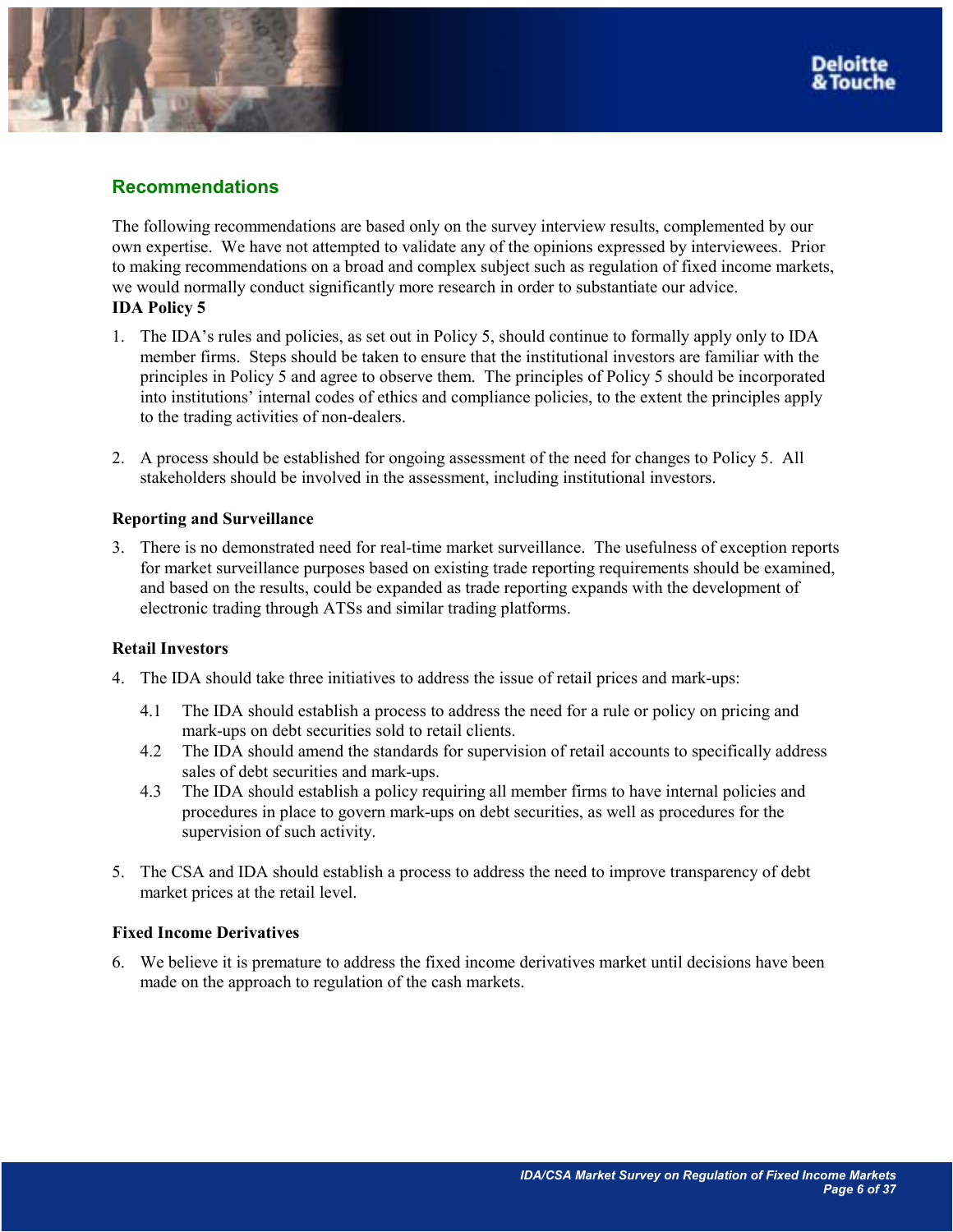

# **Role of the IDA**

- 7. The IDA should take steps to clarify its role in the fixed income markets, to increase its presence with market participants, and to make targeted improvements to its regulatory functions to address debt market issues.
	- 7.1 Compliance with Policy 5 should be administered by the IDA's Member Regulation Department.
	- 7.2 The IDA should expand their compliance reviews to more fully encompass the debt market activities of members, including the development of a trade desk module for fixed income trading. The IDA's reviews should address specific issues in retail sales of debt securities.
	- 7.3 The IDA should establish a clearer complaint process relating to debt market activity for institutional investors and members. The process should be clearly communicated to all market participants.

# **Regulatory Approach**

- 8. We recommend that the current principles-based approach to regulating the wholesale debt markets be maintained, subject to targeted improvements that will introduce elements of a more proactive, rules-based approach in specific areas. These areas, including several set out in these recommendations, should be selected based on demonstrated need or on principles of sound regulatory oversight. We do not recommend that an expansive set of codified rules be introduced to regulate the debt markets; reliance should continue to be placed on the principles set out in IDA Policy 5. The market regulation regime adopted must also recognize changes in market structure that are occurring as a result of the introduction of electronic trading systems and on-line brokerage services. The regulatory regime needs to address the entire market, not just the traditional market structure, and should do so in an integrated fashion.
- 9. The CSA should engage in broader consultations with other regulators, IDA and the securities industry going forward when considering changes to regulatory requirements governing fixed income markets. The regulators should also establish a framework to analyze the cost of proposed new rules and regulatory processes so that the costs are appropriately analyzed prior to any policy decisions being made towards the implementation of new regulatory requirements.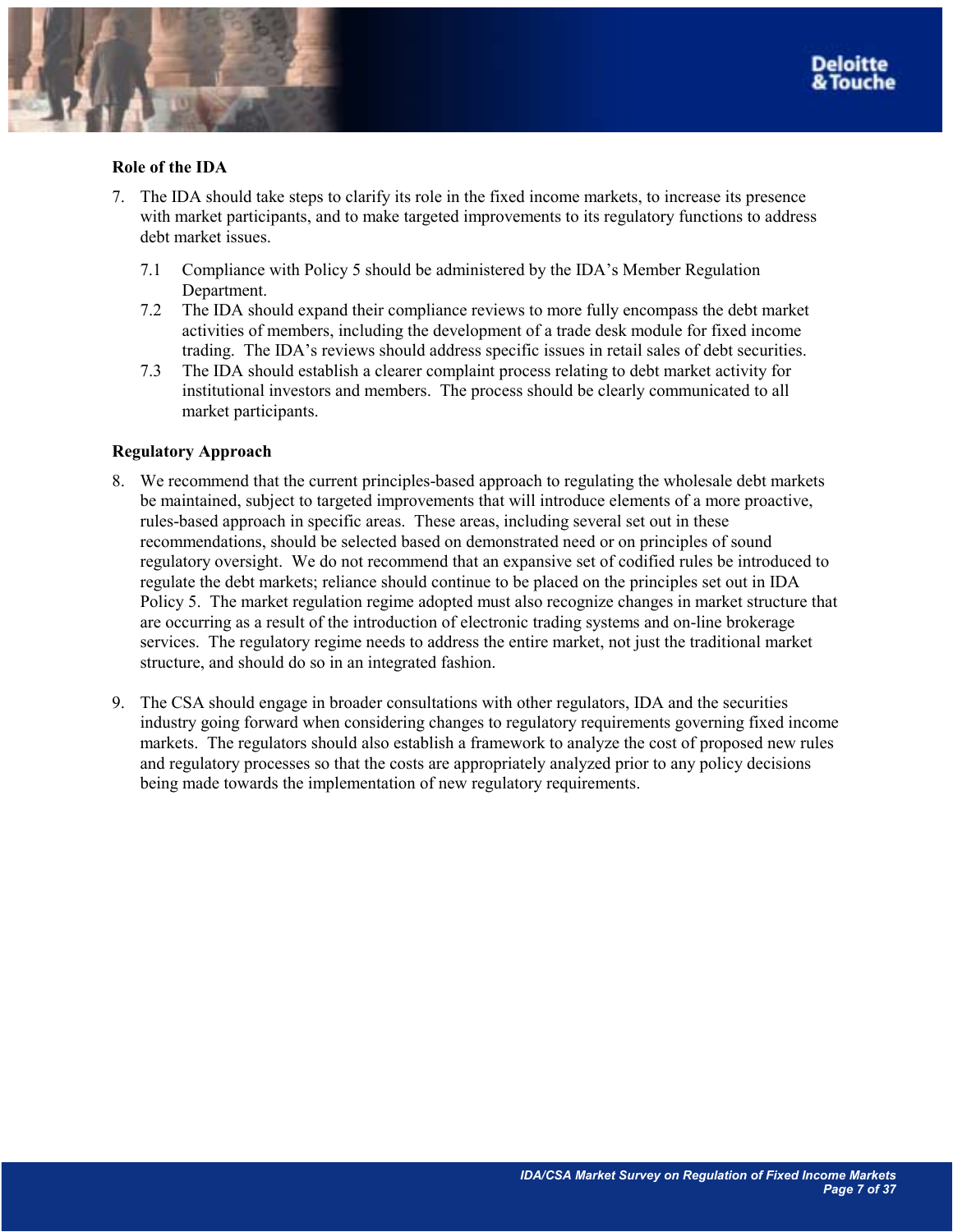# <span id="page-7-0"></span>**II. PROJECT BACKGROUND & OBJECTIVE**

# **Background**

National Instrument 21-101 Marketplace Operation and National Instrument 23-101 Trading Rules were issued in final form on November 2, 2001. The rules focus on market transparency by requiring market information to be supplied to an information processor. That information processor will collect and disseminate order and trade information in real time (or close to real time) and distribute it to information vendors, news agencies and other customers. CanPX has applied to become an information processor for unlisted debt securities.

The rules also require all ATSs, inter-dealer brokers and dealers trading unlisted debt securities to enter into a contract with a "regulation services provider" to ensure market integrity and compliance with trading rules. An exemption from this requirement is in place until December 31, 2003 for those ATSs, inter-dealer brokers and dealers that comply with IDA Policy 5.

Until the date on which the exemption expires, the CSA and the IDA are working with debt market participants to evaluate an appropriate structure for the regulation of the Canadian unlisted debt market. The CSA and IDA decided to conduct a survey of market participants and other stakeholders to identify and address any market integrity issues for input into the determination on additional steps that may need to be taken to regulate the unlisted debt market effectively.

The CSA and IDA engaged D&T to carry out the survey of market participants to identify market integrity issues and/or problems in trading practices in the Canadian debt markets. D&T was selected as an impartial third party engaged to collect and report on the information obtained from market stakeholders.

# **Objective**

The objective of the survey of Canadian market participants and regulators is to identify if any problems or issues exist in the trading practices of participants in the unlisted debt market in Canada. This report represents the outcome of the survey. It sets out market participants' views on market integrity and an appropriate regulatory framework for Canadian debt markets.

The focus of this exercise and report is on the secondary bond markets; in particular government and corporate bonds. Although not the focus, comments were also received on the primary markets and derivative markets. However, virtually no comments were received about short-term instruments such as commercial paper and money market instruments.

The survey focused on the activities of all market participants, not just the activities of regulated dealers. The debt market participants interviewed included representatives from securities dealers, institutional investors, issuers, inter-dealer brokers, retail market participants, ATSs, industry committees and regulators. The IDA, the CSA and the two bond market committees were all involved in selecting the appropriate cross section of interviewees and determining survey content.

This report identifies priority and secondary findings and perceived problems with respect to market integrity and the regulation of the debt markets in Canada.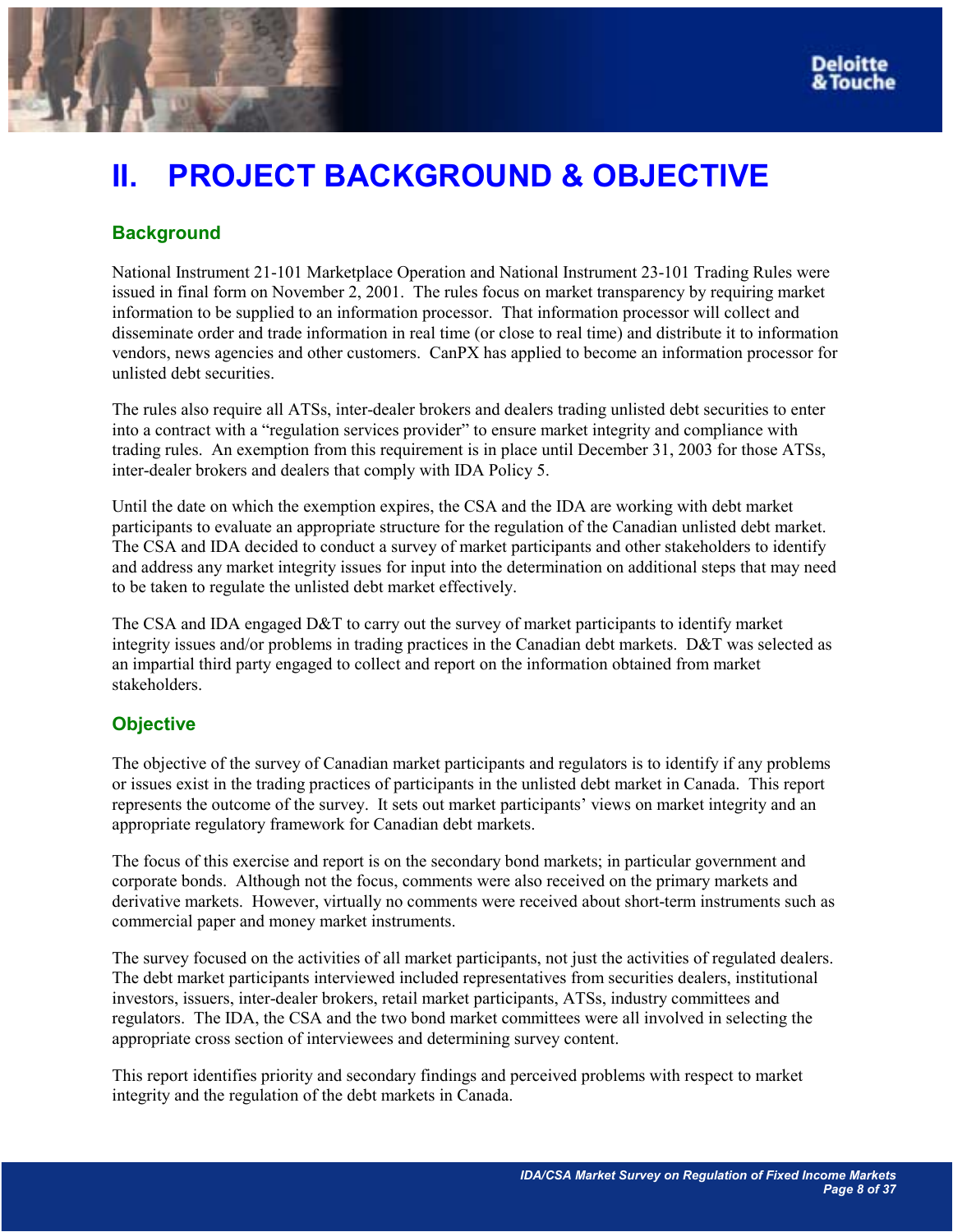<span id="page-8-0"></span>



# **III. SURVEY AND REPORTING PROCESS**

# **Approach**

To meet the requirements of this engagement, D&T utilized the following four-step process:

# *Step 1 - Planning*

In the planning phase, we worked with the appointed PSC to confirm project objectives, timelines, and deliverables.

# **Step 2 - Survey Development**

We utilized a consultative approach in the development of the survey. We worked directly with the PSC and obtained input from the CMC and the BMTC to develop a survey that identifies and addresses the market issues from multiple perspectives.

# *Step 3 - Market Research*

We utilized a structured interview approach to survey the market participants. We assured all interviewees that interview results would be kept confidential so as to encourage a frank, open discussion on potential issues in the market.

# **Step 4 – Reporting**

This report compiles our findings and identifies key themes and perceived risks with respect to market regulation of the debt markets in Canada.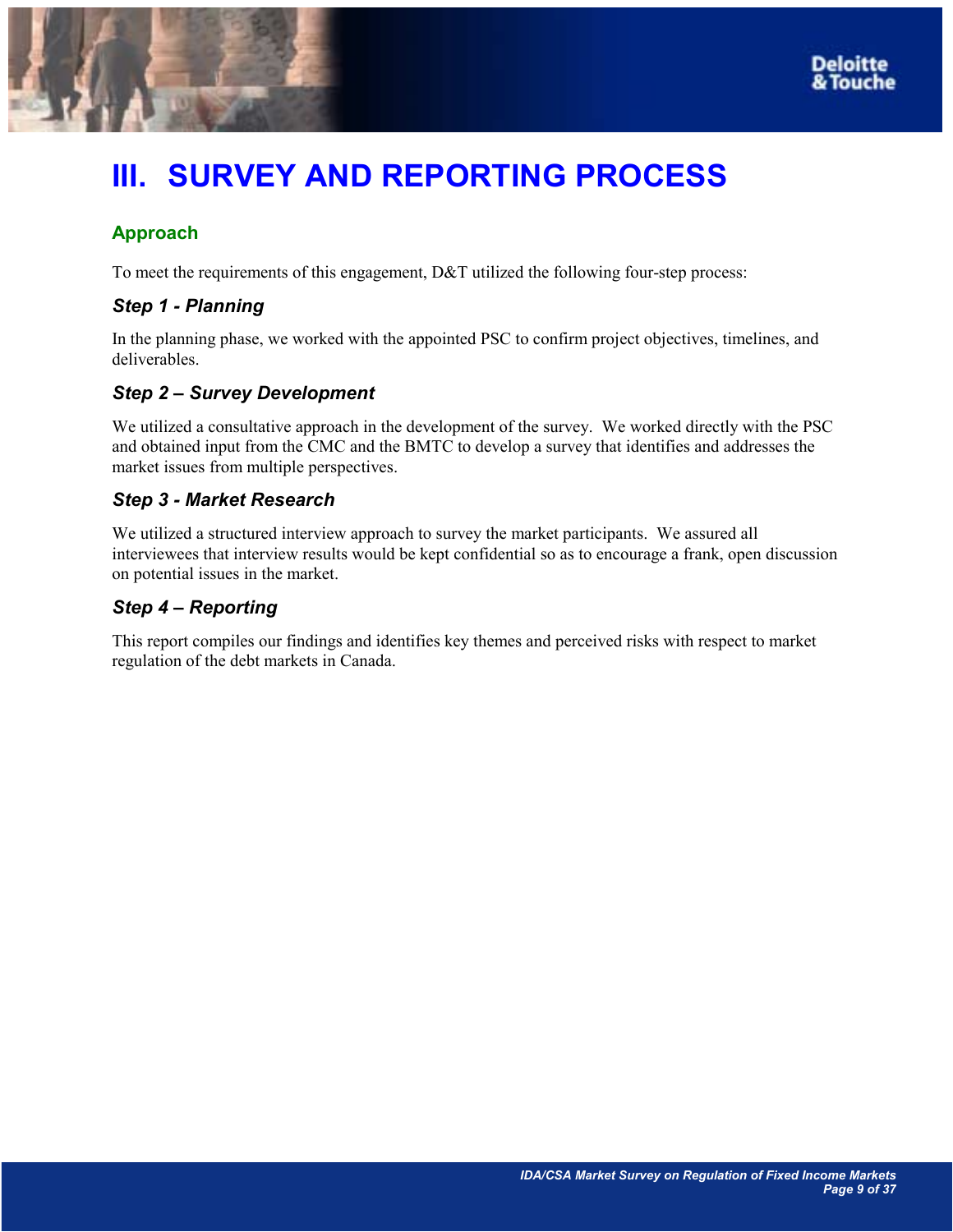

<span id="page-9-0"></span>

# **Profile Of Those Surveyed**

|                                       | No. of<br>Participant<br>Organizations | No. of<br><b>Survey</b><br><b>Responses</b> | <b>Departments</b>                                                                                                                         |
|---------------------------------------|----------------------------------------|---------------------------------------------|--------------------------------------------------------------------------------------------------------------------------------------------|
| <b>Buy Side</b>                       | 5                                      | 5                                           | Portfolio Managers                                                                                                                         |
| <b>Sell Side</b>                      | $\overline{7}$                         | 11                                          | <b>Traders</b><br>Compliance<br>Management/Directors<br>Private Client Group<br>Management                                                 |
| <b>Committees</b>                     | 3                                      | $\overline{3}$                              | Capital Markets<br>Committee of the IDA<br><b>Bond Market</b><br>Transparency<br>Committee<br>Legal and Compliance<br>Committee of the IDA |
| <b>Inter-Dealer</b><br><b>Brokers</b> | $\mathbf{1}$                           | $\mathbf{1}$                                | Management<br><b>Broker</b>                                                                                                                |
| Retail*                               | 5                                      | 5                                           | Management of online<br>broker(s)<br>Private Client Group<br>Management<br>Individual retail<br>investors<br>Compliance Officers           |
| <b>Issuers</b>                        | $\overline{3}$                         | $\overline{3}$                              | <b>CFO</b><br>Directors                                                                                                                    |
| <b>Regulators</b>                     | 5                                      | 5                                           | Various                                                                                                                                    |
| <b>Total</b>                          | 29                                     | 33                                          |                                                                                                                                            |

- \* Note: During the survey process, we were able to obtain a significant amount of information on the retail perspective through interviews with wealth management staff, in-house compliance staff and on-line brokers in addition to the retail investor interviews conducted.
- Note: Two of the regulators and one retail investor answered the survey in writing as opposed to a formal interview.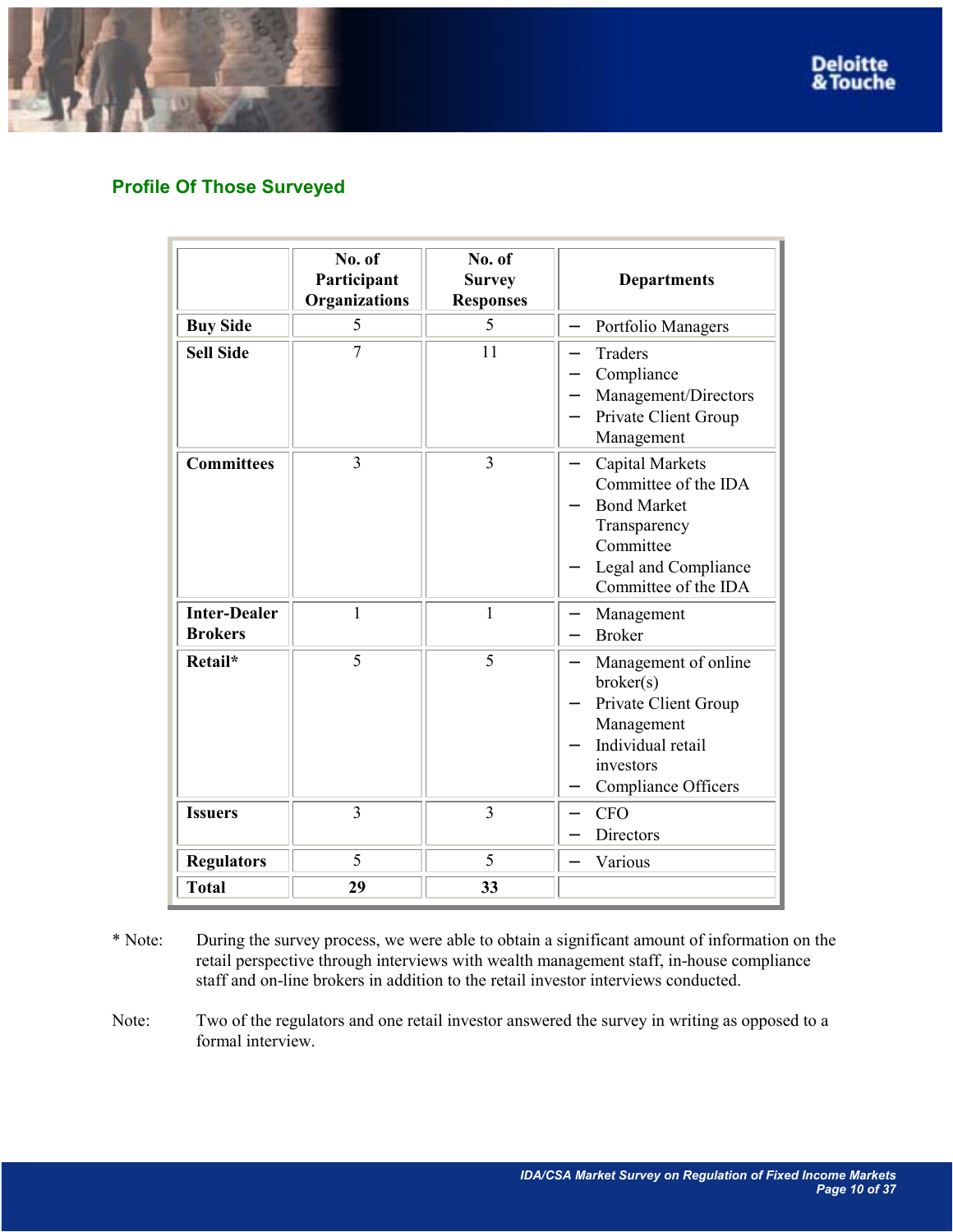# <span id="page-10-0"></span>**IV. SURVEY FINDINGS**

# **Introduction**

The following survey findings are grouped into two categories. The first category of findings, called Priority Findings, represents the key findings in the area of market integrity and other areas that will provide focus and direction to the IDA or other regulatory body in the development of examination procedures. The second category of findings, called Secondary Findings, represents the other findings from the survey which are not directly related to market integrity, but that were widely raised by interviewees in response to the questions in the survey. Secondary findings are mainly in the areas of Market Structure and Regulatory Approach.

# **Priority Findings – Market Integrity**

# *1. Overall Market Integrity*

The focus of the survey process was to identify whether market integrity issues exist in Canadian secondary fixed income markets. Based on the results of our interviews, a majority of market participants view market integrity as good, although a minority expressed concerns about specific trading practices, as noted below. Very few examples of abuses or violations of market integrity were cited in the interviews. Market integrity problems seem to be irregular events rather than frequent or ongoing problems.

Some of the smaller dealers and one of the buy side participants hold an opposing view to the one above. However, upon probing the issues it was determined that these parties are generally more concerned with the fairness of the market in terms of their relative market power. They cited market structure issues such as transparency, conflict of interest issues relating to the IDA, access to the IDB market and the dominance of the large banks, over actual market integrity issues. These issues are described in the section on Market Structure.

Large dealers tend to see market integrity as good and improving, as did most institutions. Most were willing to comment on perceived problems such as frontrunning, and problems that existed in the past, such as cornering of markets, which are no longer seen as issues.

To some degree, how the market treats participants seems to vary based on a participant's size and market power. The larger a participant is, the more weight it carries in the market, and the easier it is to impose business sanctions on other market participants in the event it is not treated fairly. For instance, for a period of time, firms may refuse to give business to a dealer, or dealers may give less favourable quotes to an institution, whose practices they object to. Larger players also have access to more information, both on screens and through word of mouth, and so are more aware of market prices and trends, as well as the activities of other participants. Superior information yields more market power and better enables a firm to safeguard its own interests in the marketplace.

# **1.1 Specific Market Integrity Issues**

Interviewees were asked whether there are any market integrity issues or practices related to government and corporate bonds that concern them. As stated above, very few concerns were cited in the interviews.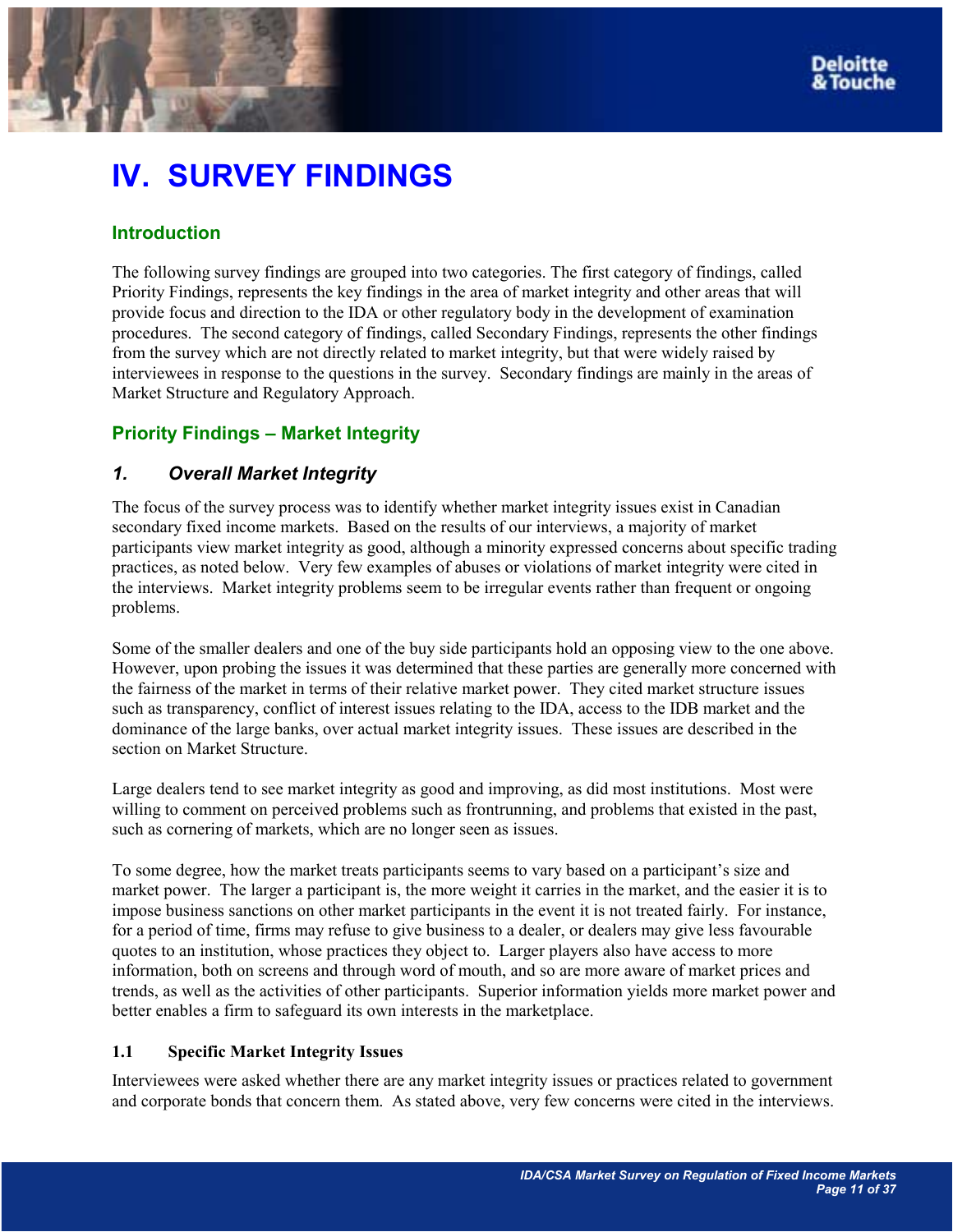

Allocation of fills, priority of client orders, honouring quoted prices and best execution (except on the retail side) were not considered to be issues.

Only two issues were highlighted in the interviews as possible areas of concern:

- Possible occurrence of frontrunning by the dealers, and
- Confidentiality of client orders and positions.

Comments were also made regarding games on broker screens and market manipulation; however, very few interviewees saw problems in these areas.

## 1.1.1 Frontrunning

Many respondents commented on the issue of frontrunning, although it is not seen as a systemic problem in the market. Interviewees said that it might occur occasionally, but that it is very difficult to differentiate the practice of frontrunning from good risk management on the part of the dealers. Respondents did not provide a clear definition of interpretation of frontrunning, but appear to see it as a market maker using knowledge of a customer's trading intentions or position when making trades or changing quotes. Whether such practices technically constitute frontrunning is unclear, since the term is not defined in Policy 5.

The sell side feels they are accused of frontrunning even when they are not engaging in such activities. The buy side indicated that if you "shop the street" for price quotes, you face the risk of getting frontrunned (or having the dealers trade on the basis of the information provided to them). Also, institutional investors feel that self-policing actions are fairly effective in curbing occurrences of frontrunning, so that it is not a prevalent practice anymore.

It was also stated that with increased transparency in the market, buy side accounts are able to detect frontrunning more easily, should it occur. Therefore, instances of frontrunning should decline as transparency increases.

## *ìTraders are pushing prices up or down based on client calls for quotes or expressions of interest.*"

When clients ask for a quote or express an interest in a bond it is not equivalent to placing an order; however, this is useful market information that traders may use to position themselves for a possible move in the market. Such positioning can easily occur in a substitute security at the same point on the yield curve. Positioning can be viewed as both acting against the interests of the customer and risk management of the trader's position. The interpretation of the prohibition on frontrunning in Policy 5 is an issue that regulators and the industry (both the buy and sell side) may need to address, based on the feedback received.

Through the course of interviews, it became evident that there is a lack of consensus on whether frontrunning does or does not occur. Participants are also not clear on whether certain dealer actions constitute frontrunning or are really just a function of good risk management on the part of the dealers. Some specific comments made about frontrunning in the interviews were:

*ìTraders often size up a client and ask if you are a buyer or a seller. During the conversation, the trader goes and takes up the offering on the screen and he calls a market that is a bit higher (in the*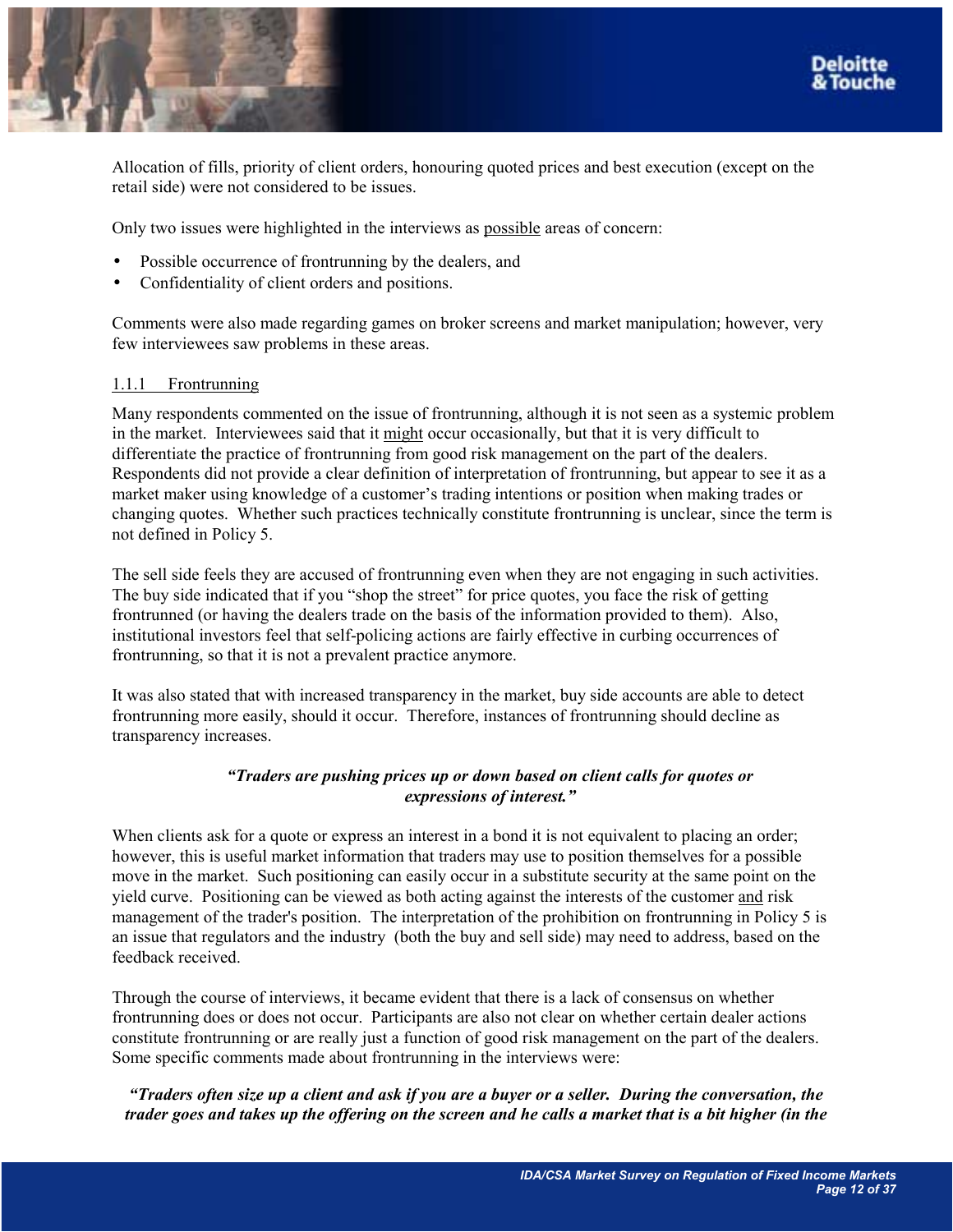

*Inter Dealer Broker ("IDB") market). Dealers claim that if they are aware of a client interest, they need to take a position in the security in order to ensure the ability to provide a fill to the client.*"

<sup>*iif a trader isn't in position to fill an order, frontrunning does happen, but then self-policing on the*</sup> *part of clients also takes place to punish the dealer.*"

*<sup>4</sup>It's a thing of the past.*"

*ìFrontrunning may happen in the corporate market, but self-policing kicks in and make the dealers prove their innocence to the buver, or else the dealer will lose the client.*"

*ìItís hard to prove frontrunning, but it seems to happen often. It varies by institution and sometimes*  by *trader.*"

*ìFrontrunning does occur, but not consistently. Itís hard to determine whether a dealer is trying to manage their risk or is playing games.*"

*ìFrontrunning exists as a defensive tactic more than anything else, but itís on the decline because customers realize you cannot call too many dealers for quotes anymore.*"

In summary, as frontrunning is not formally defined in IDA Policy 5, market participants are left to their own perceptions of what constitutes frontrunning. Additionally, if they believe frontrunning occurs, buy side accounts can use self-policing mechanisms to punish perceived offenders.

## 1.1.2 Client Confidentiality

Client confidentiality refers to dealers and their traders maintaining the privacy of their clients<sup>†</sup> identity on orders and trades, and their clients' positions in the market. Interviewees' opinions differed on whether maintenance of client confidentiality is an issue, with some seeing a high number of breaches of confidentiality and others not. Buy side interviewees generally take the position that if you wish to maintain confidentiality about your business, then you should tell the dealers as little as possible and be careful not to "shop the street". As such, it seems buy side clients anticipate confidentiality being a problem if they disclose too much to the dealers. They respond by not disclosing too much, which limits the scope of the problem.

<sup>*i*</sup> $\ldots$  *a pension fund north of the 401 has a huge exposure to this part of the curve* $\ldots$ <sup>*n*</sup>

## *ì You hear too many names being dropped.î*

One dealer indicated that dealers do not need to violate client confidentiality because they can tell who holds and who trades what bonds based on the fact that they know the markets so well. Dealers also indicated that a breach of client confidentiality is a fireable offence in their organizations.

It must be noted that dealers are not the only parties to violate the duty of confidentiality. Some dealers indicated that buy side accounts are the worst offenders in that they pressure dealers to disclose information about the other side of the transaction or previous trades. Both large and small dealers indicated that they refuse client requests to break confidentiality.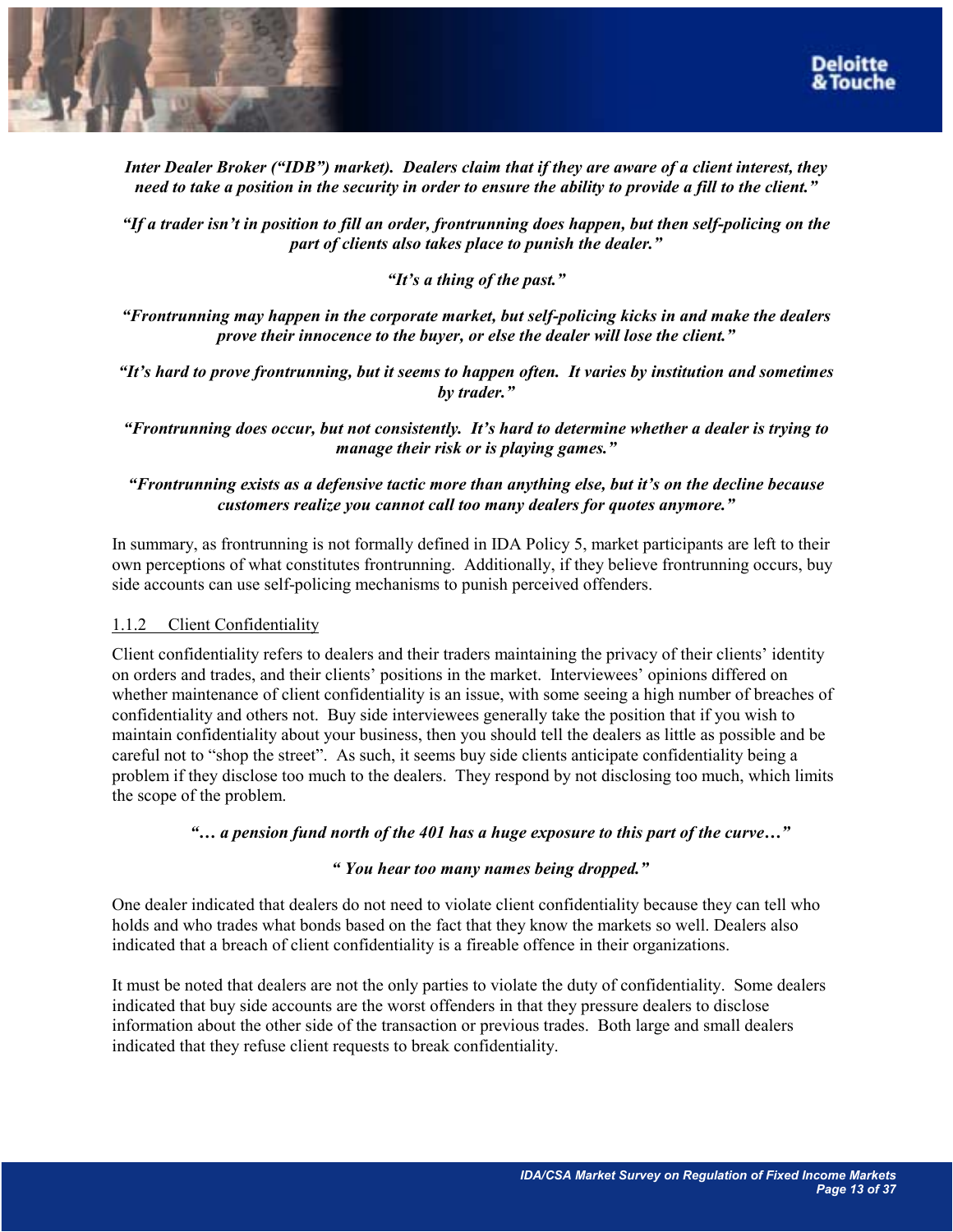### 1.1.3 Games on Broker Screens

A few interviewees commented that they cannot always trust the prices on the "broker screens" in that the price may be the price the trader/dealer wants the market to react to. In posting such prices, a dealer runs the risk that the bonds will get "lifted", but may still take the chance in an attempt to move the market. There is another check on such activity  $-$  if other traders' prices do not change as well, then the trader attempting to influence the direction of the market will appear out of line.

## *ìCanPX is a ìportraitî system, where you can paint a picture so that your competitor doesnít know what you are up to...*"

#### 1.1.4 Market Manipulation

Significantly, very few interviewees provided examples of market manipulation and the almost unanimous view is that manipulation is a thing of the past. Past problems with market corners were noted by some respondents.

A couple of isolated examples of manipulative actions were cited. One interviewee said dealers sometimes make trades to force the price of an underlying bond through an options exercise price, thus enabling the call holder to exercise their option to buy the bonds at that price. Otherwise, the call would have expired worthless. Another example provided was the practice of a dealer widening the spread between similar Canada and US bonds so the dealer can obtain greater profit when a client's hedge position is rolled forward (it costs more for the hedge due to a wider spread). The dealer would claim to be managing risk but this could also be viewed as manipulation.

## **1.2 Other Issues**

## 1.2.1 Complaints Received by Dealers

Complaints from institutions are generally dealt with as a business issue by the dealers, and not dealt with by the compliance department. Dealers reported they rarely receive complaints on the institutional side and when they do they usually relate to disputes about trade details. Most large dealers use tapes so that they can be reviewed in the event of a complaint. However, it was stated that tapes don't often prove useful, as in a client-focused market such as the debt market, the client wins, whether right or wrong.

#### 1.2.2 Primary Markets

Several people commented on information flow from the syndication/underwriting side of the dealers to trading, resulting in traders moving markets to influence prices quoted to issuers for new issues. They said that Chinese walls between trading and investment banking are not effective in debt securities. One interviewee said regulation was needed in this area. Only one interviewee commented on a difference between government and corporate finance, indicating that the problem is much worse in the government finance area.

#### *ìBasically, there is full disclosure between government finance and tradingî.*

Other than the preceding quote, respondents did not make a distinction between government financing and corporate underwriting, indicating the problem arises in both areas. As such, this issue may require further investigation.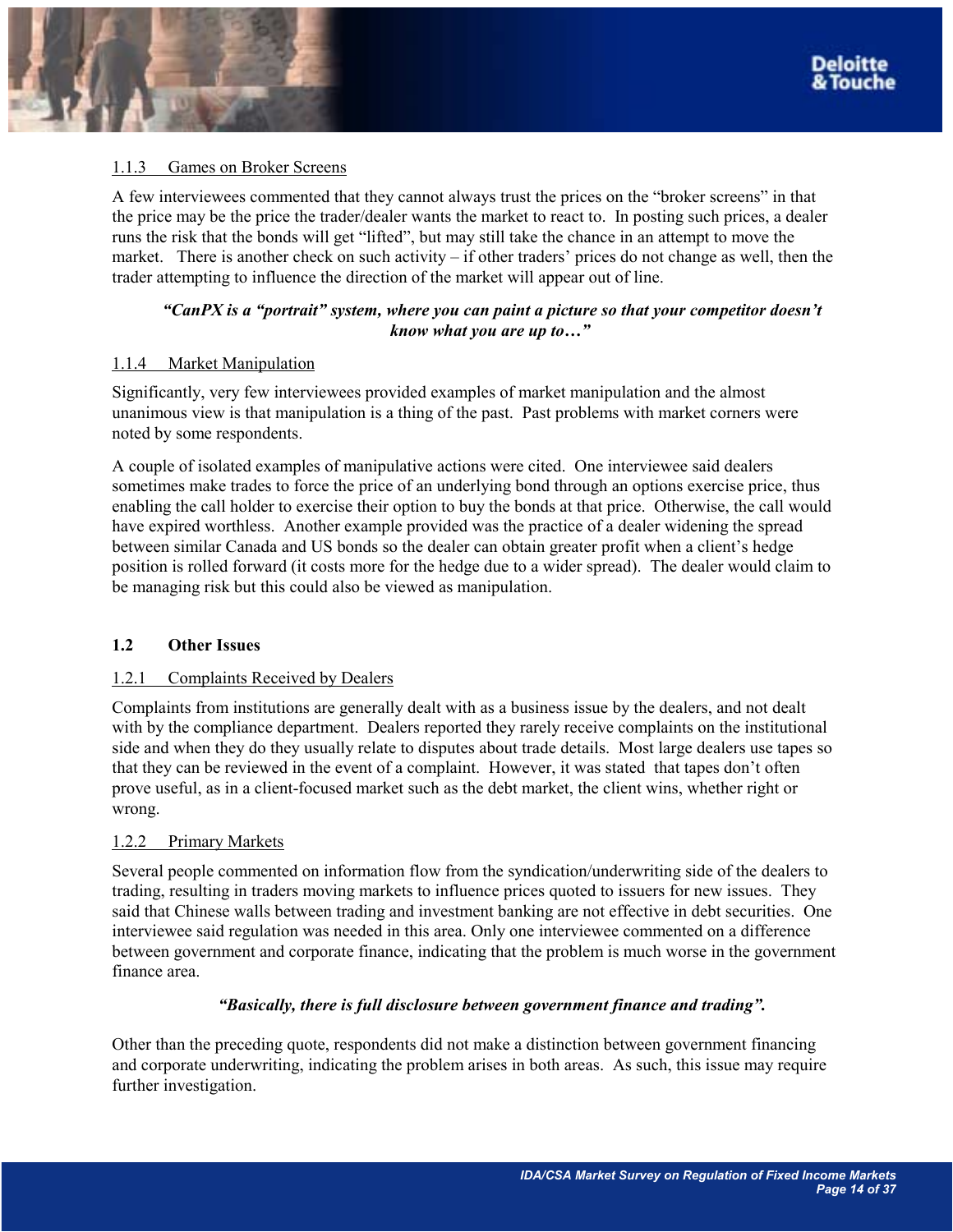<span id="page-14-0"></span>

# Summary

Market integrity is not seen as a problem by a majority of market participants. Some gamesmanship appears to continue in quoting markets in order to influence market moves or to improve the trader's position. It is unclear whether market makersí positioning and risk management actions in response to expressions of interest by clients are a violation of Policy 5 or not, because frontrunning is not defined in Policy 5.

Concerns about the confidentiality of clients' orders, trades and positions exist in the market, although it appears that most buy side participants have found their own methods of dealing with potential breaches of confidentiality. Concerns about client confidentiality in the primary market may warrant further investigation.

# *2. IDA Policy 5*

The degree of familiarity with Policy 5 varies, but overall its specific provisions are not well known in the debt markets. Dealers' traders, industry committees and regulators are aware of Policy 5 and are generally familiar with its contents. Most sell side traders seem knowledgeable about the general principles of the Policy, as opposed to specifics. Most buy side institutions are aware the Policy exists, but are not aware of its contents.

It is important to note that the buy side is not very familiar with Policy 5 notwithstanding that Policy 5 states that clients of the dealers are expected to co-operate and abide by its principles.

# *ìÖprevious attempts were made to encourage the Association for Investment Management and Research ("AIMR") and the Pension Fund Association to incorporate Policy 5 into their policies for members, but little response was received...*"

The following feedback on the effectiveness of Policy 5 was obtained from the limited number of respondents who were familiar enough with the Policy to provide an opinion.

The majority of these respondents feel it is a sufficient code of conduct and is an effective tool for regulating the wholesale debt markets. The general principles and guidelines listed in Policy 5 appear to be well-accepted industry practice.

# *ìÖPolicy 5 is sufficient on the basis that, if you are controlling the ethics of dealers, you are controlling the market.*"

Four interviewees suggested that Policy 5 would be effective only if enforced by the regulators. Such enforcement of Policy 5 would require the regulators, particularly the IDA, to impose tougher sanctions for serious violations of Policy 5, similar to action that would be taken by the National Association of Securities Dealers ("NASD") or the Securities and Exchange Commission ("SEC") in the United States for violations of US regulations.

However, responding to calls for stronger enforcement of rules where serious violations occur could be difficult due to the vague nature of a number of provisions of Policy 5. Concepts such as frontrunning and market manipulation may require interpretation or definition if they are to be successfully enforced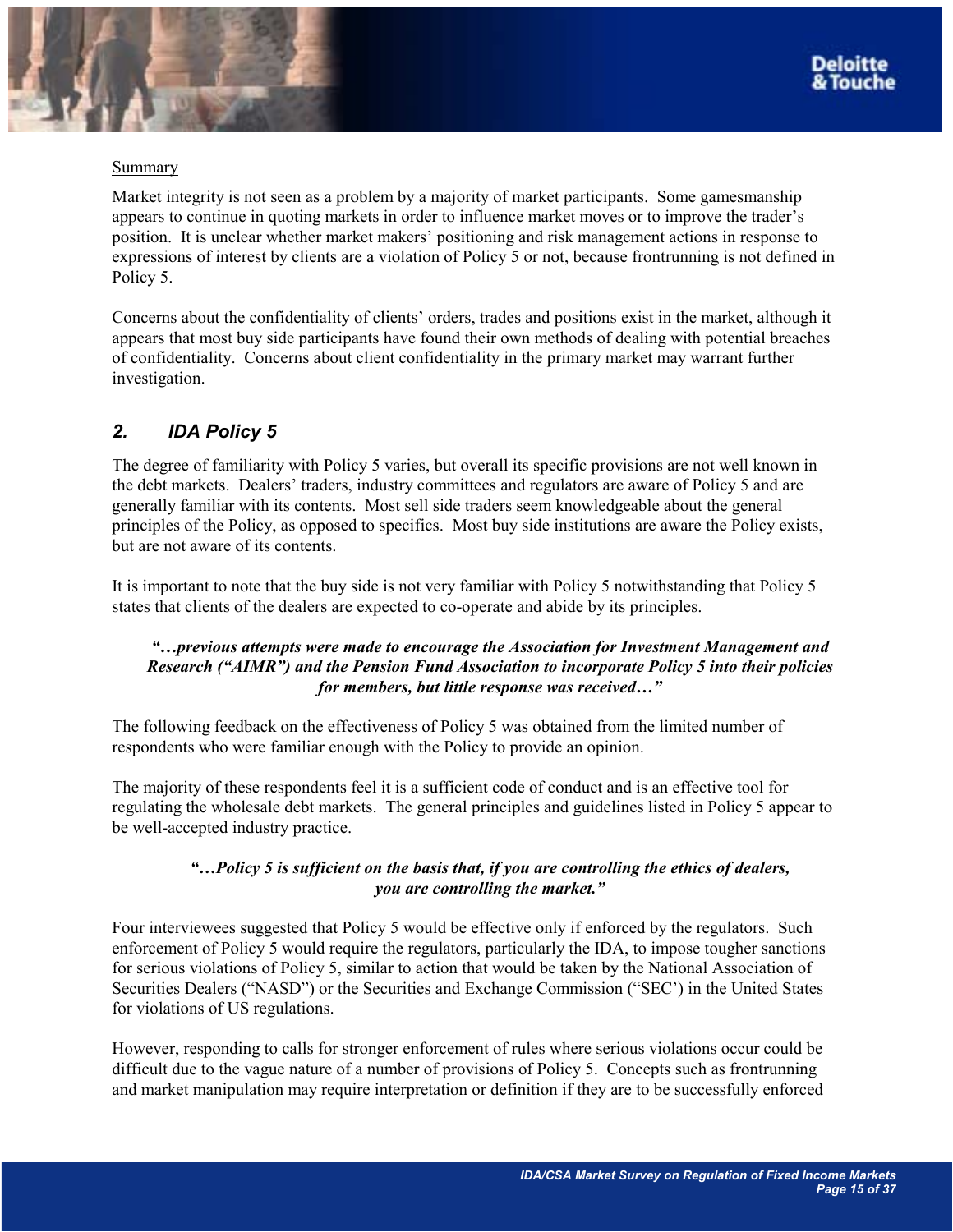<span id="page-15-0"></span>

using formal disciplinary processes. If an effective principles-based regulatory model is to be maintained, regulators will be required to strike a careful balance in this area.

Suggested improvements to Policy 5 were limited. The following reflect one-off suggestions by interviewees:

- Be more definitive in terms of practices it prohibits,
- Expand to include the derivatives market,
- Require the taping of internal communications,
- Require record retention and audit trails, and
- Refine indicia of market manipulation.

An interviewee from one of the large dealers feels the general nature of Policy 5 makes it a more effective tool than it would be if prohibited practices were defined. In their view, the broad nature of the document prohibits unethical behaviour in any form (i.e. intent) rather than prohibiting specific actions. The broad principles provide guidance for the market, and more detailed rules of conduct should be covered by internal dealer policies and procedures. Frontrunning was cited as an example. Because frontrunning is difficult to define, it is better to prohibit the whole objective of frontrunning rather than specific trading practices.

# *ìÖthere would be ways of frontrunning, such as through the use of proxies and interrelated products, that would fall outside the specific definition of frontrunning and hence allow it to go as a non punishable offence...*"

The counterview is that by defining specific trading practices that constitute frontrunning, it would be much easier to hold a dealer accountable for frontrunning.

## Summary

Policy 5 is seen by the majority of market participants as sufficient for regulating the wholesale fixed income markets. However this view needs to be considered in light of how familiar market participants really are with respect to the specific details of Policy 5. Outside of some traders in the dealers , it appears that greater education and training efforts are needed on the contents of Policy 5 and any related internal policies.

# *3. Compliance Reviews*

# **3.1 IDA Compliance Reviews**

Many member interviewees indicated that the IDA does not review trading desk compliance on the debt side, in contrast to extensive compliance reviews that are performed on the equities desk. Two traders indicated they thought the IDA was supposed to develop such a program for bond desks, but it has not happened. Several members said that they would appreciate increased contact with the IDA, from a regulatory or policy standpoint. Communication with the Bank of Canada is much more extensive.

*ìÖthere was an intent that IDA would perform trade desk reviews and dealer reviews for compliance with Policy 5, but it was never carried out.*"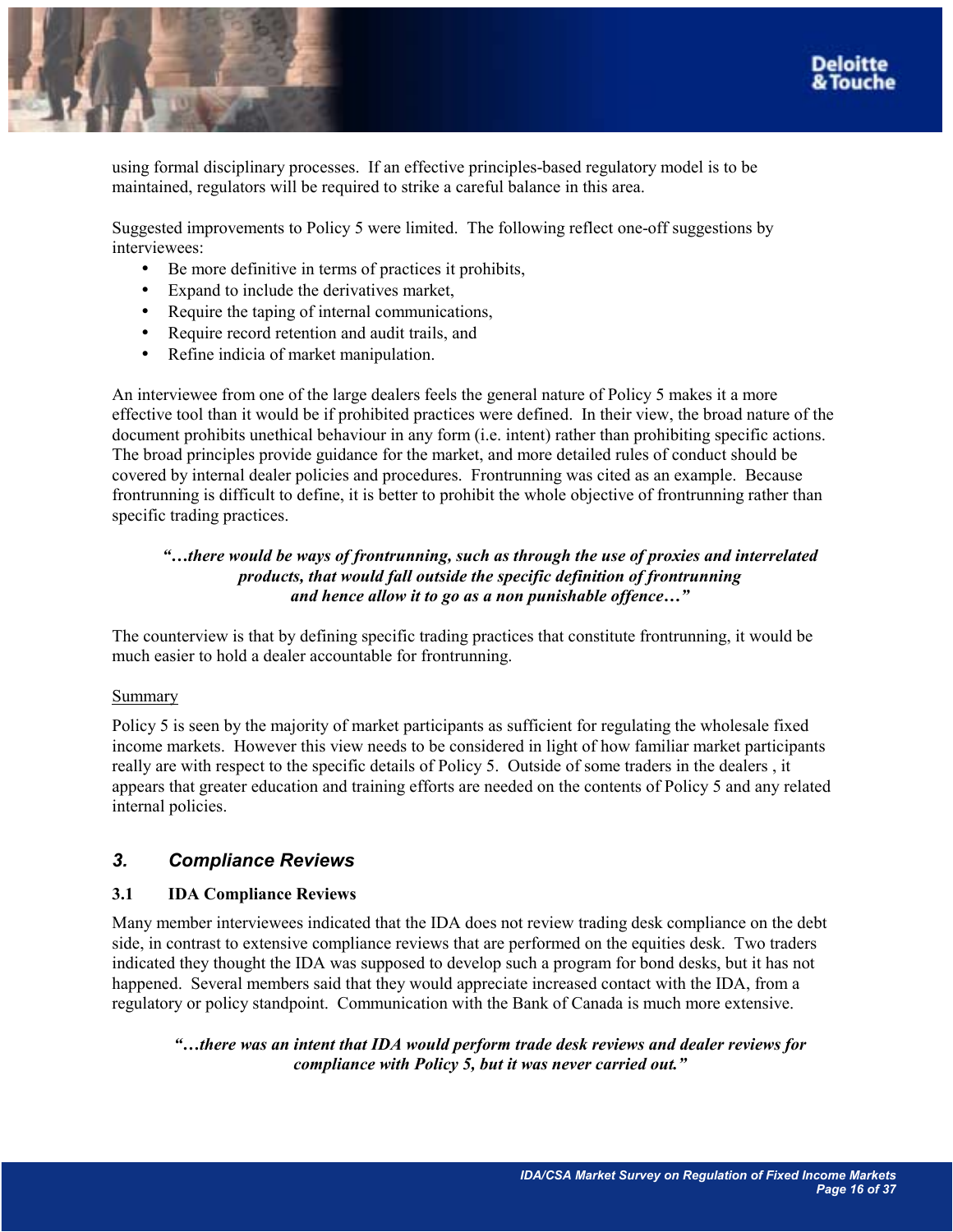

Some members acknowledged that bond trading and positions may come up in the IDA's standard financial and sales compliance reviews, and could be subject to further investigation; however, there are no procedures specific to debt market trading except a review of policies and procedures under IDA Policy 5.

## **3.2 In-House Dealer Compliance**

In-house dealer compliance departments do not see debt market trading as a high-risk area, unlike equities, and therefore few dealers have detailed compliance policies or dedicated compliance resources in the fixed income area. One reason given for debt trading's relatively low risk status is that there are more regulations and examinations on the equity side. The nature of the product is also a factor: equities are inherently riskier products. Additionally, the IDA's lack of presence in monitoring and enforcing rules and standards for debt markets results in a lack of focus on debt market trading activities by compliance.

Compliance officers stated that some review procedures are performed on the debt market trading activities of their firms, but these procedures were not performed consistently across all firms. Internal enforcement of policies and procedures and related supervisory obligations are also a concern, particularly in smaller dealers where documented procedures and risk management systems in this area may be non-existent.

Compliance procedures that are currently being performed by some dealers include:

- Tracking closing prices for the same bond across different inventories,
- Monitoring personal trading,
- Monitoring positions and closing prices,
- Ensuring traders are properly registered,
- Reviewing trade blotters/previous day's trading,
- Looking for large bid/offer spreads,
- Looking for differences in how bonds are marked to market at end of day,
- Performing internal audits of the debt area,
- Appointing compliance officers responsible for trading desks, and
- Testing audit trails for accuracy.

The lack of industry minimum standards for internal compliance procedures, including areas such as books and records requirements for orders and trades and mark to market procedures, may contribute to compliance departments' lack of attention to debt markets. Internal procedures and compliance monitoring appear to vary widely. The development of industry standards or guidelines in this area might be useful.

Sophisticated risk management systems and programs at the major dealers are reducing such problems in areas such as ticketing and record-keeping by making it more difficult to circumvent procedures. The issues are probably greater in smaller dealers with limited risk management and compliance systems in place.

Compliance departments do not represent the full compliance function in a dealer. Risk management and middle office functions must be considered as the reports that the risk management function examines often cover management of trading and market risk and compliance with internal procedures required to measure such risks. Dealers agreed that internal procedures problems are being eliminated through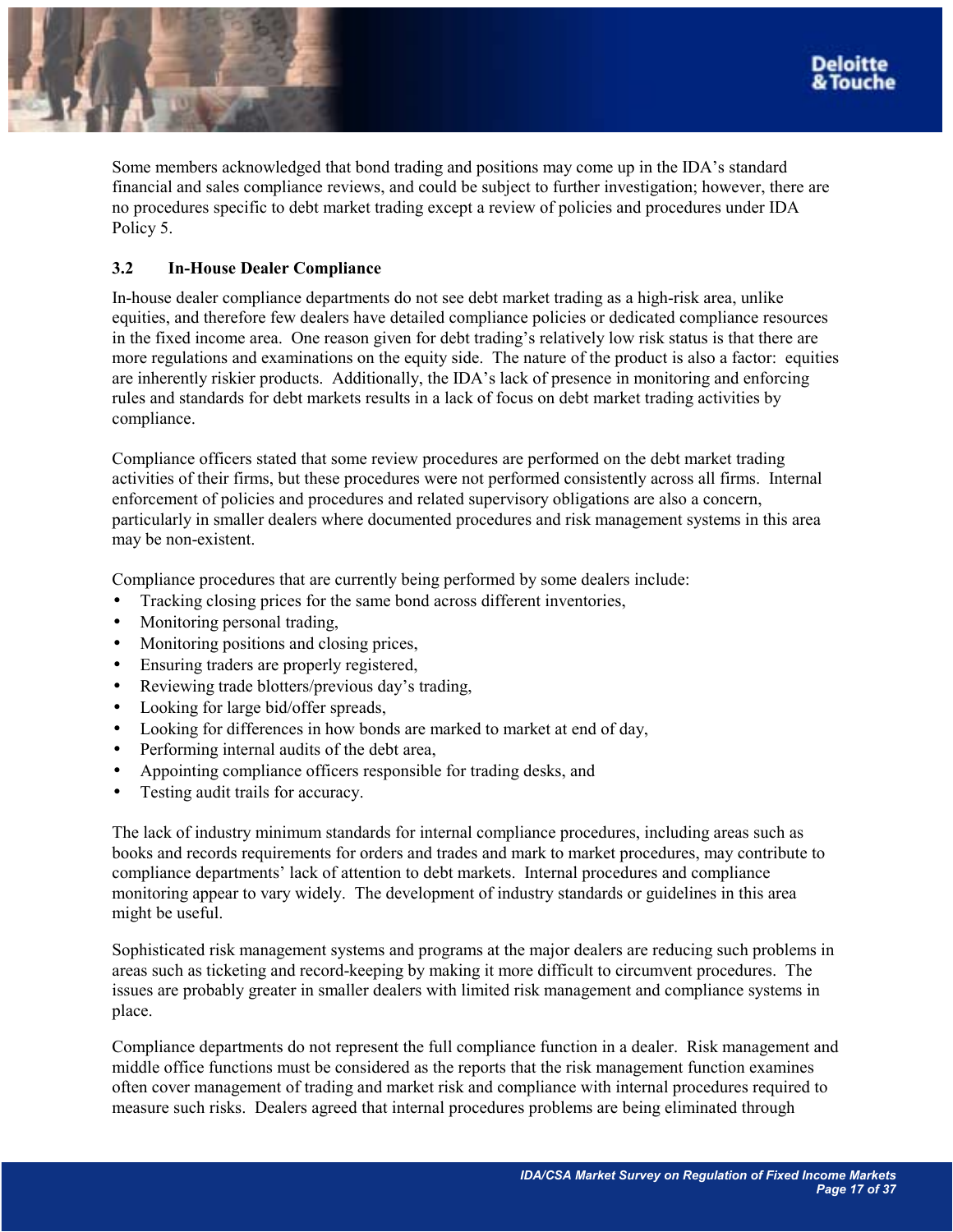

<span id="page-17-0"></span>

automation of processes and the more sophisticated risk management systems in the bank-owned dealers, including development of electronic audit trails.

A couple of interviewees with experience working for major US dealers indicated that the compliance programs of the Canadian dealers pale in comparison to those in the US dealers.

#### Summary

The IDA does not currently conduct compliance reviews focused on debt market trading, which in turn reduces the degree of focus and the resources allocated to debt market activities by in-house compliance departments. In-house compliance functions place little, if any, emphasis on debt market trading. Inhouse compliance procedures that do exist are not necessarily consistent across firms.

# *4. Surveillance of the Debt Markets*

All but two interviewees saw no need for market surveillance. They felt market surveillance would not be effective in markets that trade on the basis of yield and that insufficient evidence exists of problems that could be identified by market surveillance. In addition, on-line market surveillance would require a trade reporting system, which is viewed as a technology project with a potentially huge price tag. Development of rules and systems necessary to support a market surveillance program is considered to be a very significant, industry-wide investment.

The general market consensus is that any need for market surveillance can be addressed by increased transparency, because with increased transparency participants will be more readily able to identify trading issues on their own. A few interviewees thought that in-house monitoring by internal compliance for certain problems would serve as an effective alternative to external market surveillance.

Additionally, some regulators indicated that they already could obtain most of the data required to construct an audit trail for investigative purposes.

## Summary

Respondents do not believe real-time market surveillance is warranted due to lack of concern over debt trading issues and the cost that would be incurred relative to the perceived benefits. A minority supported the use of off-line (after the fact) surveillance reports.

# *5. Retail Markets*

The most prevalent theme in the Canadian fixed income markets based on our interview findings is that the institutional and retail fixed income markets differ significantly in terms of issues. The perception of a need for additional regulation, tailored for the retail market, to address such issues is widespread.

The concerns that were raised regarding the retail markets include:

- Suitability/sales practice issues for the retail investor,
- Concerns over unreasonable prices and/or unfair mark-ups, including lack of disclosure of markups and commissions charged on retail bond sales,
- Lack of transparency in market prices, and
- Lack of understanding of debt markets, including pricing, trading mechanisms and investment risk associated with corporate bonds.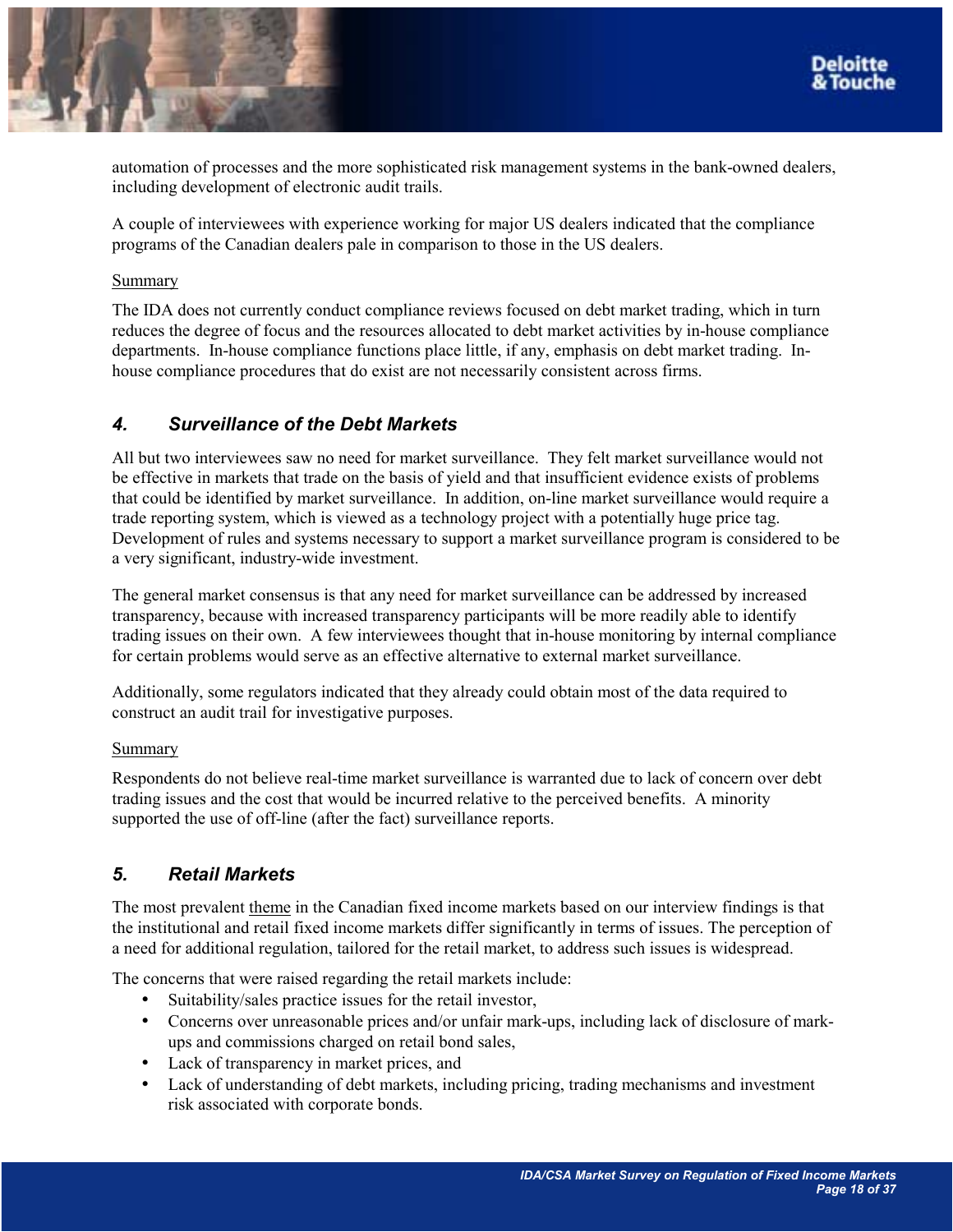When interviewees were asked about the need to regulate different segments of the fixed income markets differently, the only area where people said separate regulatory frameworks are needed is in the retail markets, primarily in the area of sales practices. IDA Policy 5 is in place as a code of conduct to regulate trading in the wholesale debt markets. Of course specific regulation on conducting business with retail investors exists today, in terms of securities regulation, IDA rules and policies, and IDA member compliance policies and procedures. However, these standards were developed mainly in relation to equity market products and issues, and compliance programs focus mainly on them.

# **5.1 Suitability**

Compliance officers noted that historically, suitability has not been much of an issue in selling debt products to retail clients. However, due to new factors, such as the decrease in government debt issuance and related increase in corporate bond activity, and the desire of retail investors to balance their portfolios with more debt content, suitability may become increasingly important. The institutional bond markets are made up of sophisticated investors who have the technical market knowledge to select appropriate investments to meet their needs and evaluate risk. The retail investor is generally much less sophisticated. The more retail investors invest in fixed income products, the more important suitability will become to the retail investor. With the advent of on-line brokerage services for fixed income products, retail participation is increasing.

For example, one retail investor indicated that bonds are seen as safe havens and uses them for retirement income. However, in the view of this retail investor, after seeing the price on one of his corporate bonds drop significantly, he does not feel that the risk of investing in corporate bonds was adequately explained or reflected in the interest rate on the bond. Additionally, reviews with his broker did not involve as much detail on the bond investments as on the equity investments. The impact of the price decline was increased by the fact that the retail investor does not have access to bond pricing information in order to monitor the price of his bonds and thus protect his own interests. The broker failed to notify this investor of the price decline in a timely manner.

This view was corroborated by one of the dealer respondents, who indicated that with the increase in the variety and complexity of bond products (e.g. foreign bonds) suitability is becoming more important for the retail investor. The retail investors said that to the extent that dealers offer investors advice on corporate bonds, they should be held to higher standards. Two interviewees with specific responsibilities for retail bond sales suggested that higher standards and training in the area of bonds and the debt markets would help to ensure Investment Advisors are better qualified to recommend bond investments to retail investors.

# **5.2 Price Transparency**

Retail investors do not have access to any meaningful level of price transparency or comparative retail price information on bonds. They rely on the prices quoted by their retail brokers. As indicated above, retail investors generally cannot check the prices on bonds on a daily basis as they can with equities. This lack of price transparency contributes to the problem of lack of transparency on mark-ups to retail investors. Retail investors don't know the price of their bonds before the mark-up and therefore cannot determine what the mark-up or commission on their bond is. It also leads to problems with ongoing valuation of bonds owned by the retail investor. If the retail investor does not have access to ongoing price information, they cannot independently determine the market value of their bond investments and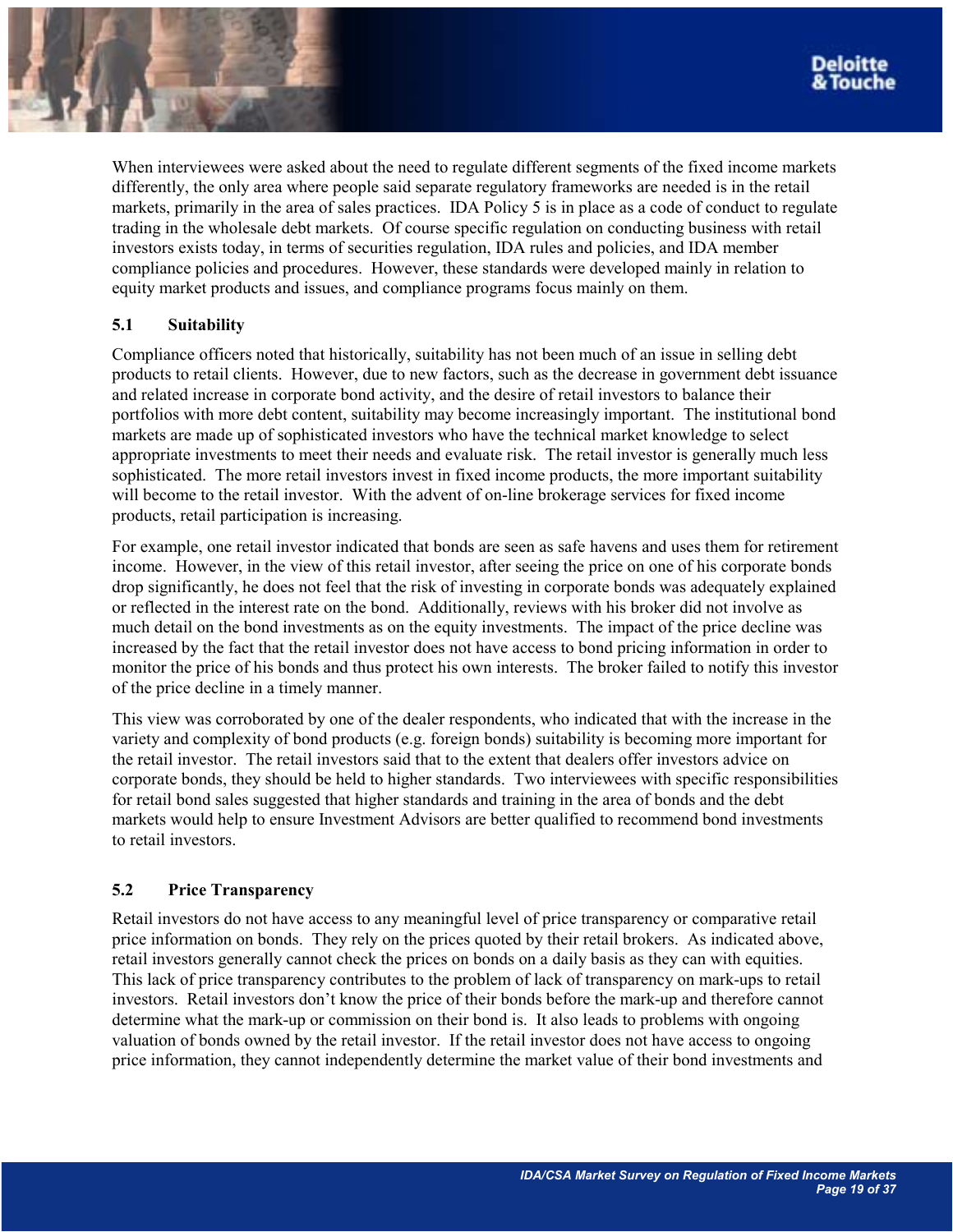Dealer compliance staff said that it is not necessary for a broker to call clients to advise them of changes in stock prices because clients can track them on their own, but clients cannot track fixed income prices because they are not readily available. Retail investors using on-line brokerage services often have access to prices of certain bonds, but they do not see prices across the whole market, just the price quoted by the dealer. Retail investors do not have general access to bid/offer quotes or trade prices in the market. (There is one ATS that is an exception to the extent that several dealers contribute to its prices.)

As retail participation in the bond markets increases, retail investors will be looking for the ability to obtain more timely valuations on their bond investments, such as end of day pricing. Access to timelier price information will help enable retail investors to safeguard their assets and take immediate action should the value of their bonds decline.

# **5.3 Mark-ups**

Interviewees felt that mark-ups on retail bond sales may require some sort of regulatory intervention. A number of interviewees felt that the current mark-ups being charged are excessive. However, this was more a general impression than a case of having specific evidence. One retail investor interviewed indicated that he is not aware of what the mark-ups and/or commissions on bonds are. Another more sophisticated retail investor felt that mark-ups may be excessive because bonds are marked up at each stage of the transaction process and these mark-ups are not visible to the retail investor.

# *ìThere is no risk taken by dealers for the transactions in the retail markets, so why should the costs for retail investors be so high?*"

From the perspective of the sell side, certain fixed transaction costs must be covered on the sale of a bond, regardless of the size of the sale, and these costs are covered by the mark-up. Therefore, on the sale of smaller denominations of bonds, these transaction costs account for a greater percentage of the cost of the bond.

Since retail investors do not have access to any meaningful level of price transparency, they cannot determine either the dealer's inventory cost or the current wholesale price of a bond. Retail investors cannot determine the amount of mark-up or commission since trades are confirmed on a net basis and mark-ups and commissions are not disclosed to the retail investor. As a result, retail investors cannot effectively negotiate pricing or mark-ups.

Mark-up grids appear to be in place in a number of larger dealers to provide guidance on mark-ups to Investment Advisors. These grids provide a guideline on mark-ups and are not strictly enforced in-house. The firms generally centralize responsibility for monitoring mark-ups charged in comparison to the markup grids. However, grids were not being used in all dealers interviewed. The purpose of the mark-up grids is to communicate minimum, maximum and recommended mark-ups on bonds for Investment Advisors to follow. The suggested mark-ups vary based on the value and term of the bond. One interviewee also stated that his organization provides a choice to the retail broker of charging a commission or a mark-up.

# *ìItís important just to let the retail investor know that mark-ups are not regulated and show the retail investor the wholesale bid/ask vs. the retail bid/ask.*"

Several compliance officers indicated that mark-ups are reviewed daily by the head of retail sales, the bond desk, or compliance and exception reports may be utilized. Mark-ups may also be reviewed via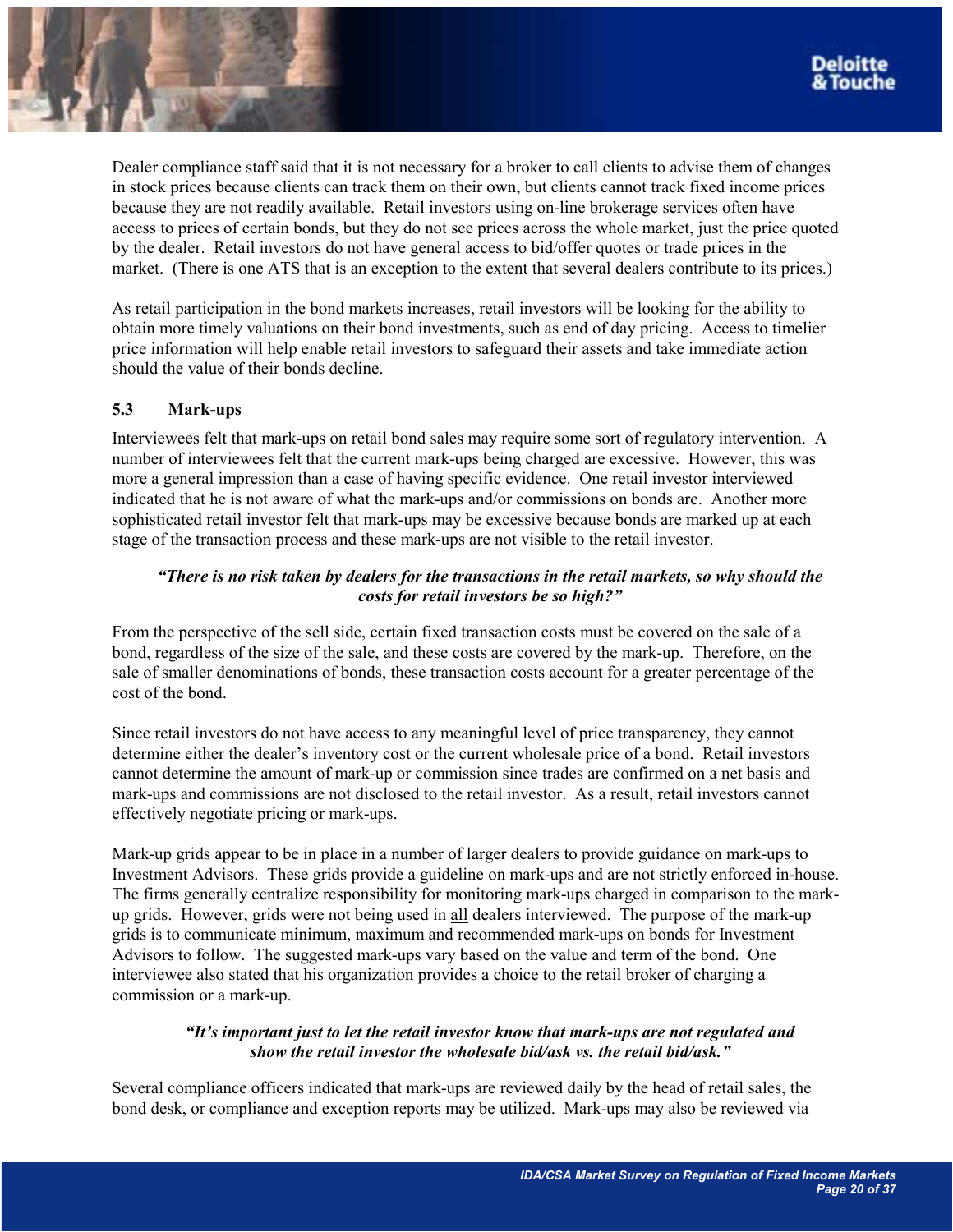



retail branch reviews and retail compliance surveillance reviews that are intended to cover all client activity.

# **5.4 Best Execution**

Retail investors are purchasing bonds from dealer inventory, and best execution duty is generally not addressed or considered to apply. Retail/wealth management interviewees indicated that there is always the option to go outside their own dealer to purchase bonds for retail clients, but practically speaking, this doesn't occur.

Some of the members' compliance representatives indicated that competition exists on the retail side as retail brokers need to provide the best priced products (yield) or the customers will go elsewhere or buy an alternative product, such as a GIC. Additionally, Investment Advisors may negotiate better prices for bonds on behalf of their clients. However, the principle of best execution is not complied with in the retail markets as bonds are expected to be sold from dealer inventory and as such, no real competition exists.

## *ìEvery dealer is a market, so an obligation to canvass other dealers for better prices*  doesn't exist."

# **5.5 Complaints**

Regulators indicated that complaints from retail investors are rare and when made generally concern suitability issues with respect to high-risk securities.

In the opinion of the dealers, complaints regarding debt market activities generally arise because retail investors do not understand the market and how bonds are priced. Some causes of complaints identified in the interview process included:

- Changes in bond ratings not being properly explained to retail clients,
- Bond mutual funds not being explained properly to retail clients (i.e. investors not understanding why they don't get 5% on the bond fund when the underlying bonds are paying  $5\%$ ),
- Retail investors not understanding the risks associated with bond funds and income trusts, and
- Retail investors not understanding what they are paying to conduct a transaction (i.e. mark-ups and commissions).

Based on the above observations, interviewees suggested that increased transparency for the retail investor and some further investigation on the issue of retail mark-ups should be considered as part of this exercise.

# *ìÖthe retail investor may be paying too much for corporate bonds and the average retail investor may not be holding a balanced portfolio that includes bonds due to the lack of price transparency.*"

## Summary

The issue of mark-ups and commissions on bonds for retail investors is an area at risk for abuse. The problem seems to stem primarily from the lack of price transparency to the retail investor. Interviewees recognize this and agree that the concerns over mark-ups should be examined further. It may be possible to encourage self-policing of mark-ups if the prices of bonds, and mark-ups/commissions are visible to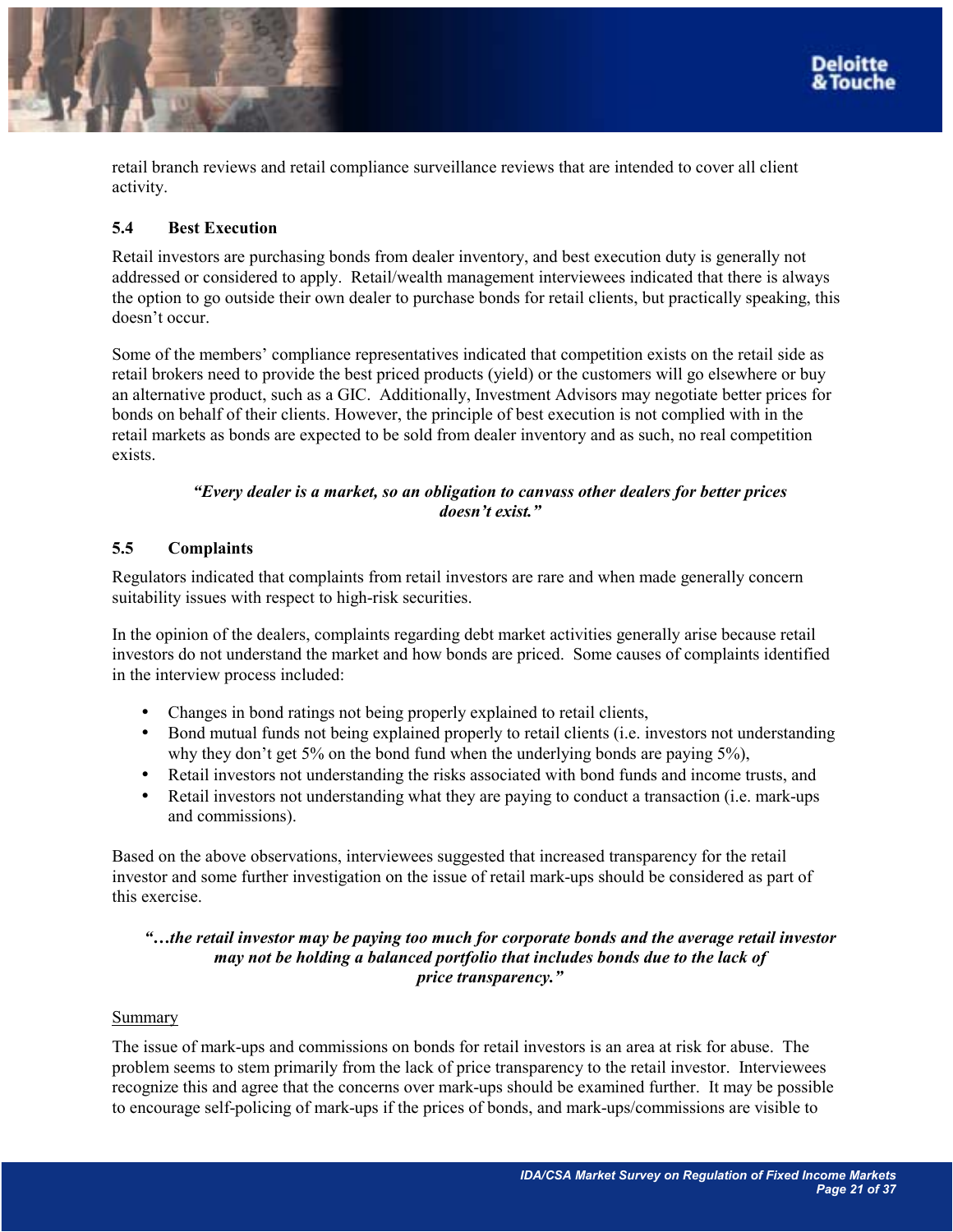<span id="page-21-0"></span>

the retail investor. However, just how to make prices transparent to the retail investor is an issue in itself.

In summary, the risk of abuse in the retail sector is materially increased by several factors, encompassing market structure, trading practices and sales compliance such as:

- Lack of transparency for retail investors,
- Lack of transparency for retail brokers,
- Lack of compliance with best execution duty,
- Lack of focus from compliance and internal risk management (see Compliance Reviews Section),
- Lack of focus in IDA regulatory activities (see Compliance Reviews Section).

# *6. The Complaints Process*

The large dealers see the IDA's CMC as a useful forum to discuss issues and problems in the bond markets. Institutional clients generally do not raise issues to the CMC, according to members of this committee.

One institution interviewed had raised a complaint to the CMC, which addressed the issue by making a policy change. Apparently the matter was never referred to the IDA Member Regulation Department. After the CMC addressed the matter, the IDA failed to communicate its resolution back to the institution. This case and general feedback on the survey illustrates the lack of a clear process for handling institutions' complaints at the IDA. Suggestions that a better complaints process be instituted at the IDA were received.

Several respondents indicated that they turn to the Bank of Canada with a complaint before turning to the IDA. The Bank often receives the first call from market participants when there is an issue to be resolved in the market (such as complaints on repo transactions, complaints from individual traders, etc.). Market participants indicated that this occurs because the Bank is seen as independent, knowledgeable and consultative in their approach to resolving market issues. The IDA is seen as the voice of the large dealers and is used as a forum to engage the dealers in an issue.

One retail investor we spoke with was unaware of a process for complaints outside complaining directly to his broker or dealer. He was unaware that an issue could be taken to the IDA.

## Summary

Market participants, in particular institutions, are not aware of any formal channels for communicating their complaints about fixed income markets, especially with respect to market integrity issues. The complaints process that exists is not transparent to market participants.

# *7. Derivatives*

Very few interviewees commented on the derivatives market. Those that did comment indicated that one must be a sophisticated investor to deal in derivatives. It was also stated that bond market derivatives players are currently not being held to the same standard as the smaller cash players  $-$  it is a "buyer" beware" environment. Derivative transactions can have an impact on the cash markets but the impact is only visible to players knowledgeable in the derivatives markets.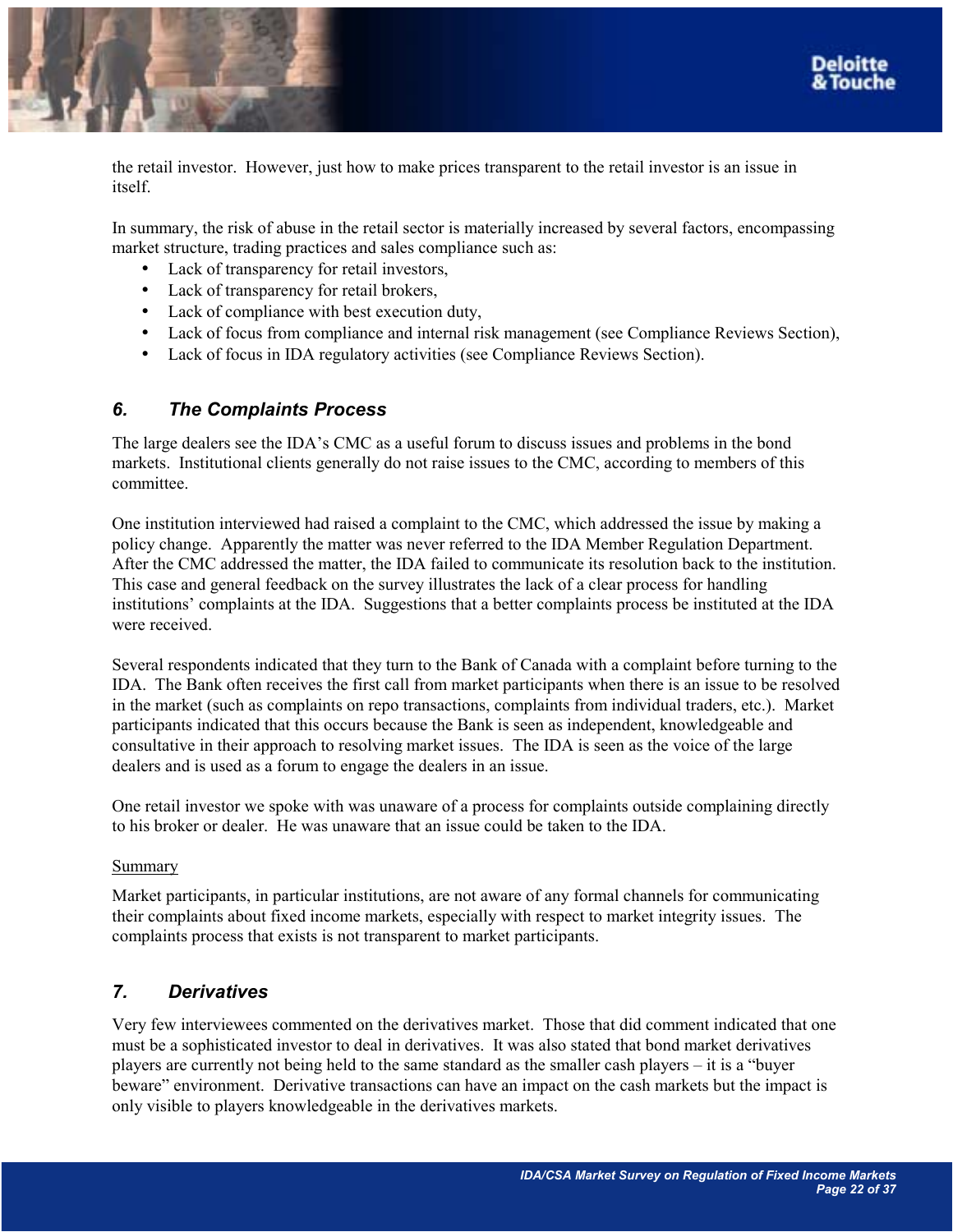<span id="page-22-0"></span>



Certain market integrity issues were identified such as:

# *ìÖmini-manipulation may go on in the derivatives market in order to push prices up to the exercise price of derivatives contracts.*"

# *ìÖdealers may attempt to influence spreads by widening spreads between similar Canadian and*  US bonds so that the dealer can obtain a greater profit on a client's hedge when the *position is rolled forward.*"

One of the market committees suggested that Policy 5 be expanded to cover the derivatives markets.

Summary

Minimal feedback was received on the derivatives market and more research is required in this area.

# **Secondary Findings – Market Structure and Regulatory Approach**

# *1. Transparency in the Markets*

## **1.1 Price Transparency**

Price transparency varies depending on the type of security and on the type of market participant. Government bonds are seen as having good price transparency, but the more illiquid the bond, the less price transparency that exists. The less price transparency, the more sophisticated the investor needs to be to participate in the particular market and the greater the potential for abuse in that market. Survey respondents noted problems with transparency in illiquid issues.

The consensus view, described more fully below, is to increase transparency incrementally to benefit the market in the long run, but without exposing the dealers to too much additional risk, which would likely hurt liquidity.

> *ìAs a general rule, when the bond is less liquid, as an investor, you need to be more sophisticated.î*

*<i><sup>a</sup>Essentially, the less liquid the bond, the more magnified any problems in the market get.***<sup>***n***</sup>** 

## *ìPublishing the prices on benchmark bonds would be okay but illiquid bonds are hard to price and are all over the map so trying to quote prices will be too confusing to the investor and often will be quoted in error (for example, the quotes they show in the Globe and Mail are often incorrect)"*.

Transparency levels also vary based on type and size of participant. For the large dealers, for example, market prices are quite transparent due to access to the IDB market and a range of screens, in addition to information garnered by traders on the phone. Transparency levels diminish through various levels of dealers and institutional investors. At the other end of the spectrum, retail investors have access to minimal, if any, price transparency (as discussed in the Retail Markets section).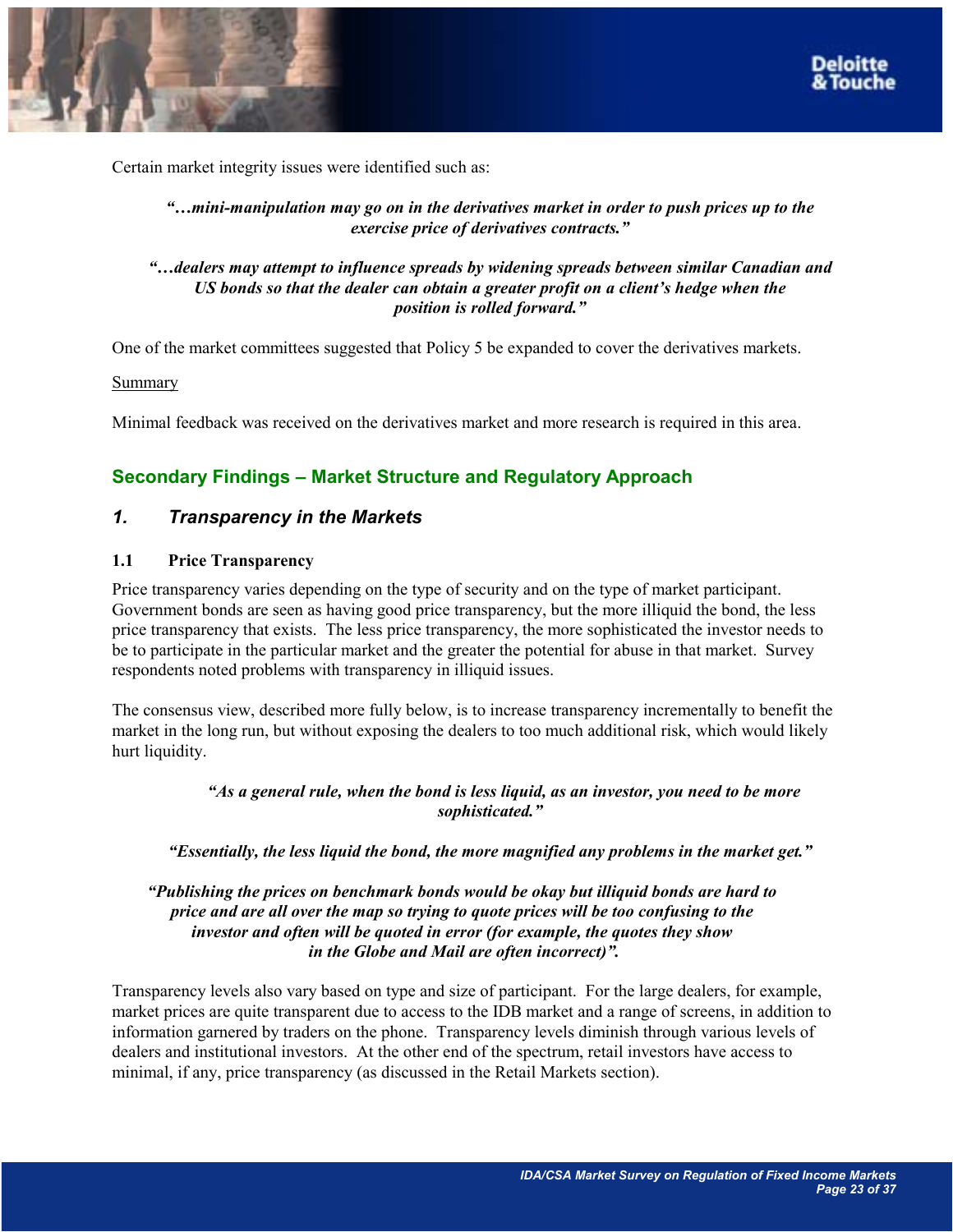<span id="page-23-0"></span>The need for increased price transparency was identified as one of the top concerns of about 25% of interviewees. A majority believe that transparency could be further enhanced without a negative impact on liquidity, although large dealers tend to be more satisfied with current levels. All participants agreed that increasing transparency must be carefully managed to gauge the impact on liquidity. Such an improvement in transparency would also result in improved market integrity and ability to self-police the market, and reduce the need for intrusive regulation.

Interviewees often stated that the optimal level of transparency was not necessarily full transparency and that small steps should be taken when increasing transparency so that the effect on the market and the dealers' risk positions could be measured, and to avoid potential damage to the markets by increasing transparency too much. This is particularly true for the corporate bond market, which is already viewed as an illiquid market.

# **1.2 CanPX and Price Transparency**

Opinion is split 60:40 as to the usefulness of CanPX for providing price transparency to the markets. The large dealers are actually less confident than investors that CanPX displays accurate market prices. For instance, prices vary based on the size of order, but CanPX only shows a price for minimal size. If the price on the screen is better than what would be offered for the actual volume to trade, a market maker may be pressured to trade at or close to the price on CanPX, even though the CanPX price is based on a different volume.

Institutional investors and issuers applaud CanPX as being a good source of price transparency and say that market prices are less volatile with CanPX. They like the ability to compare the price a dealer will commit to, to the displayed price. Investors and issuers clearly find the information available today via CanPX much better relative to the situation prior to its introduction. However, statements were made that CanPX only provides partial visibility and may not reflect the current market on a security.

## **1.3 Volume Transparency**

Displaying volume is seen as a barrier to trade. Both sides feel that the buy side will use the telephone market if they are required to disclose trade volumes via an electronic reporting system.

## Summary

The market welcomes incremental increases in price transparency. Many market participants believe increases in transparency reduce the need for increased regulation as it makes participants' activity more visible. Incremental increases to transparency should be staged until the optimal level (not necessarily the maximum level) of transparency is reached. Participants oppose increasing volume transparency.

# *2. Market Liquidity*

The top priority issue among market participants is a concern over liquidity in the Canadian debt markets. The Government of Canada bond markets are seen as liquid, provincials less liquid and most corporate bonds as illiquid. A number of interviewees stated that the bond markets are becoming commoditized and that the dealers are not putting as much capital into the market due to narrowing spreads and declining profitability. The increased consolidation in the industry is cited as one of the main causes for decreasing liquidity.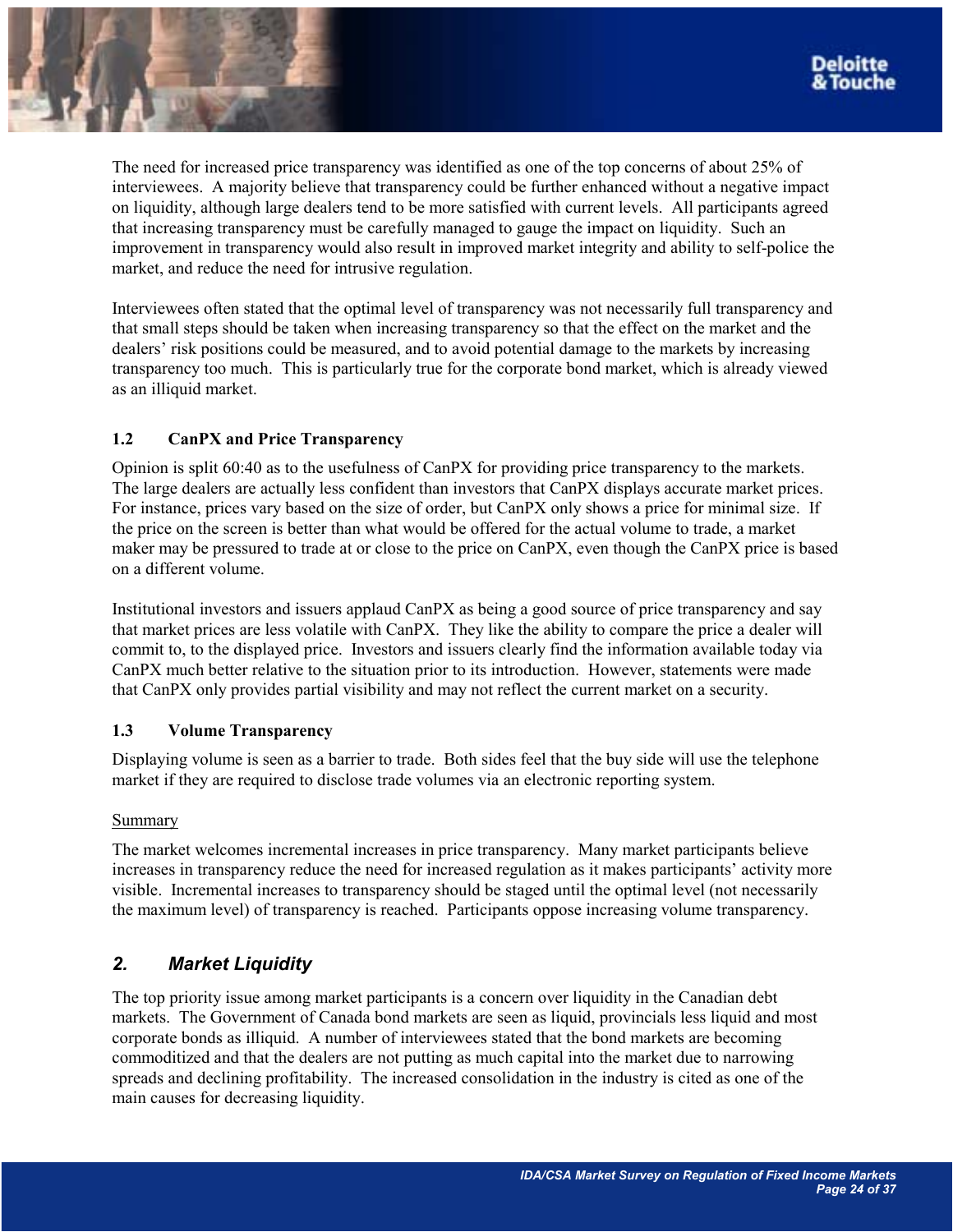<span id="page-24-0"></span>

Nevertheless, in relative terms, liquidity in the Canadian market is seen as good given the limited size of the market in Canada compared to the US market. Several participants advocated a move towards increased transparency as a means of improving liquidity and trading volumes, as long as transparency is increased incrementally. On the other hand, a move towards increased regulation of the debt markets concerns many interviewees because they feel it would only serve to reduce liquidity as increased market scrutiny would lead to increased costs and decreased profits, and thus to decreased trading and decreased liquidity.

# Summary

The priority of market participants is to maintain or improve the current liquidity in the Canadian markets. Liquidity is a concern even though it is considered fairly good given the relative size of the Canadian market as compared to the US market.

# *3. Market Structure and Innovation*

The Canadian bond markets are dominated by a small group of large dealers or market makers. Some smaller dealers and certain others expressed concerns about the degree of market power exerted by the big market makers. They cited instances of anti-competitive action being taken by the large dealers which makes it difficult for other players and new entrants to gain entry to the market or to obtain the infrastructure needed to become one of the "inside players". An example cited is that smaller dealers cannot gain access to certain ATSs and the IDBs because of the costs of entry and other requirements established by the major dealers.

# *ìBig dealers tried to keep the small dealers from getting access to the screen because the small dealers don't position.*"

Several interviewees suggested that the development of CanPX was delayed because it was not in the competitive best interests of the large dealers and therefore, the large dealers through their dominant position in the IDA, erected barriers to the development of CanPX. One interviewee commended the OSC for finally pushing this initiative ahead. In contrast, the large dealers see the current market making system working well for customers.

An interesting comment made by about 25% of the participants was that the Canadian bond markets lack innovation in comparison with other markets, especially the US market.

## *<sup>4</sup>ince whole movement to* <sup>*<sup>4</sup>e*</sup> *platforms has been slowed down by bank-owned dealers... <sup><i>n*</sup>

A number of disincentives to innovation were noted. For example, consolidation in the industry reduces large dealers' incentives to invest in innovation because they can maintain their dominant positions and profitability in the market without making such commitments. Those willing to invest in innovation would need to forecast a sizeable return on investment, but would need to break into the "inner circle" of dealers that dominate the marketplace in order to successfully capitalize on such investments. However, such comments contradict with major dealers' commitments to ATS and their strategies for increasing automation.

One regulatory interviewee believes that the current regulatory structure in Canada has had a negative impact on innovation in the debt markets.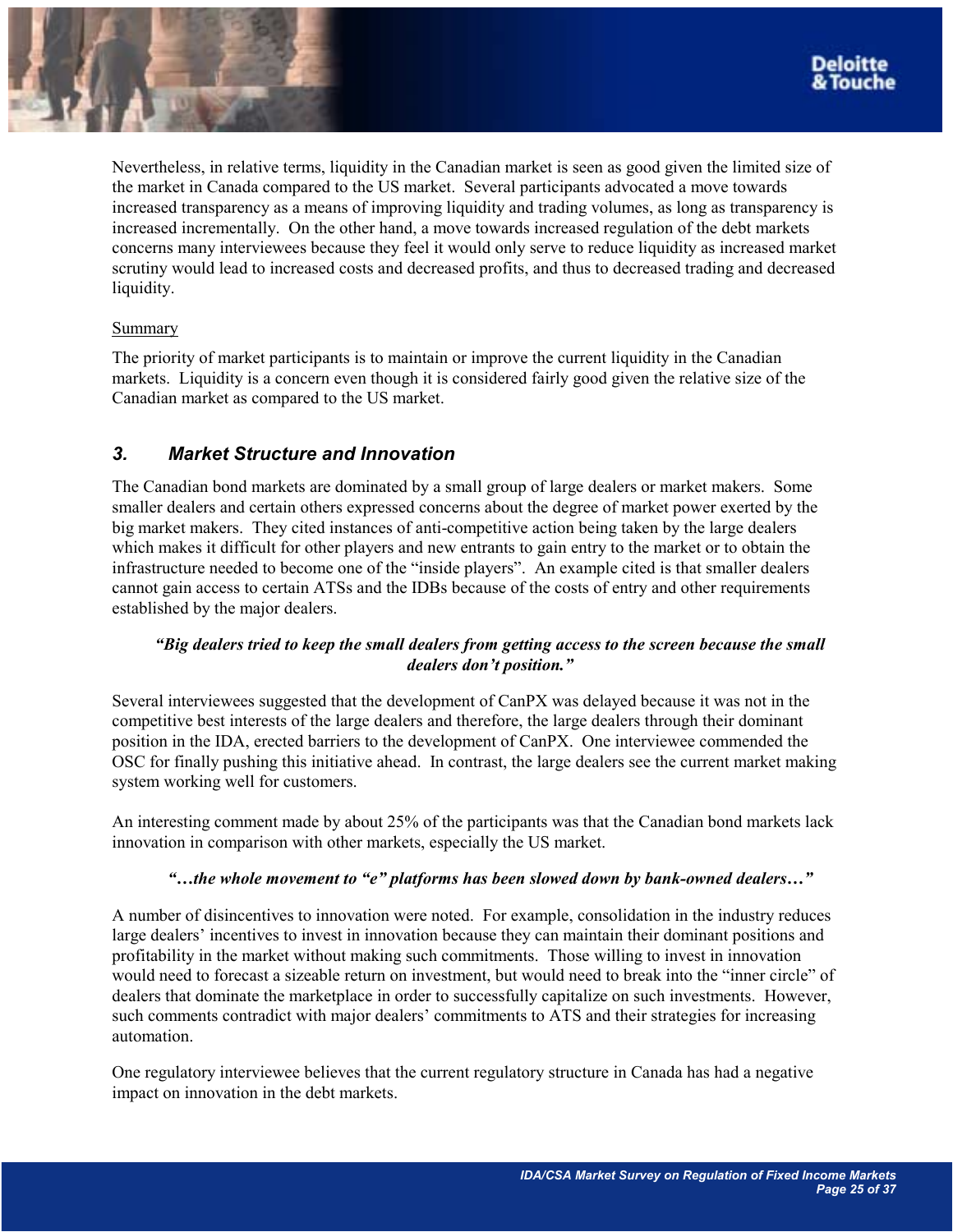<span id="page-25-0"></span>

# *ìThe ATS rules, which were intended to be forward looking and helpful, turned out to be an impediment to the development of the market and actually make it more difficult to operate an ATS in Canada.*"

Additionally, some participants, especially foreign entrants, feel that the regulatory burden in Canada is disproportionate to the perceived opportunity here because of duplication and overlap in the roles of the provincial securities commissions, which creates excessive complexity and regulatory costs.

# Summary

Intermediaries and dealers outside of the bank-owned firms believe that the current market structure makes it difficult for smaller dealers and foreign entrants to compete in the market. According to some interviewees, regulatory barriers and the high degree of concentration in the marketplace have reduced competition and slowed innovation in the Canadian marketplace.

# *4. Regulatory Approach*

# **4.1 Roles of Regulators in the Debt Markets**

For the purposes of categorizing respondents and maintaining the confidentiality of responses, we have grouped the Investment Dealers Association, the securities commissions, the Bank of Canada and the Department of Finance as "regulators". It is recognized that the federal institutions are not regulators, but they are widely viewed as important institutions in establishing market standards.

# *Investment Dealers Association of Canada:*

The IDA is seen as the most knowledgeable regulatory body in the debt markets, however market participants, including IDA members, do not view the IDA as a proactive regulator of the bond markets. For instance, IDA compliance examinations do not focus on debt trading. The firms we spoke to do not remember being subject to a trade desk review, and traders say they have virtually no exposure to IDA staff.

Survey respondents described the IDA's current regulatory approach as reactive, with complaints and issues addressed only as they arise. Problems appear to be dealt with from a policy, as opposed to a regulatory, point of view – for instance, through discussion at the CMC.

Members are split on the IDA's approach: most agree that the IDA's mandate is not to act as a hands-on market regulator, and do not see a need to change its mandate significantly. On the other hand, the majority feel the IDA should increase its presence in the market and that its regulatory activities should address the fixed income market.

Ten respondents made comments specifically about the conflict of interest between the IDA's SRO responsibilities and its industry association status. Institutions and small dealers feel the IDA needs to do a better job of managing this conflict. The large dealers see the IDA as quite effective in its role as currently defined.

In spite of these concerns, 75% of those interviewed who have an opinion on the matter, believe the IDA would be the most suitable regulatory body to regulate the debt markets in Canada if or to the extent that expanded market regulation is needed. The consensus however, is not to expand regulation. The main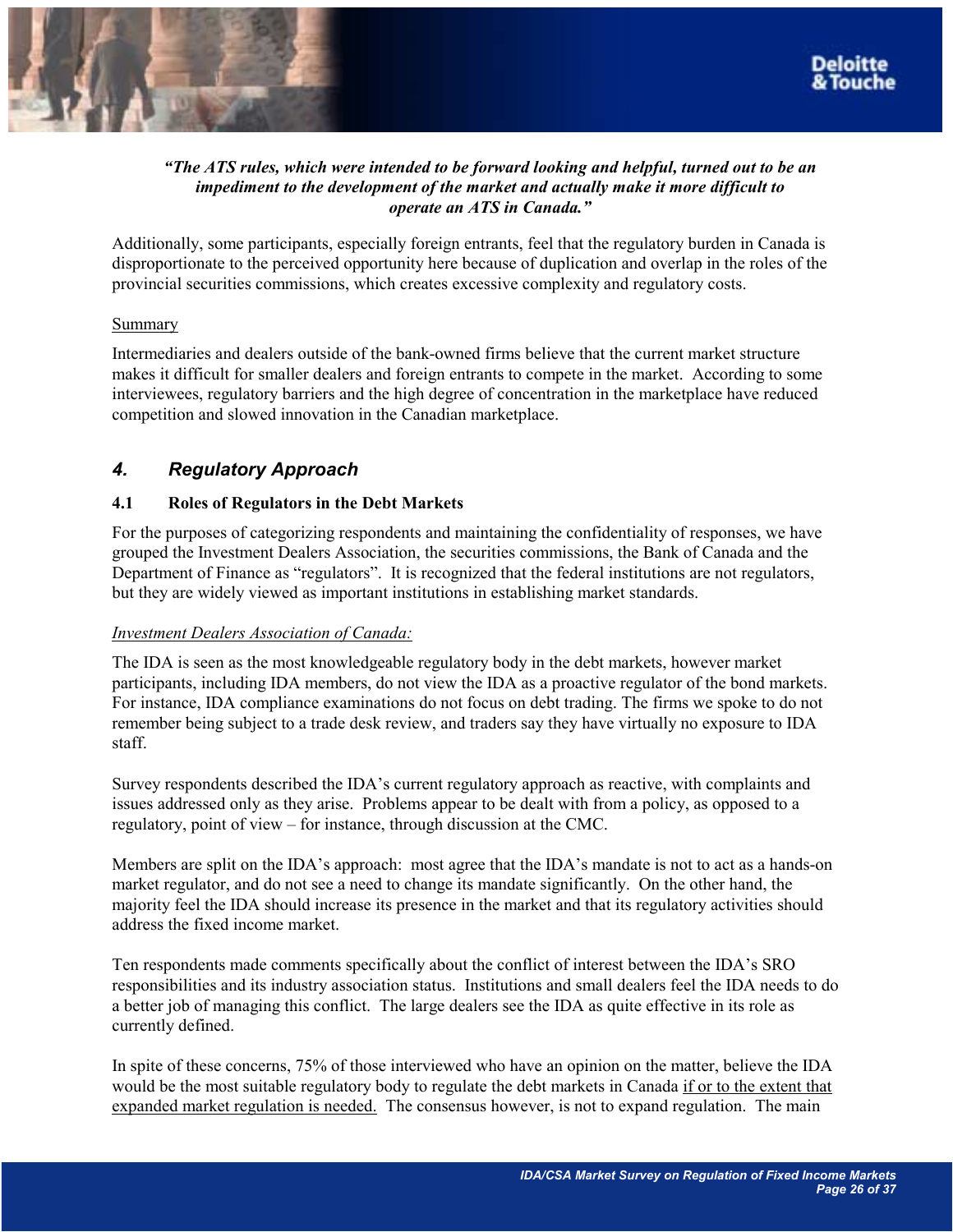

strengths of the IDA are that the organization understands the market, and that it is a national body. (It is not a recognized SRO in Quebec but nevertheless plays an active role there.)

# *Bank of Canada ("the Bank"):*

The Bank of Canada is almost universally well respected amongst bond market participants for its market knowledge and consultative approach, as well as ongoing communication with traders and executives in keeping track of market activity and trends. The Bank's market monitoring activities rely significantly on this two-way communication and relationships with participants. The Bank conducts market research, closely monitors market activity and developments and applies their knowledge and understanding to help solve market problems. Almost all market participants feel comfortable turning to the Bank as the first resource when issues arise in the market. While the Bank is interested in overall market trends and any unusual activity or market issues, their focus is naturally on the market for Canada bonds.

# *<u>Department of Finance ("Finance"):</u>*

For the purposes of this survey, the Department of Finance is considered in terms of its oversight responsibilities for the Canadian debt markets and not in its role as issuer. Finance maintains an interest in the Canadian fixed income markets similar to that of the Bank, but its presence is less visible. Interviewees did not have regular dealings with Finance, and hence do not see Finance as a major influencer.

The Bank and Finance rely heavily on informal and "behind the scenes" actions, namely moral suasion, to address problems such as market integrity concerns. Consequently, the regulatory process can appear discretionary; it lacks clarity in the rules and transparency in the process. Some market participants feel this approach favours the major market players.

## *Canadian Securities Administrators:*

Apart from the transparency and ATS initiatives, respondents do not feel the commissions play a visible role in the markets. People consider their job mainly as protecting the retail investor. The commissions are not considered to be knowledgeable or experienced in the debt markets. A comment heard frequently is that the CSA has attempted to apply equity market principles to the debt markets.

Many interviewees expressed concerns about the CSA's failure to consult other stakeholders adequately when addressing issues and developing proposals. However, it was noted by some that the CSA is now striving to be more consultative with the market.

# **4.2 Regulator Best Suited to Take on Lead Role as Regulator for the Debt Markets**

The survey asked what regulatory body is best suited to take a lead role as regulator for the debt markets. A majority of respondents (2/3 of those who provided a direct response) favour the IDA as the primary front-line regulator of the debt markets, if an organization is to be designated to perform additional market regulation services. The two main reasons given to support this view were:

- The IDA is a national organization, and
- The IDA understands the debt markets.

The direct involvement of participating firms in the IDA's process was mentioned as a significant source of expertise and practical solutions to problems. A few interviewees favoured the Bank or the CSA for the lead role, but acknowledged this wasn't really practical for various reasons.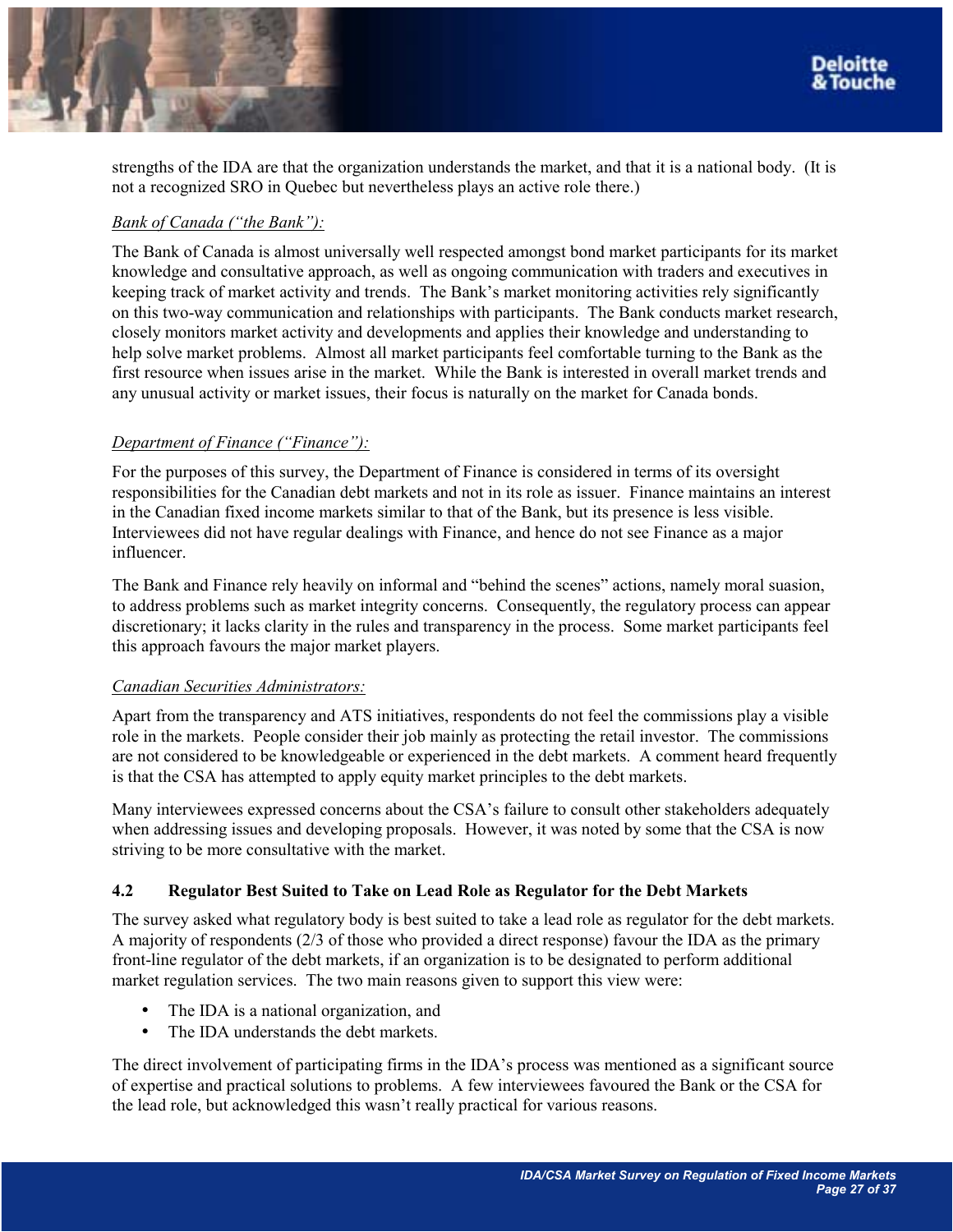A number of participants, especially on the buy side and among small dealers, stated that the IDA must deal with its conflicts of interest in order to become an effective regulator of debt markets. Comments in this area suggested that the IDA has not recognized these conflicts in its processes for handling debt market issues; i.e. there is a perception that its industry association and regulatory policy functions are not separate with respect to debt markets.

It was generally recognized that the CSA, the Bank of Canada and the Department of Finance should continue to be involved in market regulation issues as each has a useful role to play in this area.

The majority of participants and regulators expressed concerns over standards of investor protection for retail investors, and recognized that regulation of the retail side of the bond markets may need to be enhanced. Since the IDA plays the primary front-line role in retail sales compliance, this view reinforces the preference for relying on the IDA to carry out any expanded supervision. The issues surrounding this are discussed in more detail in the Retail Markets section of this report.

# **4.3 Self-Policing Mechanisms**

Over 85% of those who responded indicated that the wholesale debt markets in Canada are largely selfpolicing and that this mechanism is reasonably effective for regulating the markets. These respondents represent all parts of the institutional fixed income market, including buy side accounts. The only dissenting views on this model came from smaller dealers in the market, which is likely a function of their size – the larger the participant, the greater the ability to employ a self-policing approach by ìpunishing offendersî by withholding business. Many of the buy side accounts reported withholding business from one or more dealers in the past, but it is not a regular occurrence.

Consolidation in the industry is seen by some as facilitating the self-policing regulatory model in that the fewer the players, the easier it is to identify unethical behaviour in the market because the actions of all players are more visible. In addition, activity is concentrated with major intermediaries that employ advanced risk management and compliance programs. Increased transparency for the wholesale market is also considered to facilitate the effectiveness of self-policing, by making trading activity more visible.

## **4.4 Regulatory Approach to the Debt Markets**

Market participants and the majority of regulators (as defined for this Report) are satisfied with the current regulatory approach to the debt markets. Market participants do not feel sufficient market integrity issues exist to warrant increased regulation. Concerns are widespread over the increased regulatory burden and costs that would flow from the adoption of additional rules and regulatory monitoring and oversight. During interviews, people frequently commented that they did not see any issues or problems that would justify expanded regulation.

In response to the question of whether the current scope of regulation is about right, the majority agreed that it is. A minority stated that improvements could be made. No one felt the markets are overregulated and only two said they are under-regulated. Several regulators support the position of market participants and view the fact that very few complaints are received from the markets as a sign that all is well. Certain regulators do not support the adoption of new regulations until a persistent problems arises in the market that must be addressed, based on the belief that additional regulation can have unintended consequences for the efficient functioning of the markets and may unnecessarily increase the cost of regulation.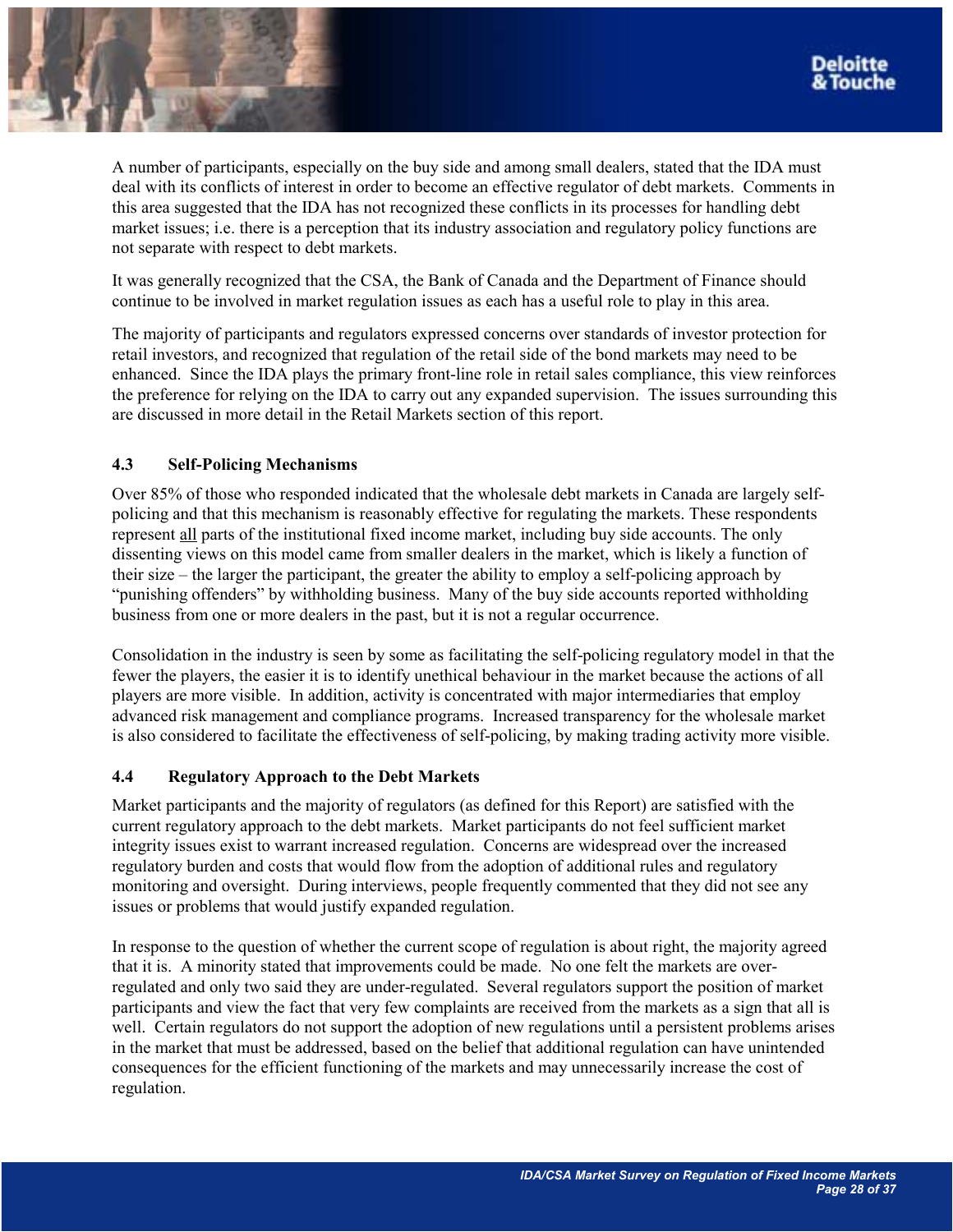



Even those who expressed greater concern about the fairness of the market did not view regulation as an effective response, preferring to rely on structural improvements such as greater transparency and encouraging competition and innovation.

One regulator indicated that the dearth of complaints might be due to the lack of transparency in the market combined with the absence of a central database of prices to compare transactions to.

# **4.5 Improving the Regulatory Process**

Respondents suggest that the current regulatory approach could be improved through:

- Increased consultation with the market participants
- Increased understanding of the debt markets among the securities commissions, and
- Increased contact among the regulators and the dealers.

The last suggestion is primarily aimed at increasing the IDA's involvement with the markets and dealers. Three dealers and two of the committees interviewed specifically suggested that the IDA visit dealers more and take on a more proactive role in keeping tabs on the markets. They also feel the IDA should increase monitoring of compliance with current regulations and rules, and solicit feedback from the market on their performance as a regulator.

# **4.6 Regulatory Structure in Canada**

A prevalent theme expressed by interviewees is their dissatisfaction and concern with the current fragmented regulatory structure in Canada. They are frustrated with duplication and overlap among the provincial securities commissions and strongly favour a national regulator. Interviewees felt that the current regulatory structure in Canada adds costs and complexity to operating in Canada (for example, in the areas of reporting and registering). If one provincial commission signs off on compliance or approves a registration, there is no guarantee that the other provincial commissions will follow suit. This can serve as a barrier to entry and at a minimum increases costs of entry.

A number of respondents commented that the burden is higher for innovative new businesses such as TradeWeb because the practical application of new regulations, such as the ATS rule, is unclear and subject to multiple interpretations. Many see TradeWeb's departure as illustrative of problems with the system.

## **4.7 Enforcement**

Several interviewees stated that market regulation would benefit from increased enforcement action when serious violations are identified. These people view informal and non-public remedies and sanctions as inadequate responses to issues such as market manipulation. Failure to take strong action when "real issues" arise encourages a lax approach to compliance, in their perception.

*ìThe problem in Canada is that there are no criminal charges involved when you break the regulations – you just pay a fine and you're back in business.*"

*ìTo date there is very little or no disciplinary action on debt trading (e.g. wrist slapping). The OSC is the one who has the disciplinary power but doesn't have the knowledge.*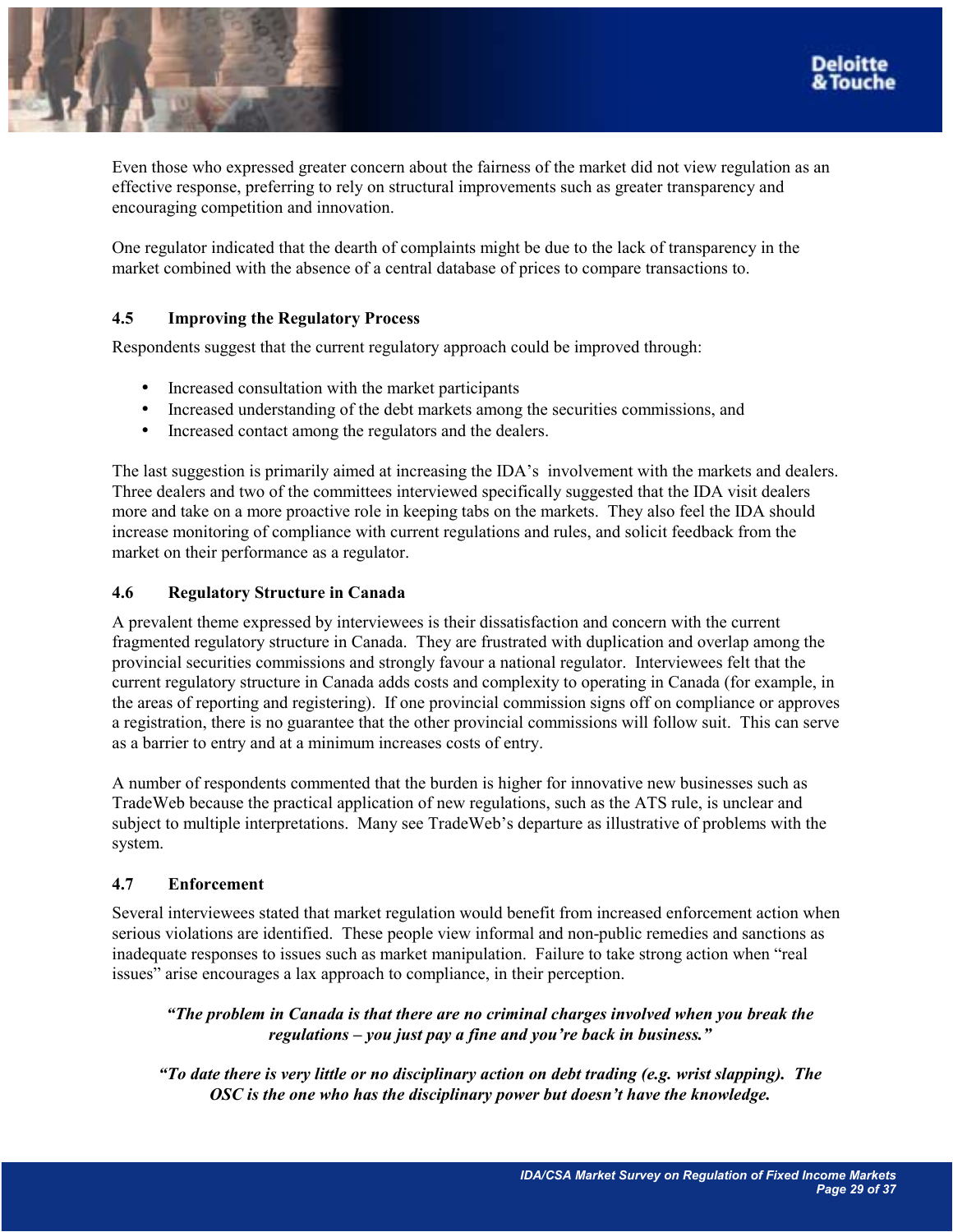



# *The individual dealers have disciplined their own people but not the IDA. Serious violations should be*  dealt with seriously."

# *ìWe need a regulator with the standing machinery and penalizing power to punish those parties that violate.*"

# **4.8** Regulatory Burden<sup>1</sup>

The cost of additional regulation is a concern for many debt market participants; for example, if action is taken as a result of this project to increase regulation of the debt markets. The cost of additional regulation refers not only to the direct implementation and operational costs that would be incurred, but also the negative impact on liquidity in the market and the number of players in the market. Essentially, the view appears to be that higher regulatory scrutiny and costs will lead to reduced trading and profitability, leading to decreased liquidity and market efficiency.

In addition, the risk of over-regulation was often cited as a regulatory risk, because of the detrimental effects it may have on the market such as reducing liquidity and driving business out of the country.

# *ìÖthere is a need to have a quantitative economic analysis (cost/benefit analysis) done of any proposed change to regulation and any regulation should be based on market based incentives rather than be prescriptive regulation.*"

## Summary

l

The IDA is seen as a knowledgeable but not proactive regulatory body in the debt markets. The Bank of Canada is highly respected for its knowledge of the debt markets and consultative approach to addressing issues and helping to solve market problems. The Department of Finance is seen in much the same light as the Bank, however, much less involved directly in the debt markets. The CSA are seen as having little knowledge and experience in the debt markets.

The current regulatory approach is reactive rather than proactive and principles-based rather than prescriptive. This approach is supported in concept by most regulators and most market participants. Most interviewees do not see a need to change the current regulatory approach to the bond markets (although specific improvements were suggested). The market's self-policing mechanism is considered to be reasonably effective.

Market participants feel that increased, unnecessary and costly regulation will have a negative impact on liquidity and that a cost/benefit analysis of proposed regulation should be performed prior to introducing additional regulation.

According to the majority of respondents, the IDA is the regulatory body best suited to take on any increased regulatory role in the debt markets, if it is determined that more regulation is needed. The fact that Canada currently lacks a national regulator for the capital markets is viewed as a major concern by

 $\frac{1}{1}$  Note: A report by Conference Board of Canada is expected to be released in September regarding the cost of regulation of the debt markets in Canada and should be consulted when released.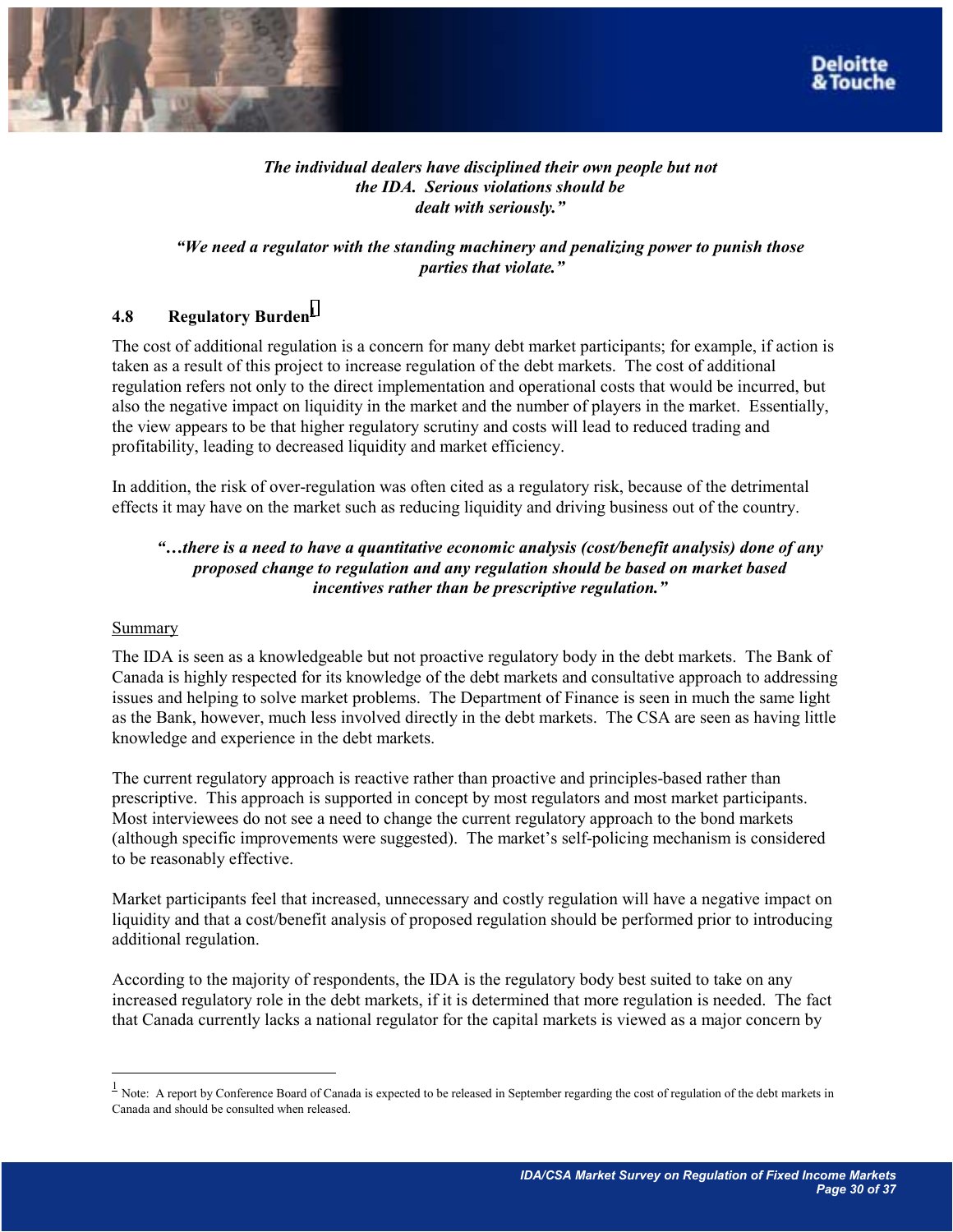<span id="page-30-0"></span>



market participants. Some participants would also like to see increased enforcement of current regulations.

# *5. Jurisdictional Issues*

The issue of whether the rules and principles set out in Policy 5 should apply to institutions trading in the wholesale markets, as well as to member dealers of the IDA, arose in discussions with survey respondents. Some representatives of dealers are of the view that standards of conduct imposed on participants should apply equally to all participants in the wholesale markets, especially since dealers act primarily as principal, not as agent.

However, all recognize that the jurisdiction of the IDA is limited to its member firms, and that any proposal to extend its jurisdiction to non-member participants such as institutional investors would raise complicated issues, including the question of whether the IDA would be the appropriate regulatory body to fulfill such a role. Most participants felt that the IDA could not assume jurisdiction over non-dealers without making fundamental changes to its organization and governance structure, including addressing the perceived conflict of interest between its role as an industry association and its role as a selfregulatory organization.

# <sup>*a*The IDA needs to increase their responsiveness to the concerns of institutional accounts."</sup>

# <sup>*aThe buy side would need input into the IDA governance structure.*"</sup>

Respondents noted that the IDA's role as a self-regulatory body in the Over-The-Counter ("OTC") debt markets is different than a regulator of a centralized market like an exchange. The IDA is regulating the dealer participants in the market (as well as firms performing an agency broker role), as opposed to a central marketplace. As such, its regulatory mandate and activities are different – the rules apply mainly to dealers' conduct. A full-fledged code governing the operation of the marketplace does not exist.

# *ìAs long as the IDA is responsible for member regulation, then things work well, but if they deal*  with market regulation, the IDA's role would be far more compromised and conflicted."

## Summary

In considering the issue of how all participants in the debt markets might be regulated in a comprehensive manner, survey participants noted two jurisdictional or conflict issues the IDA would face if it were asked to perform such a role. If the IDA were to regulate institutional clients' compliance with market conduct rules, governance and jurisdictional issues would arise. Secondly, similar issues would arise if the IDA were to regulate electronic debt markets, which could extend the IDA's role from "member" regulator" to "market regulator".

# *6. Regulatory Arbitrage*

At the outset of the project, the issue was raised as to whether intermediaries could avoid provincial securities regulation by the CSA and/or IDA regulation of its member firms by moving trading activities from securities dealers into federally regulated institutions. The issue pertains mainly to the banks, which carry on securities-related activities in both the bank and a dealer subsidiary. If jurisdiction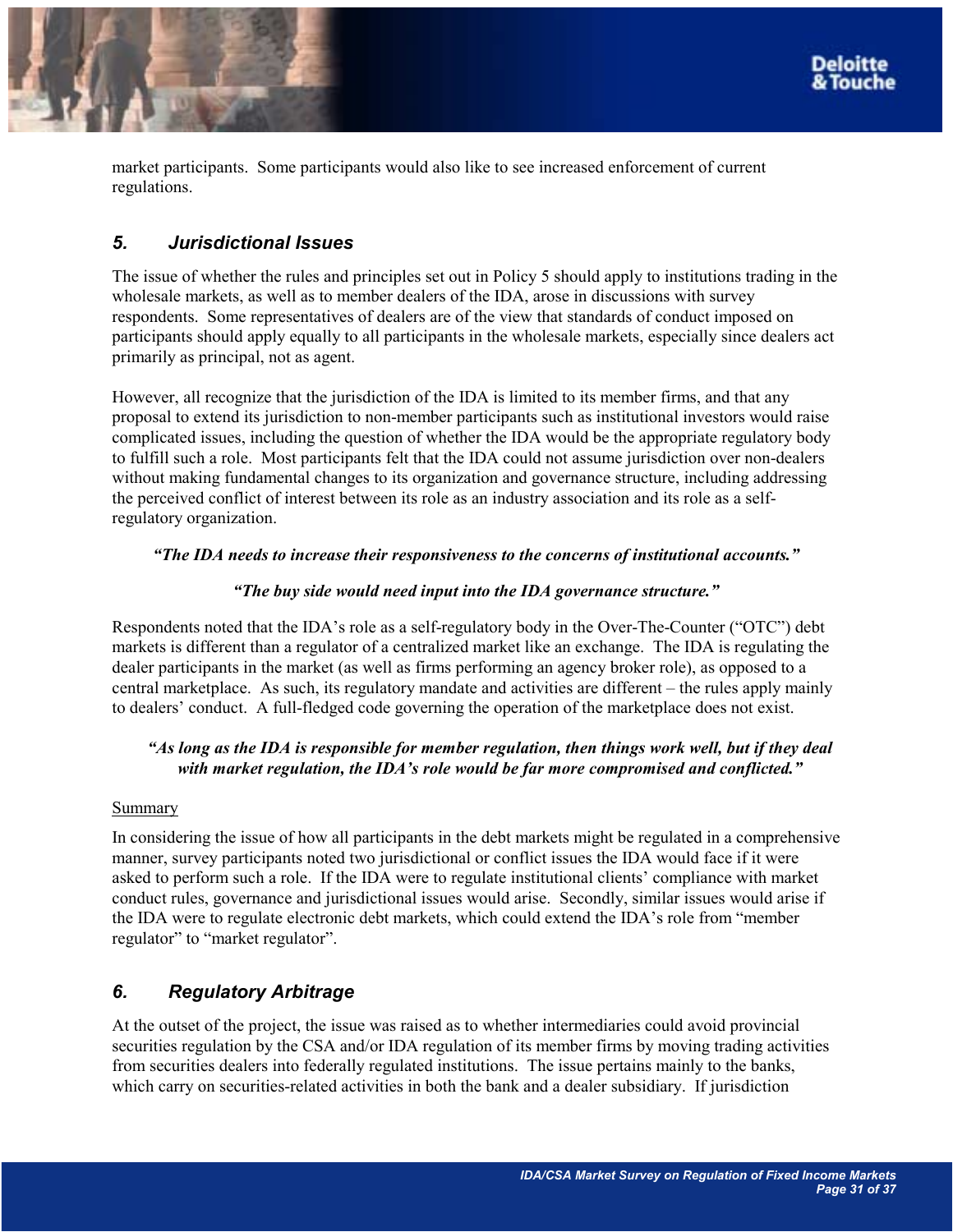

shopping did occur, the result would be regulatory arbitrage that would limit the effectiveness of efforts to enhance market regulation.

Very few survey respondents are concerned about regulatory arbitrage. The general view is it is quite unlikely that trading activities would be moved simply in order to circumvent regulatory requirements. In any event, certain banks carry out many fixed income market activities within the bank itself today. Capital requirements, but not securities regulation, are currently a factor in locating capital-intensive operations. One of the market committees interviewed did indicate that trading activities could be moved if costly and excessive regulations were adopted.

As a practical matter, it is important that Policy 5 has the backing of federal regulators. This backing has legal force in the terms of participation for Government of Canada auctions, which require adherence to the code of conduct in Policy 5 for Government Securities Distributors. The Bank of Canada and the Government may impose sanctions for violations, as stipulated in the document. It appears that similar backing from federal regulators or other arrangements would be necessary if additional market regulation requirements are introduced at the SRO level.

Although capital requirements are the driving force behind decisions to locate certain debt trading or inventory positions in federally-regulated institutions, other factors such as SRO sales compliance issues relating to suitability requirements and registration requirements may be factors too, to the extent that these requirements are applied only to registered securities dealers.

#### Summary

Practically speaking, the risk of dealers avoiding market regulation by moving trading activities intoaffiliated banks is low. To the extent that such activities are housed there, it appears that the banks would need to agree to be bound by any new IDA requirements, in a similar fashion to Policy 5.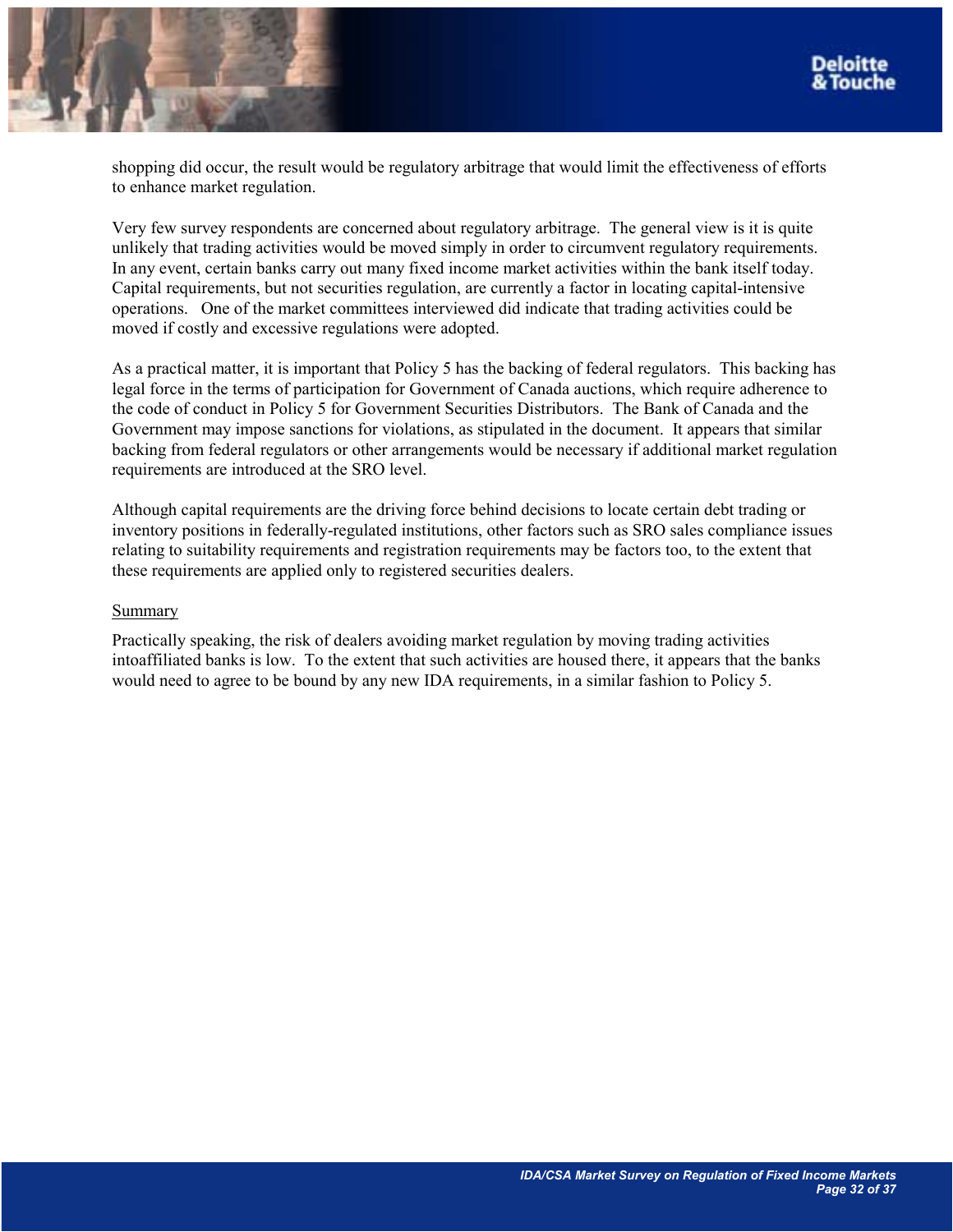<span id="page-32-0"></span>

# **APPENDIX 1**

# **Survey Questions**

# **Debt Market Regulation Survey**

| Category (circle one):        | Regulators / Issuers / Buy Side/ Sell Side / Bond Committee /<br>Inter-Dealer Brokers / Retail |  |
|-------------------------------|------------------------------------------------------------------------------------------------|--|
| Organization:                 |                                                                                                |  |
| Date:                         |                                                                                                |  |
| Interviewee:                  |                                                                                                |  |
| Position:                     |                                                                                                |  |
| Department/Division/Function: |                                                                                                |  |
| Interviewers:                 |                                                                                                |  |

## **Background Information:**

- 1. Please give us an overview of your organization's participation in the debt markets in Canada Please outline the range and scale of your debt market activities.
- 2. Please explain how your department fits within your organization: What is your department responsible for/what is its function? What other departments/functions do you interface with? What external parties does your department interface with/who do you deal with?
- 3. Please explain your role and responsibilities within your organization.

# **Common Questions:**

1. Explain your overall impression of the quality and efficiency of the debt markets in Canada in terms of pricing, liquidity, timeliness of transactions, conflicts of interest and the like, (by segment) such as:

| Government | Retail        |
|------------|---------------|
| Corporate  | Institutional |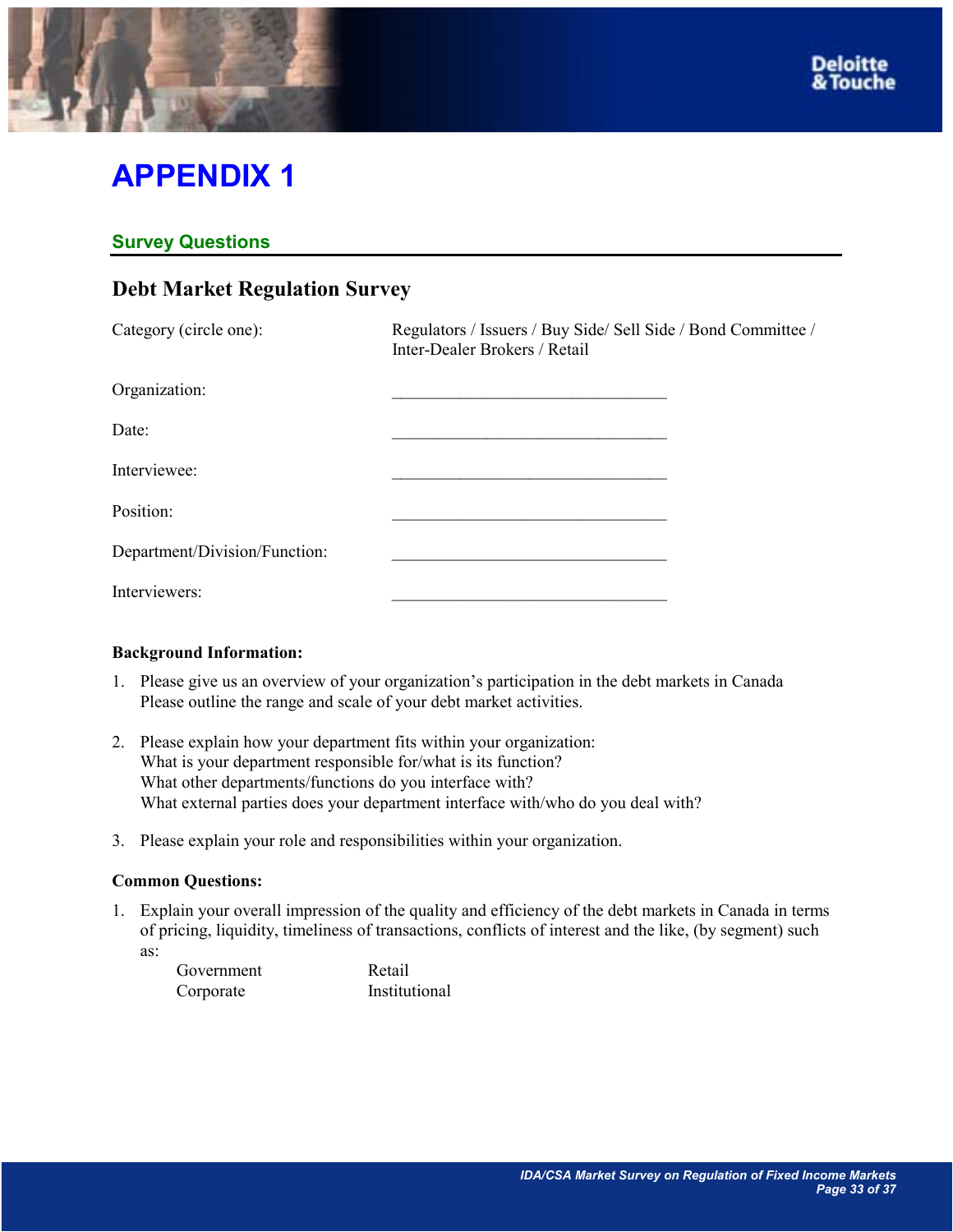



- 2. Explain your overall impression of the market integrity (i.e. fairness or ethics) of the debt markets in Canada.
- 3. In your view, should different segments of the debt market be regulated differently? Please explain why or why not. (Institutional vs. retail, corporate vs. government)
- 4. What incentives exist to trade debt securities in one part of your organization as compared to another?
- 5. If there is identified to be a need, do you think administrative arrangements or agreements could be made to ensure uniform regulation of the debt markets across all participants? By whom and covering what areas? Please explain.

## **Trading Activities**

- 6. In your view, what works well about the Canadian debt markets? What doesnít?
- 7. Are there any issues or practices related to government and corporate bonds in the debt markets that concern you? Can you provide specific examples? Have your encountered these things directly or have you witnessed them? How often do these practices occur?

Prompts for Questions 7: [raise each in turn]

Trading practices (presence of deceptive or manipulative practices?) Transparency – in terms of both price and volume (sufficient or lacking) [purpose – relates to CanPX, are there any issues in the market caused by or related to transparency?] Frontrunning of client orders Client confidentiality (failure to maintain it?)

Retail Trading Only

Allocation of fills among clients in the secondary market (equitable?) Priority to client orders in the secondary market Honouring quoted prices Price mark-ups (wholesale? retail?) Best execution obligation (acting as agent)

Compliance and Regulators Only

Quality of records of orders and trades (audit trail) Quality of compliance policies and procedures (by regulators, firms) Quality of compliance monitoring and review (by regulators, firms) Supervision of trading desk Appropriateness and effectiveness of current regulatory requirements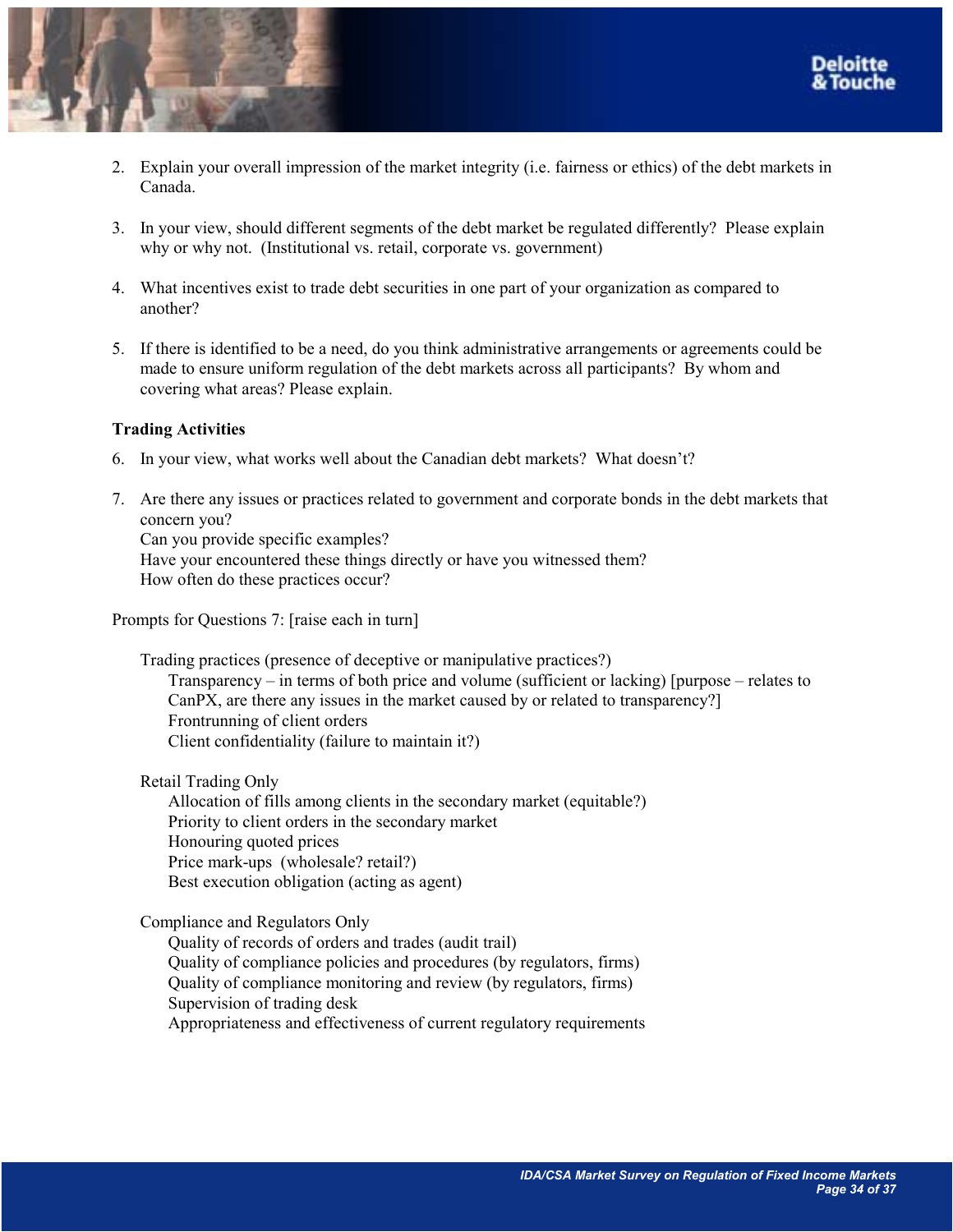

## **Regulation**

- 8. Are you familiar with the IDAís current policies and regulatory activities relating to the debt market? Are you familiar with the roles of other regulatory bodies in the regulation of the debt market? Primary auction and secondary trading?
- 9. From a risk management standpoint, what would you say are the major/significant regulatory risks in the debt markets today?
- 10. How do you manage these risks? In your opinion, how prepared is the industry to manage these risk and why?
- 11. Generally, what is your impression of the IDA's role in regulating the bond markets? Explain how effective their regulatory requirements are?
- 12. Generally, what is your impression of the OSC's (or other Provincial Securities Commission as applicable) role in regulating the bond markets? Explain how effective their regulatory requirements are?
- 13. Generally, what is your impression of the Bank of Canada's role in regulating the bond markets? Explain how effective their regulatory requirements are?
- 14. Generally, what is your impression of OSFI's role in regulating the bond markets? Explain how effective their regulatory requirements are?
- 15. What is your opinion of the scope and the quality of regulatory oversight of the debt markets by each regulator mentioned above?

Prompts:

Too little / too much? Focus of oversight? Effective monitoring, surveillance and enforcement?

- 16. How familiar are you with IDA Policy #5? (i.e. never heard of it, know of it, read it, know its contents well).
- 17. How has your organization implemented the guidelines specified in Policy #5? How do they monitor compliance with Policy #5?
- 18. How sufficient is Policy #5 for regulating the debt market trading? Why?
- 19. In your view, what improvements to Policy #5 are needed, if any? (*Note: refer back to the problems or issues that they raised previously, if any.)*
- 20. What additional steps, if any, do you think regulators should take to ensure the proper functioning of the market and to prevent against the issues and risks raised above (if any)?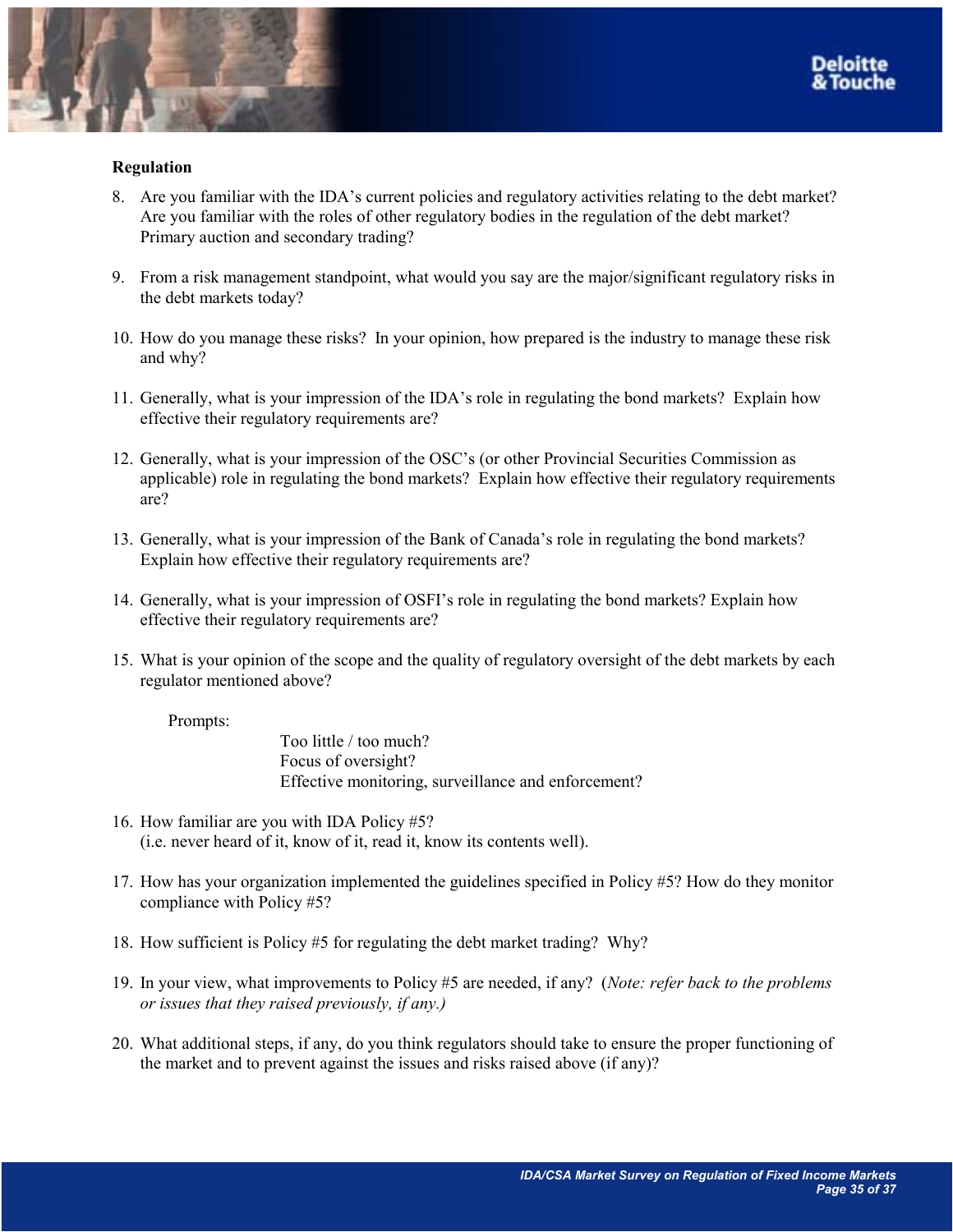



21. Do you think market surveillance of debt market trading is needed or would be beneficial? Please explain why or why not.

If you think market surveillance is needed, what approach would be most effective? (For example, on-line surveillance, real time, off-line review of exception reports, spot checks, regular trade desk reviews.)

- 22. In your view, what regulatory body is best suited to take a lead role as regulator for the debt markets? Why?
- 23. Is there anything else you feel we should know?

## **Specific Stakeholder Questions**

#### Regulators Only:

- 1. Please explain your regulatory role. Where does your jurisdiction come from? What is your mandate?
- 2. What is your exposure to the debt markets and what work do you do in the debt markets?
- 3. To your knowledge, have the regulators developed or discussed potential solutions to ensure uniform regulatory standards apply in the debt markets?
- 4. In order to ensure uniform regulatory standards apply to all debt market participants, do you think it is important to co-ordinate the regulation of debt market participants? In what areas? Could/should the regulation of all debt market participants be subject to the oversight of one regulator?
- 5. In your opinion, who should be the regulator(s) on the debt side?

#### Compliance Only:

- 1. Are there specific types of issues or concerns in the debt markets that you are aware of or that you feel need addressing given your compliance background?
- 2. What are the major kinds of complaints your firm receives about the debt markets side of your business? Approximately how many complaints do you get annually in this area? From whom?
- 3. How does your organization supervise its bond trading desk?

#### Issuers Only:

- 1. Are investors in debt securities adequately protected by the existing regulation of the market?
- 2. Are there any practices in the market that affect the liquidity or trading of your bonds?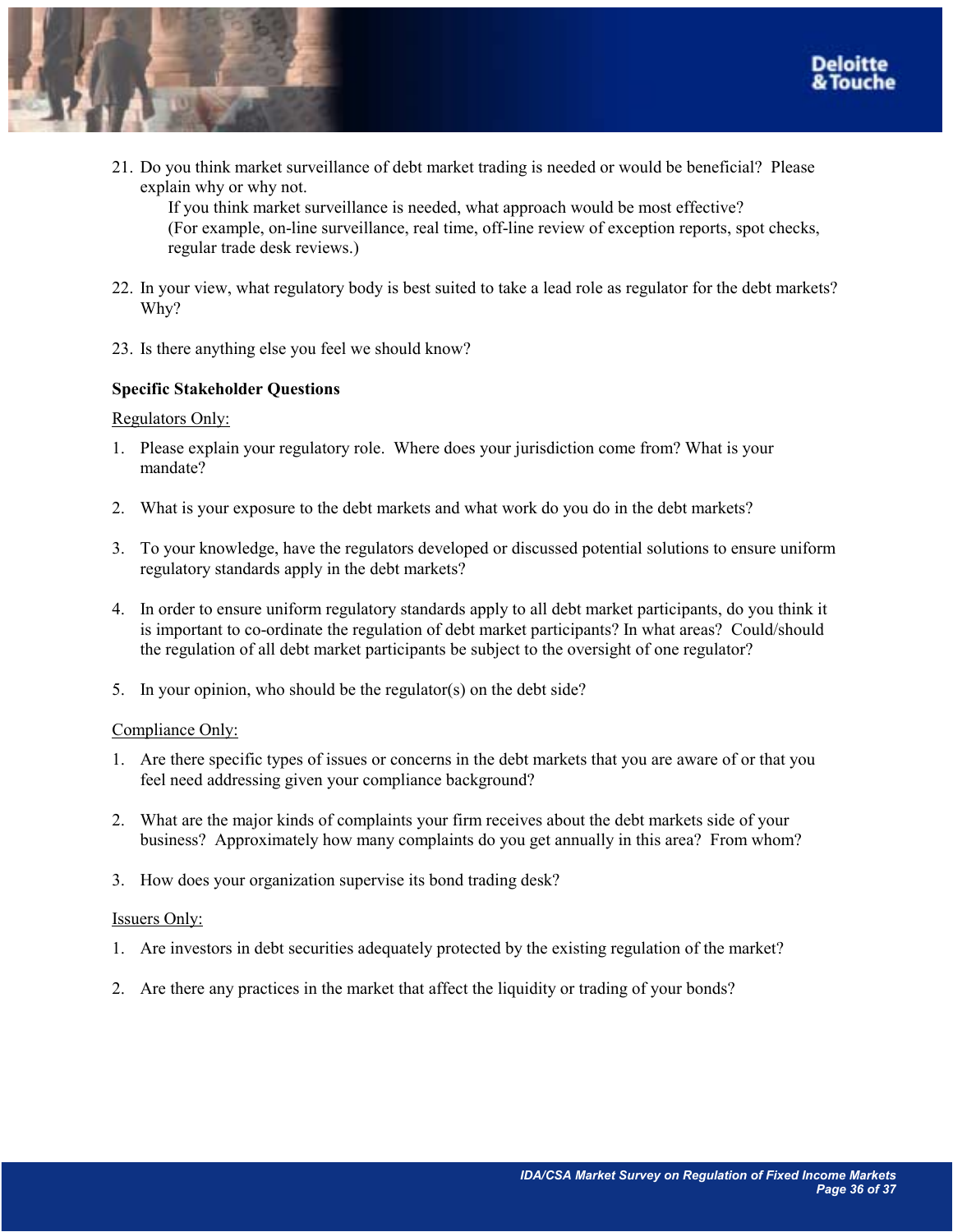<span id="page-36-0"></span>



# **APPENDIX 2**

**IDA Policy 5**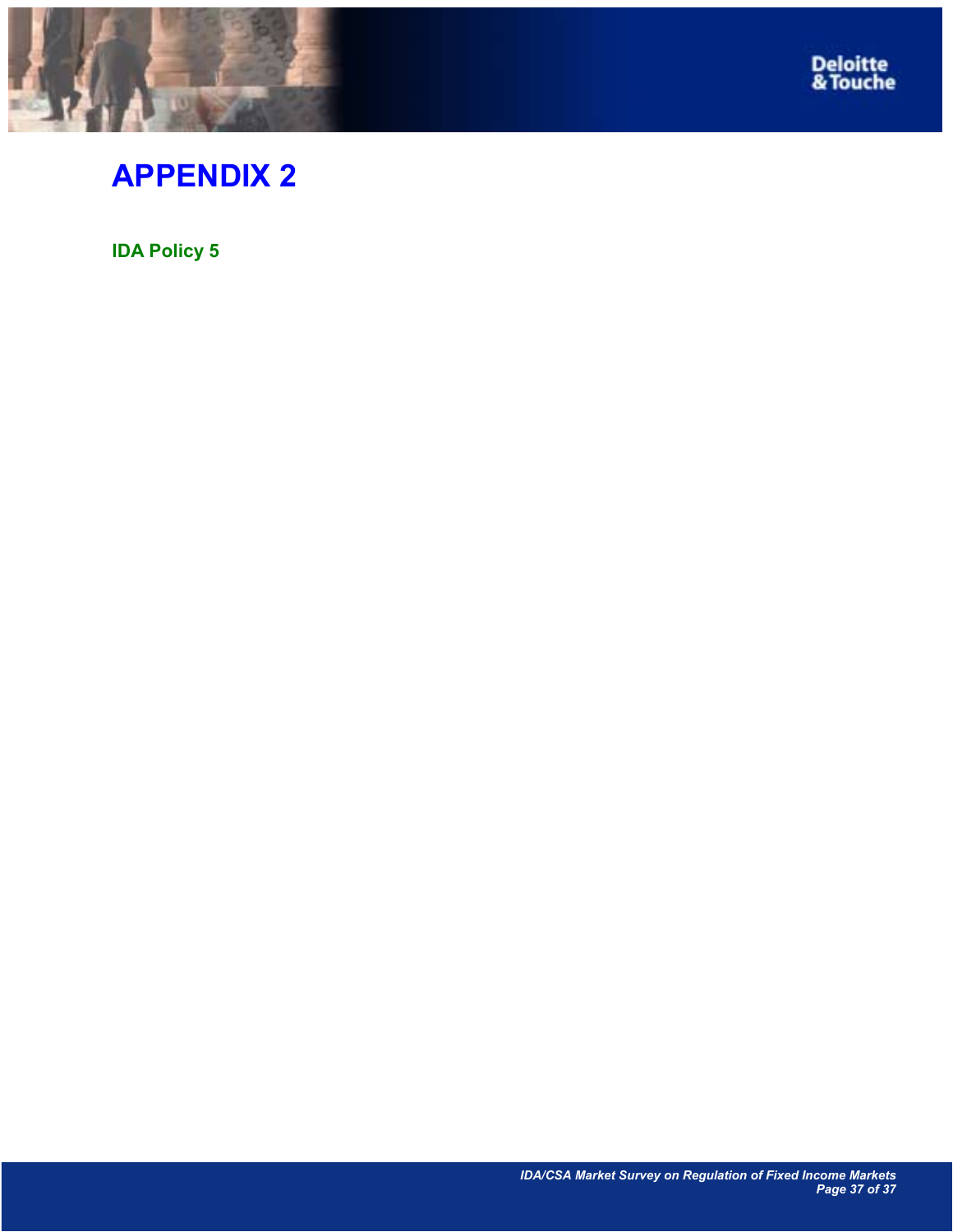

# POLICY NO. 5

# **CODE OF CONDUCT FOR IDA MEMBER FIRMS TRADING IN DOMESTIC DEBT MARKETS**

#### **PREFACE**

In the spring of 1998 the Bank of Canada and Department of Finance introduced several initiatives, in consultation with the Investment Dealers Association and other market participants, to maintain a wellfunctioning market in Government of Canada securities. These actions were prompted by what was perceived as potential problems to the liquidity and integrity of debt markets, including such factors as declining benchmark issue size in response to falling government borrowing requirements, the predominance of heavily capitalized market-makers and the emergence of levered market participants. The Bank of Canada and Department of Finance initiatives have included new rules for bidding at Government of Canada securities auctions and an increase in the Bank of Canada's monitoring activities in the Government of Canada debt market 'Proposed Revisions to the Rules Pertaining to Auctions of Government of Canada Securities and the Bank of Canada's Surveillance of the Auction Process – Discussion Paper 2' and a revised Terms of Participation agreement 'Proposed Terms of Participation in Auctions for Customers' for Primary Dealers and Government Securities Distributors.

The new auction rules set out the administrative and reporting procedures for Primary Dealers and Government Securities Distributors, and for their clients bidding at auctions for Government of Canada treasury bills and bonds. The revised Terms of Participation Agreement defines the new nomenclature for IDA member firms and chartered banks eligible to bid at Government of Canada securities auctions and the rules and responsibilities governing these designated Primary Dealers and Government Securities Distributors.

The federal government has defined its jurisdiction over domestic debt markets as the new issue or primary markets for Government of Canada securities. Since the liquidity and integrity of secondary markets are also at risk from declining issue size, and capitalized and levered market participants, the Investment Dealers Association has been working closely with the Bank of Canada and Department of Finance in the past six months to develop a formal code of conduct for dealing practices in domestic debt markets. This code of business conduct, embodied in IDA Policy No. 5, would apply in principle to all participants in domestic markets and is designed to be an integral part of the federal initiative to safeguard the liquidity and integrity of domestic markets.

Although the Investment Dealers Association already has in place specific and general rules that regulate domestic secondary market trading carried out by its member firms, it was felt that these rules required further amplification and, in some cases, needed broader application. Further, the development of a formal IDA policy drawing together existing rules which heretofore were scattered throughout the IDA Rulebook would promote greater employee understanding and knowledge of these rules, and raise the profile and importance of these rules among IDA member firms. In this regard, the Association has asked Compliance Officers to make this booklet available to industry professionals involved in the trading and distribution of marketable securities and derivative products.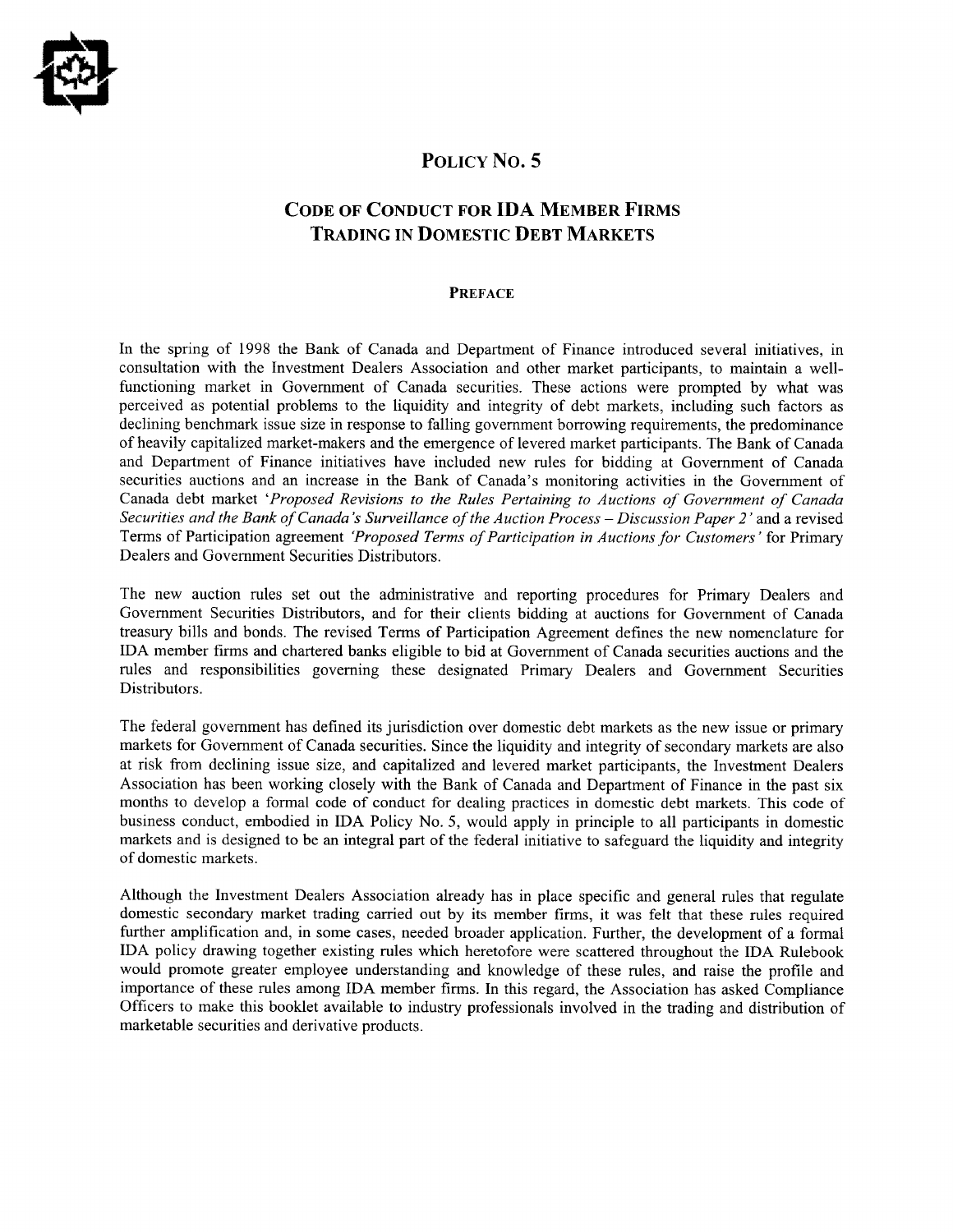

The provisions in IDA Policy No. 5 would apply to IDA member firms, their related and affiliate companies, and customers and counterparties with whom the member firm conducts business. The Policy expects IDA member firms to have in place standards and procedures relating to trading in domestic debt markets. These standards should stipulate that written policies and procedures are available to employees and clients; that personnel are properly trained and qualified; that internal controls and operating systems are in place and that customer dealings are carried out on a confidential basis. The Policy also sets out specific requirements for dealing with customers and counterparties, standards related to market conduct and enforcement provisions in respect of compliance with the rules. The Policy also provides for 'on demand' reporting to the Association of large securities positions held by dealers or traded with customers, if market circumstances warrant the need for such information.

The IDA Board of Directors voted on 30 June 1998 to implement IDA Policy No. 5 and on September 25 the Ontario Securities Commission formally approved the Policy for use at IDA member firms, pursuant to the procedures required for recognized self-regulatory organizations in Ontario.

The Policy, together with the revised auction rules and Terms of Participation Agreement for Primary Dealers and Government Securities Distributors, will ensure proper conduct of market participants at auction and in secondary markets, and will result in the close coordination between federal authorities, IDA member firms and Association staff in the exchange of detailed market information and the enforcement of proper market conduct.

Although IDA member firms play an active and integral role as market-makers in domestic debt markets, there are other financial institutions, such as chartered banks, which play an analogous role in the marketplace. Moreover, domestic and foreign financial institutions, such as insurance companies, money managers, pension funds and mutual funds are active investors in domestic debt markets. The Bank of Canada and Department of Finance, and the Association are taking steps to make these institutions aware of the IDA code of conduct and encourage these market participants to adopt and enforce similar rules.

The policy was prepared by a sub-committee of the IDA Capital Markets Committee and Bank of Canada Jobber Committee chaired by Jerry Brown, Managing Director, Salomon Smith Barney Canada Inc. In developing IDA Policy No. 5, the sub-committee referred to similar regulatory documents in other jurisdictions, such as The London Code of Conduct (Bank of England), Principles and Practices for Wholesale Financial Transactions (Federal Reserve Bank of New York and Public Securities Association). and compliance policies and procedures manuals prepared by individual IDA member firms. Interested parties with questions or comments on any aspect of IDA Policy No. 5 should contact Ian CW Russell, Senior Vice-President, Capital Markets, Investment Dealers Association of Canada (416-865-3036).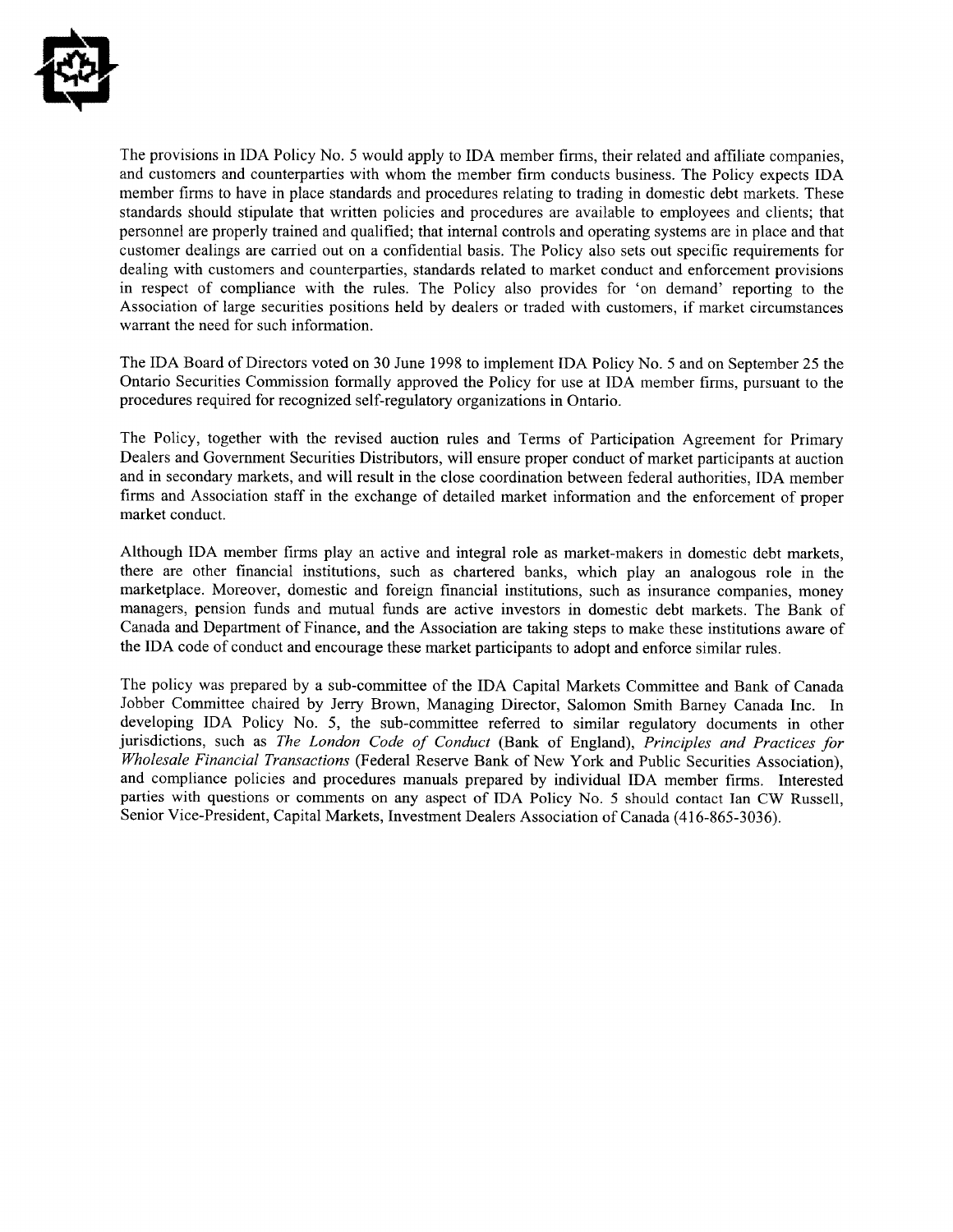

# POLICY No. 5

# **TRADING IN DOMESTIC DEBT MARKETS**

# **TABLE OF CONTENTS**

| 1. |                    | <b>GENERAL</b>                                    |  |  |
|----|--------------------|---------------------------------------------------|--|--|
|    | 1.1                | Purpose                                           |  |  |
|    | 1.2                |                                                   |  |  |
|    | 1.3                |                                                   |  |  |
|    | 1.4                |                                                   |  |  |
|    |                    |                                                   |  |  |
| 2. |                    | <b>FIRM STANDARDS AND PROCEDURES</b>              |  |  |
|    | 2.1                |                                                   |  |  |
|    | 2.2                |                                                   |  |  |
|    | 2.3                |                                                   |  |  |
|    | 2.4                |                                                   |  |  |
|    | 2.5                |                                                   |  |  |
|    |                    |                                                   |  |  |
| 3. |                    |                                                   |  |  |
|    | 3.1                | <b>DEALINGS WITH CUSTOMERS AND COUNTERPARTIES</b> |  |  |
|    | 3.2                |                                                   |  |  |
|    | 3.3                |                                                   |  |  |
|    |                    | Application of Policy to Customers                |  |  |
|    |                    |                                                   |  |  |
| 4. |                    | <b>MARKET CONDUCT</b>                             |  |  |
|    | 4.1                |                                                   |  |  |
|    | 4.2                |                                                   |  |  |
|    | 4.3                |                                                   |  |  |
|    | 4.4                |                                                   |  |  |
|    | 4.5                |                                                   |  |  |
|    | 4.6                |                                                   |  |  |
|    | 4.7                |                                                   |  |  |
|    |                    |                                                   |  |  |
| 5. | <b>ENFORCEMENT</b> |                                                   |  |  |
|    | 5.1                |                                                   |  |  |
|    | 5.2                |                                                   |  |  |
|    | 5.3                | <b>Sanctions</b>                                  |  |  |
|    | 5.4                |                                                   |  |  |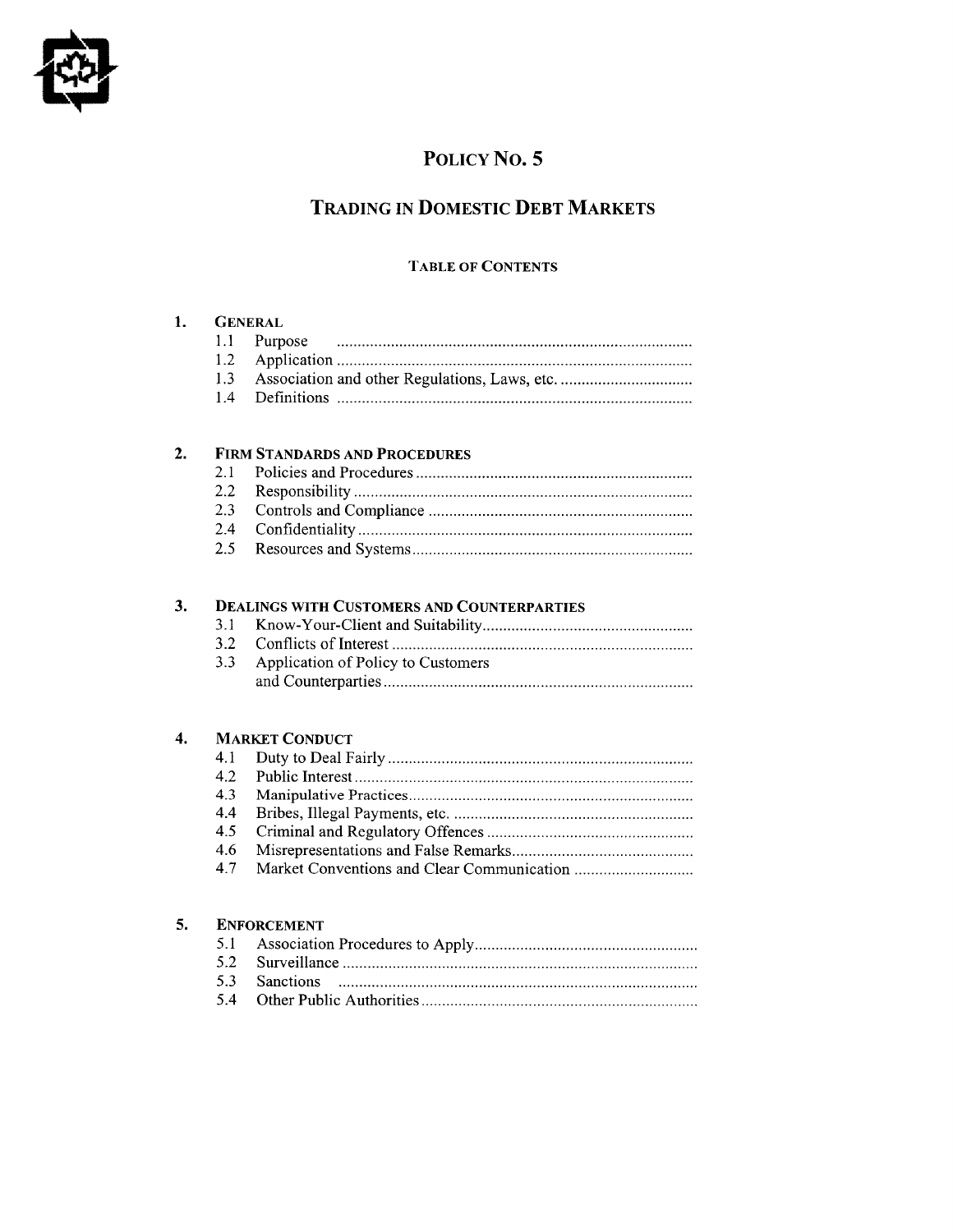

#### 1. **GENERAL**

#### $1.1$ **Purpose**

This Policy No. 5 of the Investment Dealers Association of Canada is intended to describe the standards for trading in wholesale domestic Canadian debt markets expected of Members of the Association, their affiliates and the customers and counterparties with whom such Members deal. The Policy has been developed in consultation with the Bank of Canada and Department of Finance (Canada). The purpose of the Policy is to promote public confidence in the integrity of Canadian debt securities markets and to encourage liquidity, efficiency and the maintenance of active trading and lending in such debt markets.

#### $1.2$ **Application**

This Policy applies to Members of the Association and all related companies of Members. Affiliates of Members (other than related companies as defined in the Rules), customers of Members and counterparties with whom Members deal are not legally subject to the terms of the Policy; however, aspects of the Policy anticipate the co-operation of affiliates and customers, *i.e.* in reporting and certain disclosure, and Members are expected to conduct their business in a way that will encourage compliance by affiliates, customers and counterparties with the Policy to the extent applicable. For the purposes of the Policy, the term "affiliates" refers to organizations who can reasonably be viewed as having a common business interest with a Member in respect of trading in the Domestic Debt Market. In addition, the Policy, or some or all of the principles and practices reflected in the Policy, may be subscribed to or recognized by non-Members, other associations and regulatory or governmental bodies.

The terms of the Policy are binding on Members and all related companies of Members and failure to comply with the Policy may subject a Member or related company to sanctions pursuant to the enforcement and disciplinary By-laws of the Association. These sanctions are in addition to any recourse or actions taken by other authorities including the Bank of Canada, the Department of Finance (Canada) and provincial securities commissions having jurisdiction.

Members generally are responsible for the conduct of their partners, directors, officers, registrants and other employees and compliance by such persons with the Rules of the Association pursuant to By-law 29.1. In addition, partners, directors, officers, registrants and other employees of Members and their related companies are expected to comply with the Rules of the Association and other regulatory requirements, and this Policy is to be construed as being applicable to related companies and such persons whenever reference is made to a Member.

#### 1.3 **Association and other Regulations, Laws, etc.**

The Policy is intended to supplement, and not to replace or modify, applicable statutes, governmental regulations, exchange or self-regulatory organization rules and codes of conduct, including the other Rules of the Association. Notwithstanding the foregoing, in the case of any inconsistency between the terms of this Policy and any other Rules of the Association, the terms of this Policy will prevail.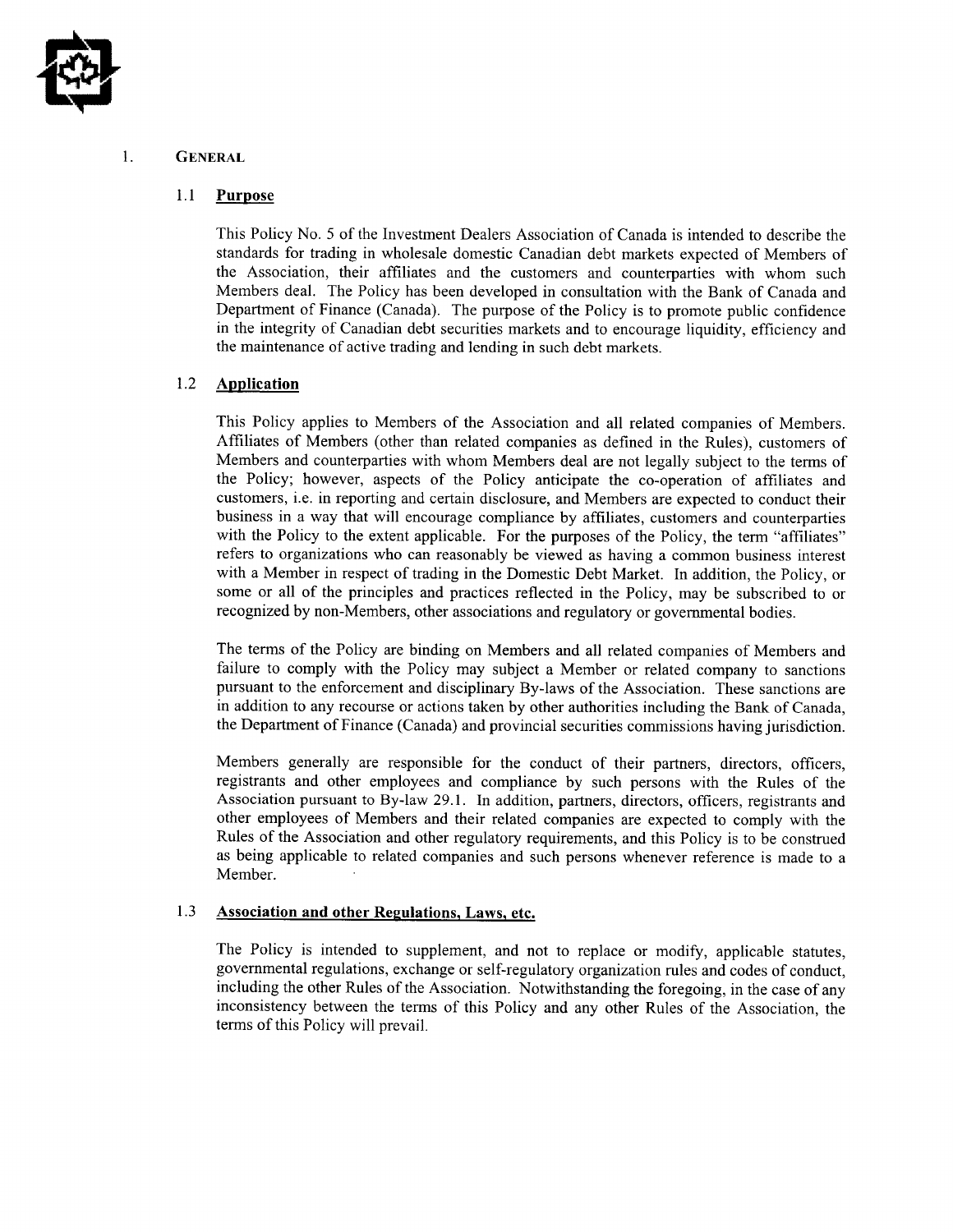

The specific requirements of the Policy may also be referred to and relied upon by the Association, its staff, Board of Directors, District Councils and their committees in determining compliance with other Rules of the Association.

#### **Definitions** 1.4

The following terms used in this Policy shall have the meanings indicated:

"Applicable Laws" means the common law of any jurisdiction in which Members and their affiliates trade in the Domestic Debt Market, any statute or regulation thereunder, or any rule, policy, regulation, directive, order or other requirement of any regulatory authority, exchange or self-regulatory organization applicable to trading in, or having jurisdiction over, the Domestic Debt Market and/or Members or their affiliates, customers and counterparties.

"Domestic Debt Market" means an over-the-counter, wholesale debt market in which Members participate as dealers on their own account as principal, as agent for customers, as primary distributors or jobbers as approved by the Bank of Canada or in any other capacity and in respect of any debt, fixed income or derivative securities issued by any government in Canada or any Canadian institution, corporation or other entity and includes, without limitation, repo, security lending and other specialty or related debt markets.

"Rules" means the Constitution, By-laws, Regulations, Rulings, Policies and Forms of the Investment Dealers Association of Canada, from time to time in effect.

#### $\overline{2}$ . **FIRM STANDARDS AND PROCEDURES**

#### $2.1$ **Policies and Procedures**

Members should have written policies and procedures relating to trading in the Domestic Debt Market and the matters identified in this Policy. Such policies and procedures should be approved by the board of directors of the Member or an appropriate level of senior management and be available for review by the Association. The policies and procedures must be established and implemented by senior management including periodic review to ensure that they are appropriate to the size, nature and complexity of the Member's business and as such business and market circumstances change.

#### $2.2$ **Responsibility**

Members shall ensure that all personnel engaged in Members' trading activities in the Domestic Debt Market are properly qualified and trained, are aware of all Applicable Laws, this Policy and internal policies and procedures relating to Domestic Debt Market Trading and are supervised by appropriate levels of management.

#### $2.3$ **Controls and Compliance**

Members shall maintain and enforce internal control and compliance procedures as part of the policies and procedures adopted pursuant to paragraph 2.1 to ensure that trading in Domestic Debt Markets by the Member is in accordance with Applicable Laws and this Policy.

#### $2.4^{\circ}$ Confidentiality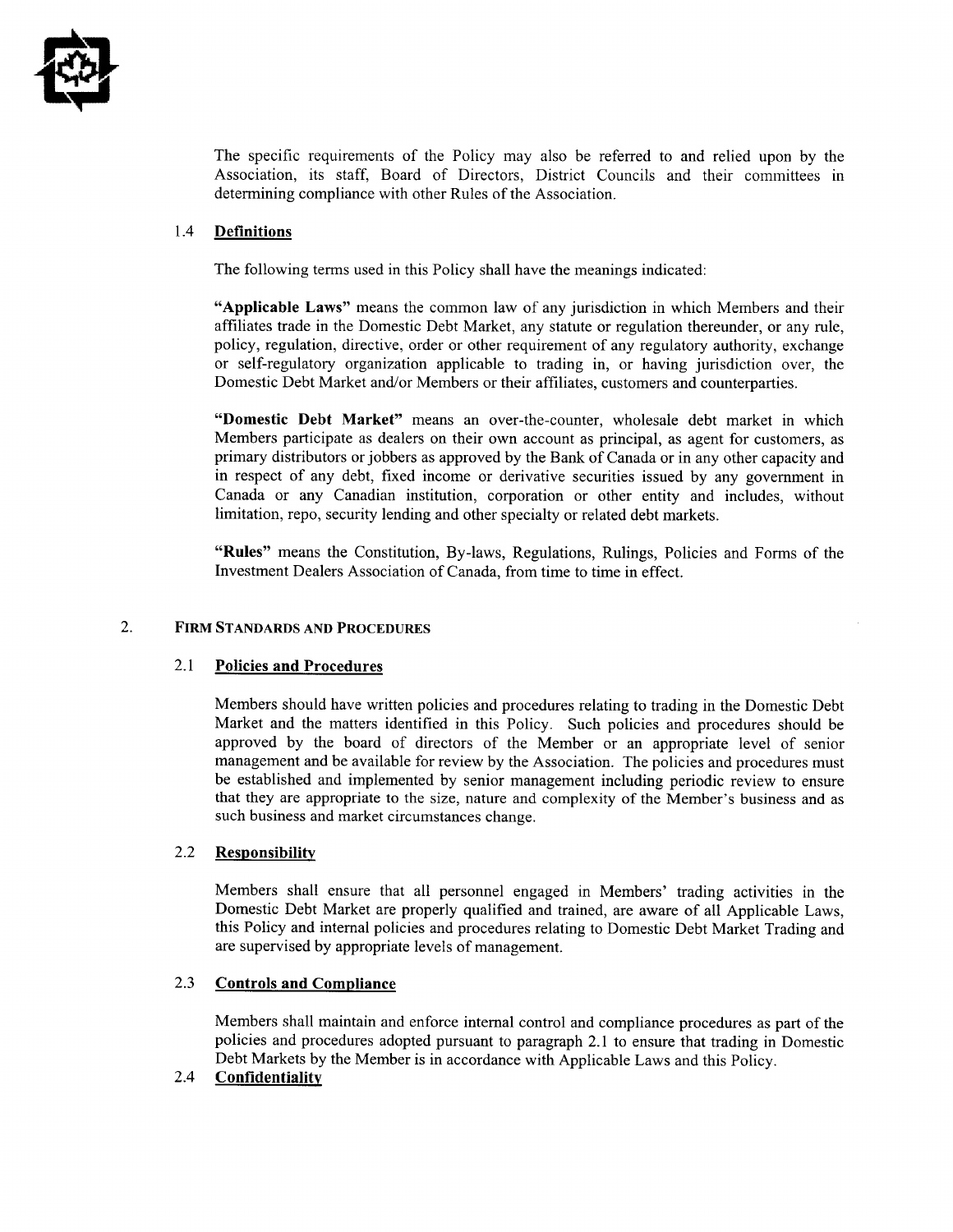

Members shall ensure that dealings in the Domestic Debt Market with customers and counterparties is on a confidential basis. Except with the express permission of the party concerned or as required by Applicable Law, the Rules or this Policy (including requests for information or reporting by the Association or by the Bank of Canada), Members shall not disclose or discuss, or request that others disclose or discuss, the participation of any customer or counterparty in the Domestic Debt Market or the terms of any trading or anticipated trading by such customer or counterparty. In addition, Members should ensure that their own trading activities are kept confidential including information with respect to customers and trading and planning strategies. The policies and procedures adopted to ensure confidentiality should restrict access to information to the personnel that require it, confine trading to restricted office areas and designated personnel and encourage the use of secure communications and technology (e.g. careful use of cell or speaker phones, secure systems access and close supervision).

#### 2.5 **Resources and Systems**

Members must maintain adequate resources and operational systems and safeguards to ensure that their trading activities in the Domestic Debt Market can be supported. This requirement contemplates not only that the Member have sufficient capital, liquidity support and personnel, but also that it have comprehensive operational systems appropriate for Domestic Debt Market trading such as all aspects of risk management (market, credit, legal, etc.), transaction valuation, technology and financial reporting.

#### $\overline{3}$ . **DEALINGS WITH CUSTOMERS AND COUNTERPARTIES**

#### $3.1$ **Know-Your-Client and Suitability**

Regulation 1300.1 of the Association requires that Members use due diligence to learn the facts relative to every customer to ensure that the acceptance of any order is within the bounds of good business practice and to ensure that recommendations are appropriate for customers and their investment objectives. This Regulation is supplemented by the Policies of the Association and applies to Members dealing with all customers who trade in the Domestic Debt Market.

#### $3.2$ **Conflicts of Interest**

Good business conduct as referred to in section 4 of this Policy as well as provisions of the other Rules of the Association and Applicable Law require that Members avoid conflicts of interest in their dealings with customers, counterparties and the public. Such conflicts can arise in many different circumstances but one of the underlying principles is that a fair, efficient and liquid Domestic Debt Market relies in part on open and unbiased dealings by Members, and fulfillment by Members of their duties to customers before their own interests or those of their personnel. The policies and procedures of Members should clearly describe the standards of conduct for Members and personnel. Examples of some of the matters to be included in the policies and procedures are restrictions and controls for trading in the accounts of Members' personnel, prohibition of the use of inside information and practices such as front running, fair client priority and allocation standards and prompt and accurate disclosure to customers and counterparties where any apparent but unavoidable conflict of interest arises.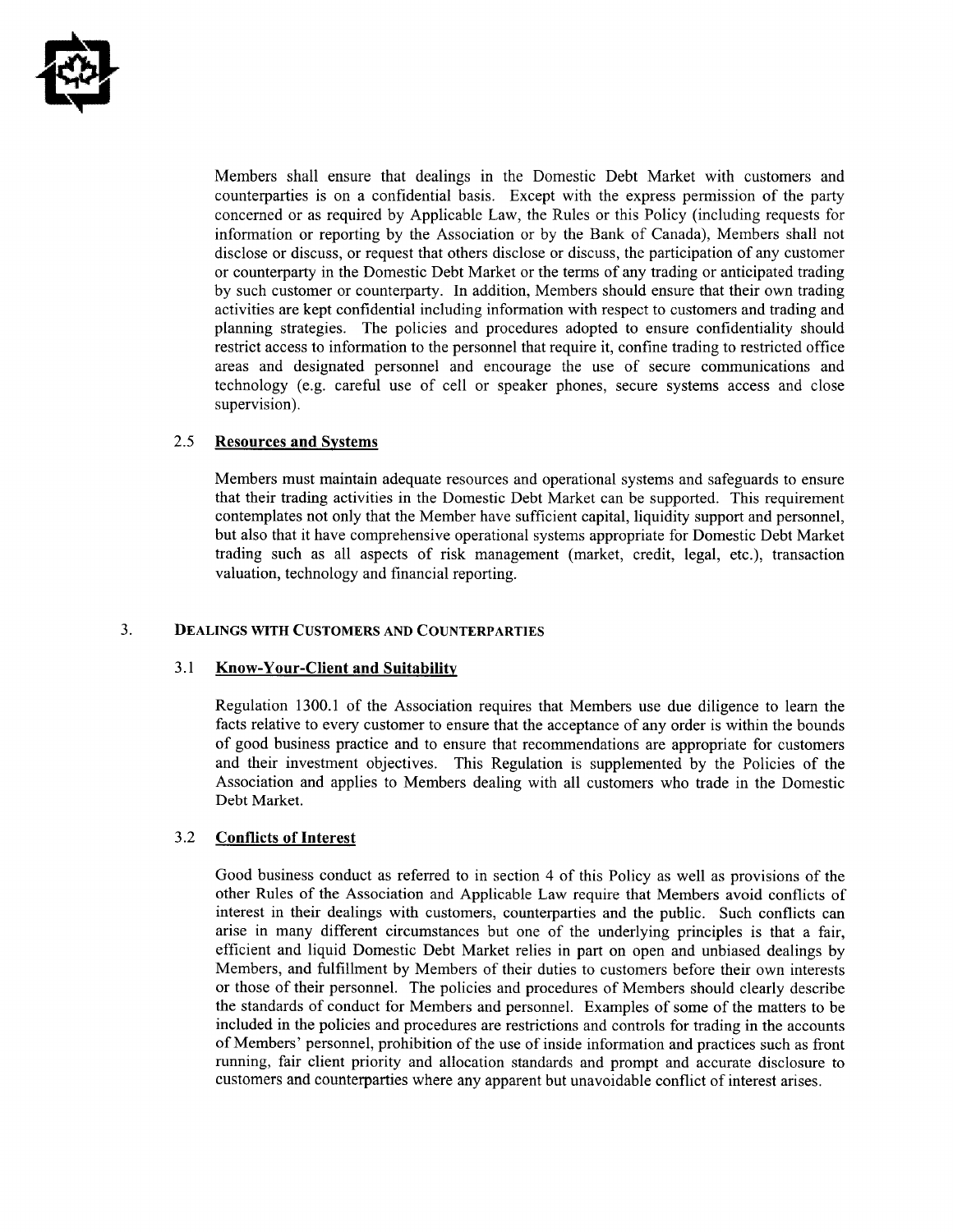

#### $3.3$ **Application of Policy to Customers and Counterparties**

While this Policy applies directly to Members and their related companies and their respective personnel, the standards and principles of good practices and fairness reflected in the Policy are those which can be expected of all participants in the Domestic Debt Market. Accordingly, it is intended that dealings between Members, their related companies, affiliates, customers and other counterparties shall be on terms which are consistent with this Policy and such dealings shall be deemed to include any terms necessary for a party to implement or comply with this Policy. Members should not condone or knowingly facilitate conduct by their affiliates, customers or counterparties which deviates from this Policy and its purpose of promoting public confidence in the integrity of the Domestic Debt Market. Subject to Applicable Law, reporting to the Association or appropriate authorities of the failure, or suspected failure, of Members, their affiliates, customers and counterparties to comply with this Policy is expected under the surveillance requirements of this Policy.

#### $\overline{4}$ . **MARKET CONDUCT**

#### $4.1$ **Duty to Deal Fairly**

By-law 29.1(i) of the Association requires that Members shall observe high standards of ethics and conduct in the transaction of their business. This requirement imposes on Members significant responsibilities to the extent that they deal in the Domestic Debt Market which is over-the-counter and not generally subject to the rules and discipline of organized or exchange markets. Participation by Members in the Domestic Debt Market requires that Members act fairly, honestly and in good faith when marketing, entering into, executing and administering trades in the Domestic Debt Market.

#### $4.2$ **Public Interest**

By-law  $29.1(ii)$  of the Association requires that Members shall not engage in any business conduct or practice which is unbecoming or detrimental to the public interest. Liquid and efficient Domestic Debt Markets are of critical importance to Canada and Members are expected to conduct themselves in a manner that is consistent with that public interest.

#### 4.3 **Manipulative Practices**

Members should not engage in any trading practices in the Domestic Debt Market that constitute fraudulent, deceptive or manipulative acts or practices as determined in accordance with any Applicable Laws or under the Rules of the Association or this Policy.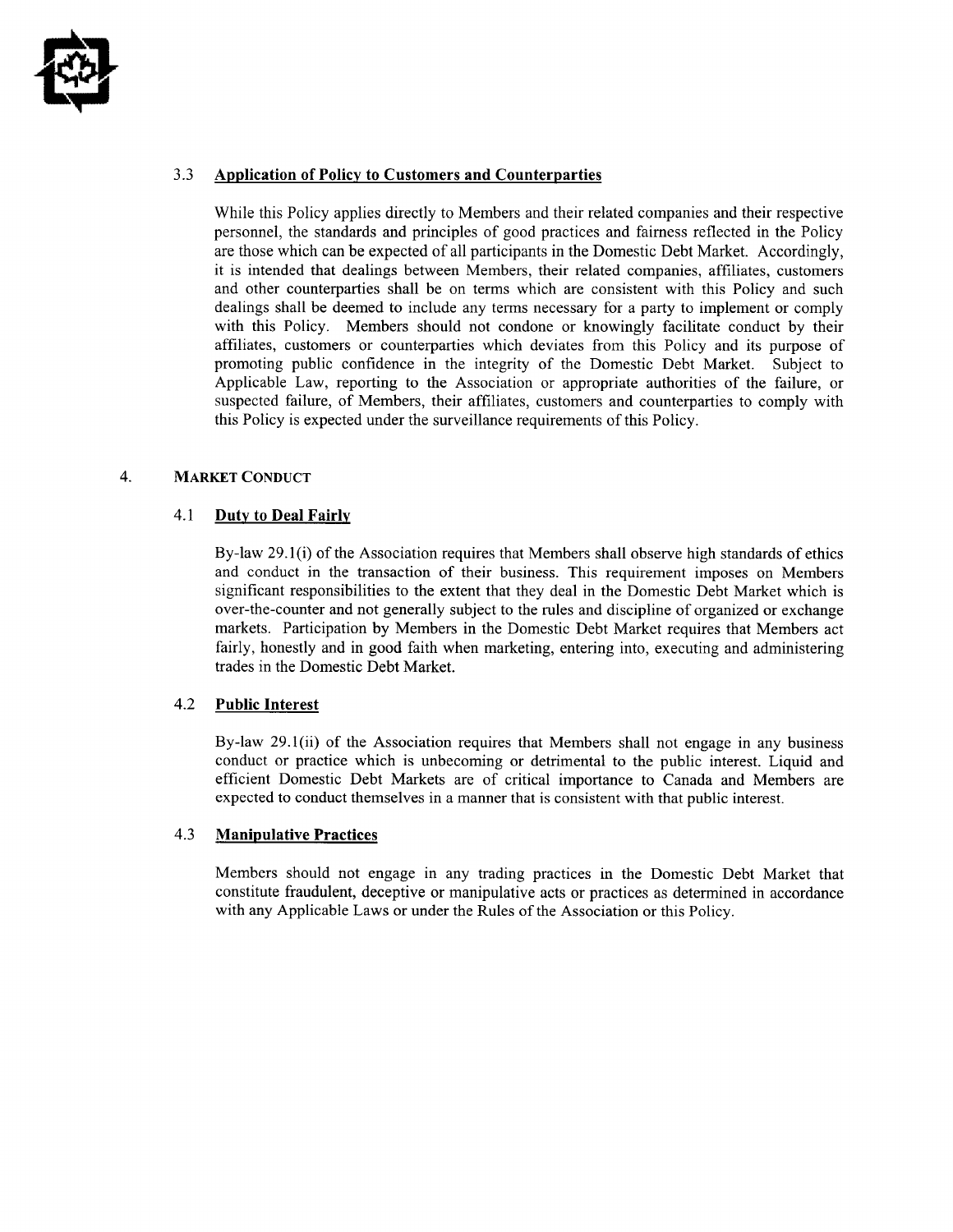

#### 4.4 Bribes, Illegal Payments, etc.

By-law 29.6 of the Association prohibits Members or their personnel or shareholders from giving, directly or indirectly, any benefit or consideration to a customer, or its personnel or associates, in relation to the business of the customer, without the prior written consent of the customer. In addition, Applicable Laws may make it an offence to offer bribes or other kinds of payments or consideration in respect of the conduct of certain activities. The policies and procedures of the Member should describe the standards of conduct required for Members and their personnel.

#### 4.5 **Criminal and Regulatory Offences**

Members shall ensure that their trading in the Domestic Debt Market does not contravene any Applicable Law including, without limitation, money laundering, criminal or provincial securities legislation or the directions or requirements of the Bank of Canada or Department of Finance (Canada) whether or not such directives or requirements are binding or have the force of law.

#### 46 **Misrepresentations and False Remarks**

A Member should not spread, or acquiesce or assist in the spreading, of any rumours or information that the Member knows or believes, or reasonably ought to know or believe, to be false or misleading. In addition, a Member should not disseminate any information that falsely states or implies governmental approval of any institution or trading.

#### 4.7 **Market Conventions and Clear Communication**

Members should use clear and unambiguous language in their trading activities particularly in negotiating trades on the Domestic Debt Market. Each kind of trading in the Domestic Debt market has its own unique terminology, definitions and calculations and a Member should, prior to engaging in any trading, familiarize itself with that type of trading's terminology and conventions. Members should ensure that customers understand the unique features of the relevant markets and products. In addition, no Member should abuse deliberately market procedures or conventions to obtain an unfair advantage over, or to unfairly prejudice, its counterparties or customers.

#### 5. **ENFORCEMENT**

#### 5.1 **Association Procedures to Apply**

Compliance by Members with the terms of this Policy will be enforced in accordance with the general compliance, investigative and disciplinary Rules of the Association.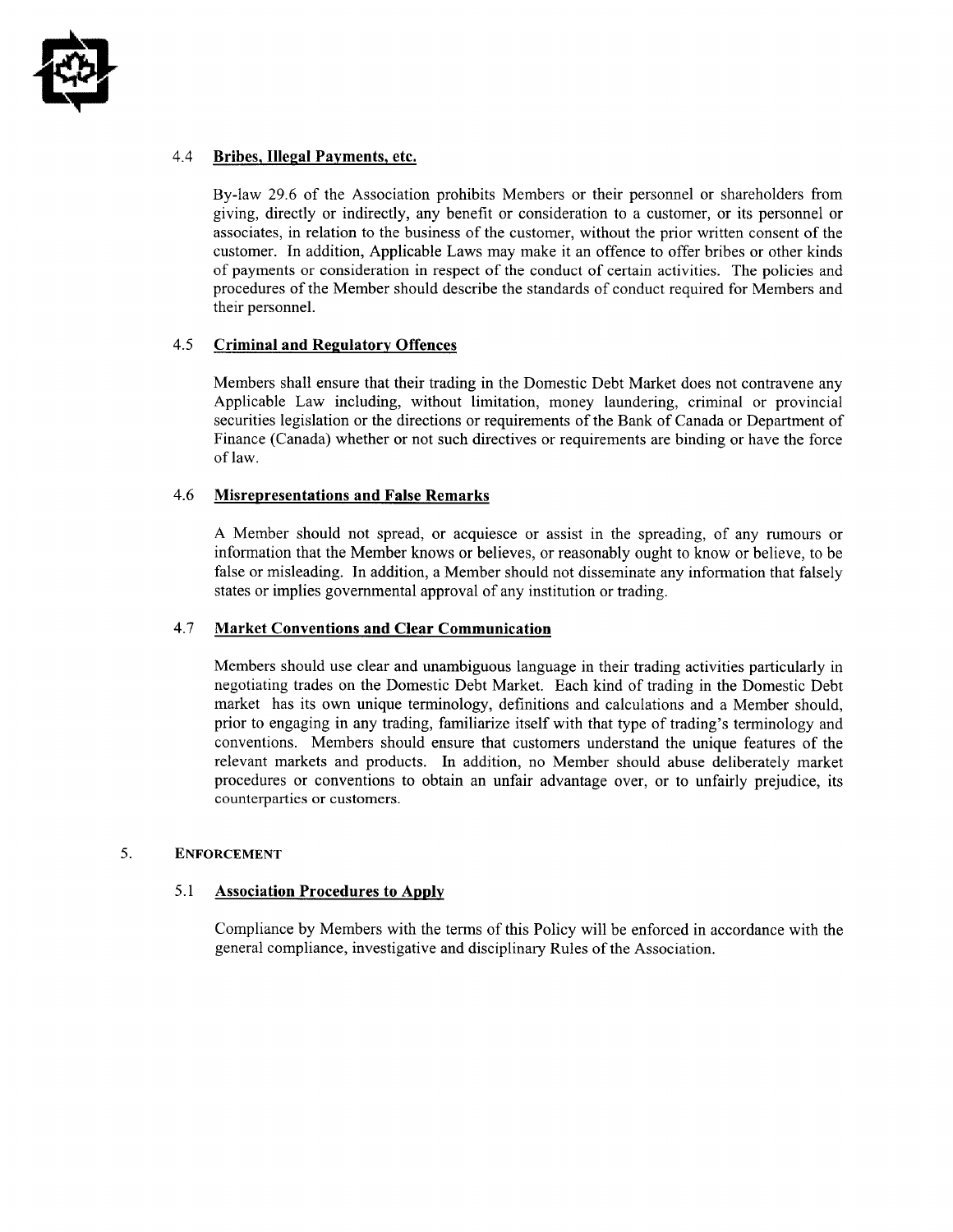

#### 5.2 Surveillance

Careful surveillance of the Domestic Debt Market and the trading activities of market participants is required to ensure that the objectives laid out in this Policy are achieved. Due to the nature of the Domestic Debt Market, Members and their affiliates have the responsibility to self-monitor their conduct. In this regard, Members should report promptly to the Association or any other authority having jurisdiction, including the Bank of Canada, breaches of the Policy or suspicious or irregular market conduct. Alleged breaches of the Policy should be reported to senior officers of the Association or the Bank of Canada by the executive responsible for the debt operations of the Member. In addition, the Association's own investigative powers and resources will be applied to review market activity in order to identify irregular conduct.

As part of the surveillance, the Association may require the Member and its affiliates to file the IDA Net Position Report. Net Position Reports may be requested by either the Bank of Canada (for Government of Canada securities), or by the Association. The request for a report, and associated requests for information required to clarify individual Member's reports, would be undertaken as a preliminary step to identify large inventory holdings of securities that could have allowed a Member to have undue influence or control over the Government of Canada, provincial or corporate debt markets.

The circumstances that could trigger a request for Members to file a Net Position Report include all activities deemed to be detrimental to the liquidity and integrity of the Domestic Debt Market. Market integrity concerns may be manifested in any one of, but not limited to, the following ways: an unusual concentration of holdings in certain outstanding securities, whether directly by a Member or in concert with others (holdings which exceed 35 per cent of the outstanding supply may be one example of unusual concentration); an unusual differential in the traded yield between issues of securities of similar maturity; an unusual gap between the repo rate and the overnight rate for the same type of securities for a sustained period of time (a gap greater than 200 b.p. may be one example of an unusually large differential); or unusual trading volumes in particular securities. The foregoing are only examples of circumstances where reporting may be required or investigations instituted; they are not intended to define thresholds of acceptable conduct or practices. Reporting may be required or an investigation instituted if, in any particular situation, the principles and standards of this Policy have, in the opinion of the IDA or the Bank of Canada been contravened.

The results of a Net Position Report, and associated information requested to clarify individual Member's reports, will be used to determine whether any follow up investigation is required. The Association and the Bank of Canada will base this decision on whether large holdings of securities reported in the Net Position Report had been used to influence market direction for the Member's gain in a manner detrimental to the liquidity and integrity of the Domestic Debt Markets. The Association in collaboration with the Bank of Canada will promptly inform Members of the results of the Net Position Report survey and whether an investigation will proceed.